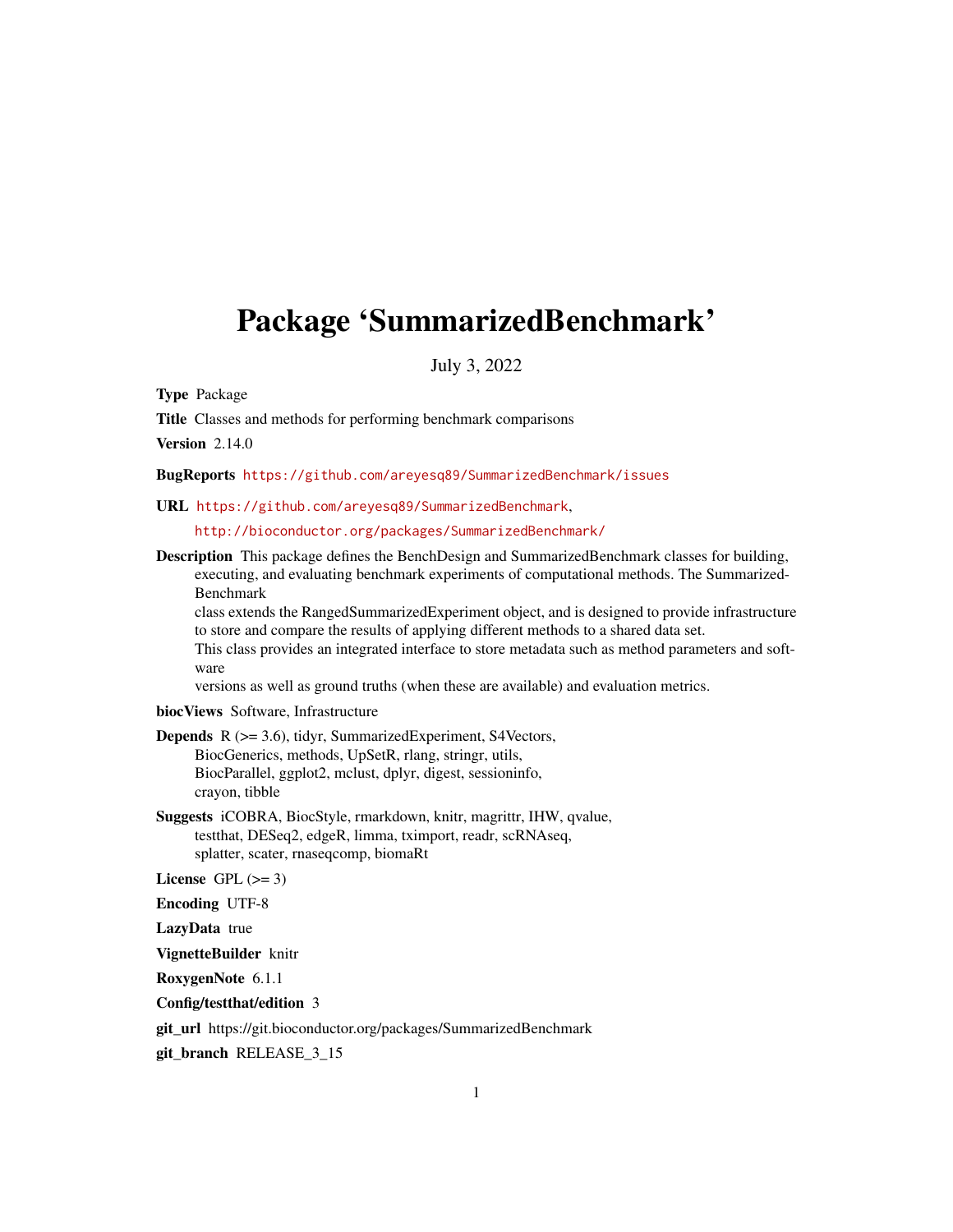git\_last\_commit aac0d7a

git\_last\_commit\_date 2022-04-26

Date/Publication 2022-07-03

Author Alejandro Reyes [aut] (<<https://orcid.org/0000-0001-8717-6612>>), Patrick Kimes [aut, cre] (<<https://orcid.org/0000-0001-6819-9077>>)

Maintainer Patrick Kimes <patrick.kimes@gmail.com>

## R topics documented:

| 3                                                                                                                         |
|---------------------------------------------------------------------------------------------------------------------------|
| 5                                                                                                                         |
| 6<br>allSB                                                                                                                |
| assayNames<-,SummarizedBenchmark,character-method<br>6                                                                    |
| $\overline{7}$                                                                                                            |
| 8                                                                                                                         |
| 9                                                                                                                         |
| 10                                                                                                                        |
| 11                                                                                                                        |
| 12                                                                                                                        |
| 13                                                                                                                        |
| 14                                                                                                                        |
| 15                                                                                                                        |
| 16                                                                                                                        |
| 17                                                                                                                        |
| 18                                                                                                                        |
| 19                                                                                                                        |
| 21                                                                                                                        |
| 22                                                                                                                        |
| 22                                                                                                                        |
| 24                                                                                                                        |
| 25                                                                                                                        |
| 26                                                                                                                        |
| 28                                                                                                                        |
| 28                                                                                                                        |
| 29                                                                                                                        |
| 30                                                                                                                        |
| 30                                                                                                                        |
| 32                                                                                                                        |
| 33                                                                                                                        |
| 34                                                                                                                        |
| 35                                                                                                                        |
| 36                                                                                                                        |
| 37                                                                                                                        |
| 37                                                                                                                        |
| $show, BDMethod - method \dots \dots \dots \dots \dots \dots \dots \dots \dots \dots \dots \dots \dots \dots \dots$<br>38 |
| 38                                                                                                                        |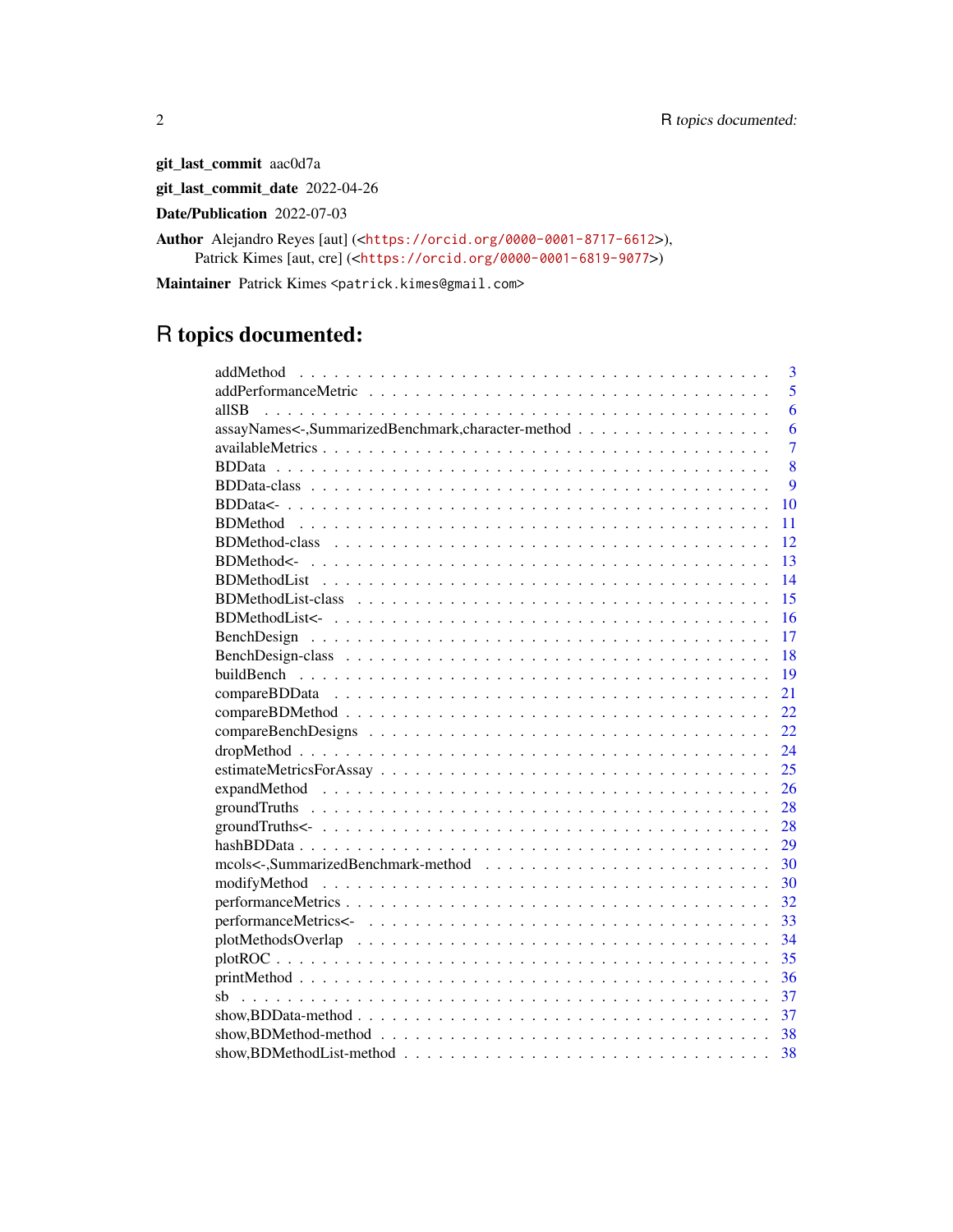#### <span id="page-2-0"></span>addMethod 3

| Index |                                                                                                                    |  |
|-------|--------------------------------------------------------------------------------------------------------------------|--|
|       |                                                                                                                    |  |
|       |                                                                                                                    |  |
|       |                                                                                                                    |  |
|       |                                                                                                                    |  |
|       |                                                                                                                    |  |
|       |                                                                                                                    |  |
|       | show, Bench Design-method $\ldots \ldots \ldots \ldots \ldots \ldots \ldots \ldots \ldots \ldots \ldots \ldots$ 39 |  |

addMethod *Add method to BenchDesign object*

## Description

Takes a [BenchDesign](#page-17-1) object and the definition of a new method for benchmarking and returns the original [BenchDesign](#page-17-1) with the new method included.

At a minimum, a method label (label  $=$ ), and the workhorse function for the method (func  $=$ ) must be specified for the new method.

Parameters for the method must be specified as a [quos](#page-0-0) named list of parameter = value pairs mapping entries in the benchmarking data to the function parameters. For users familiar with the ggplot2 package, this can be viewed similar to the aes = mapping of data to geometry parameters.

An optional secondary function, post, can be specified if the output of the workhorse function, func, needs to be further processed. As an example, post may be a simple "getter" function for accessing the column of interest from the large object returned by func.

### Usage

```
addMethod(bd, label, func, params = rlang::quos(), post = NULL,meta = NULL)
```
## Arguments

| bd     | BenchDesign object.                                                                                                                                                                                                                                                                         |
|--------|---------------------------------------------------------------------------------------------------------------------------------------------------------------------------------------------------------------------------------------------------------------------------------------------|
| label  | Character name for the method.                                                                                                                                                                                                                                                              |
| func   | Primary function to be benchmarked.                                                                                                                                                                                                                                                         |
| params | Named quosure list created using quos of parameter $=$ value pairs to be passed<br>to func.                                                                                                                                                                                                 |
| post   | Optional post-processing function that takes results of func as input. Ignored if<br>NULL. If multiple assays (metrics) should be generated for each method, this can<br>be accomplished by specifying a named list of post-processing functions, one<br>for each assay. $(default = NULL)$ |
| meta   | Optional metadata information for method to be included in colData of SummarizedBenchmark<br>object generated using link{buildBench}. See Details for more information.<br>Ignored if NULL. (default $=$ NULL)                                                                              |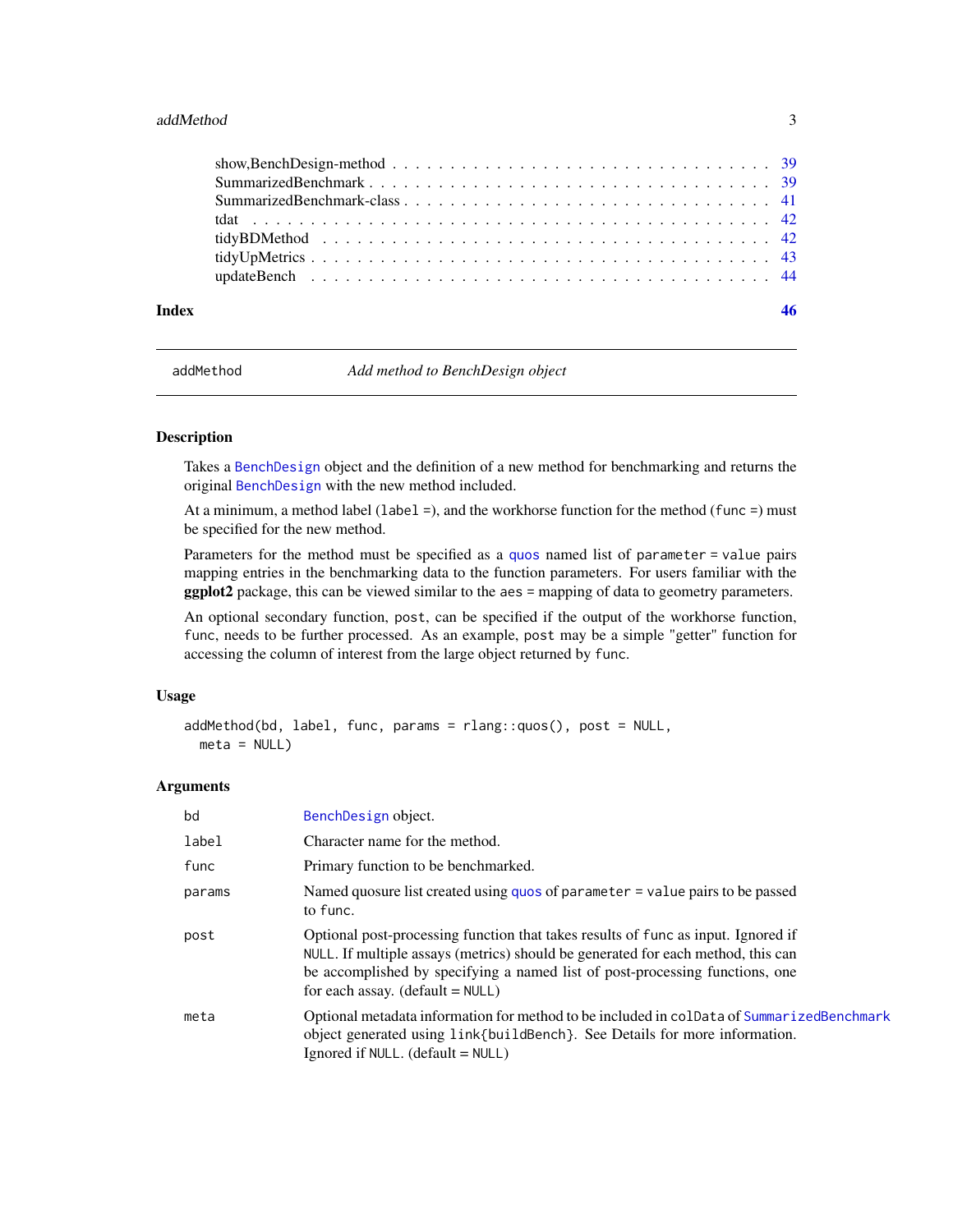#### <span id="page-3-0"></span>Details

The optional meta parameter accepts a named list of metadata tags to be included for the method in the resulting [SummarizedBenchmark](#page-40-1) object. This can be useful for two primary cases. First, it can help keep analyses better organized by allowing the specification of additional information that should be stored with methods, e.g. a tag for "method type" or descriptive information on why the method was included in the comparison. Second, and more improtantly, the meta parameter can be used to overwrite the package and version information that is automatically extracted from the function specified to func. This is particularly useful when the function passed to func is a wrapper for a script in (or outside of) R, and the appropriate package and version information can't be directly pulled from func. In this case, the user can either manually specify the "pkg\_name" and "pkg\_vers" values to meta as a list, or specify a separate function that should be used to determine the package name and version. If a separate function should be used, it should be passed to meta as a list entry with the name  $pkg$ -func and first [quo](#page-0-0)ted using quo, e.g. list( $pkg$ -func = quo(p.adjust)).

#### Value

Modified [BenchDesign](#page-17-1) object with new method added.

#### Author(s)

Patrick Kimes

#### See Also

[modifyMethod](#page-29-1), [expandMethod](#page-25-1), [dropMethod](#page-23-1)

```
## create example data set of p-values
df \leftarrow data . frame(pval = runif(100))## example calculating qvalue from pvalues
## using standard call
qv <- qvalue::qvalue(p = df$pval)
qv <- qv$qvalue
## adding same method to BenchDesign
bench <- BenchDesign(data = df)
bench <- addMethod(bench,
                   label = "qv",func = qvalue::qvalue,
                    post = function(x) { x$qvalue },
                    params = rlang::quos(p = pval))
```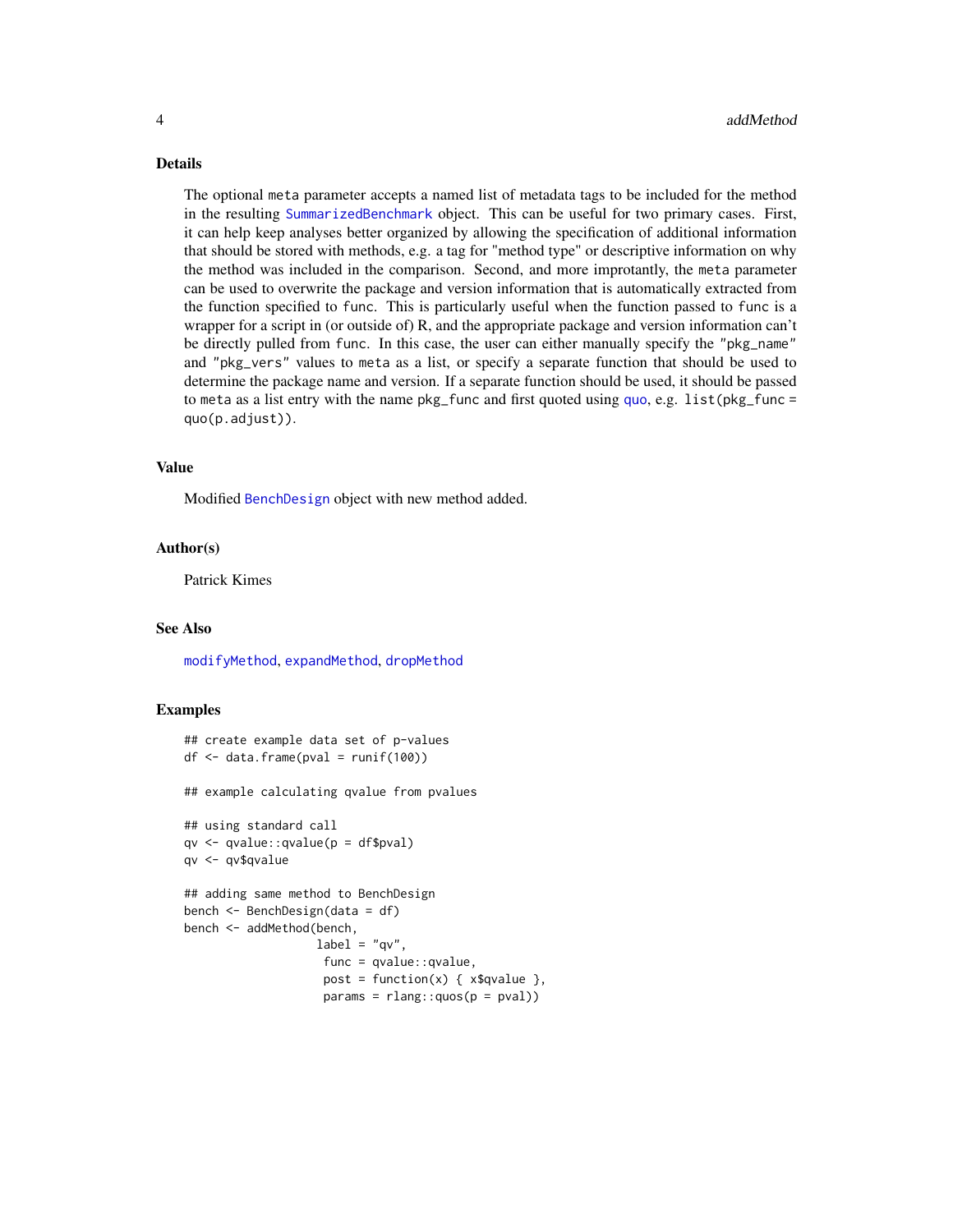<span id="page-4-1"></span><span id="page-4-0"></span>addPerformanceMetric *Add performance metric to SummarizedBenchmark object*

## Description

This is a function to define performance metrics for benchmarking methods. The function is saved into the performanceMetrics slot.

## Usage

```
addPerformanceMetric(object, evalMetric, assay, evalFunction = NULL)
```
## Arguments

| object       | A SummarizedBenchmark object.                                                                                                                                                                                                                                                                                                                                                                                     |
|--------------|-------------------------------------------------------------------------------------------------------------------------------------------------------------------------------------------------------------------------------------------------------------------------------------------------------------------------------------------------------------------------------------------------------------------|
| evalMetric   | A string with the name of the evaluation metric.                                                                                                                                                                                                                                                                                                                                                                  |
| assay        | A string with an assay name. Indicates the assay that should be given as input to<br>this performance metric.                                                                                                                                                                                                                                                                                                     |
| evalFunction | A function that calculates a performance metric. It should contain at least two<br>arguments, query and truth, where query is the output vector of a method and<br>truth is the vector of true values. If additional parameters are specified, they<br>must contain default values. If NULL, the 'evalMetric' string must be the name<br>of a predefined metric available through 'availableMetrics()\$function'. |

## Value

A [SummarizedBenchmark](#page-40-1) object.

#### Author(s)

Alejandro Reyes

## See Also

[availableMetrics](#page-6-1), [performanceMetrics](#page-31-1)

```
data( sb )
sb <- addPerformanceMetric(
   object=sb,
   assay="qvalue",
   evalMetric="TPR",
   evalFunction = function( query, truth, alpha=0.1 ){
       goodHits \leq sum( (query \leq alpha) & truth == 1 )
       goodHits / sum(truth == 1)
   }
\mathcal{L}
```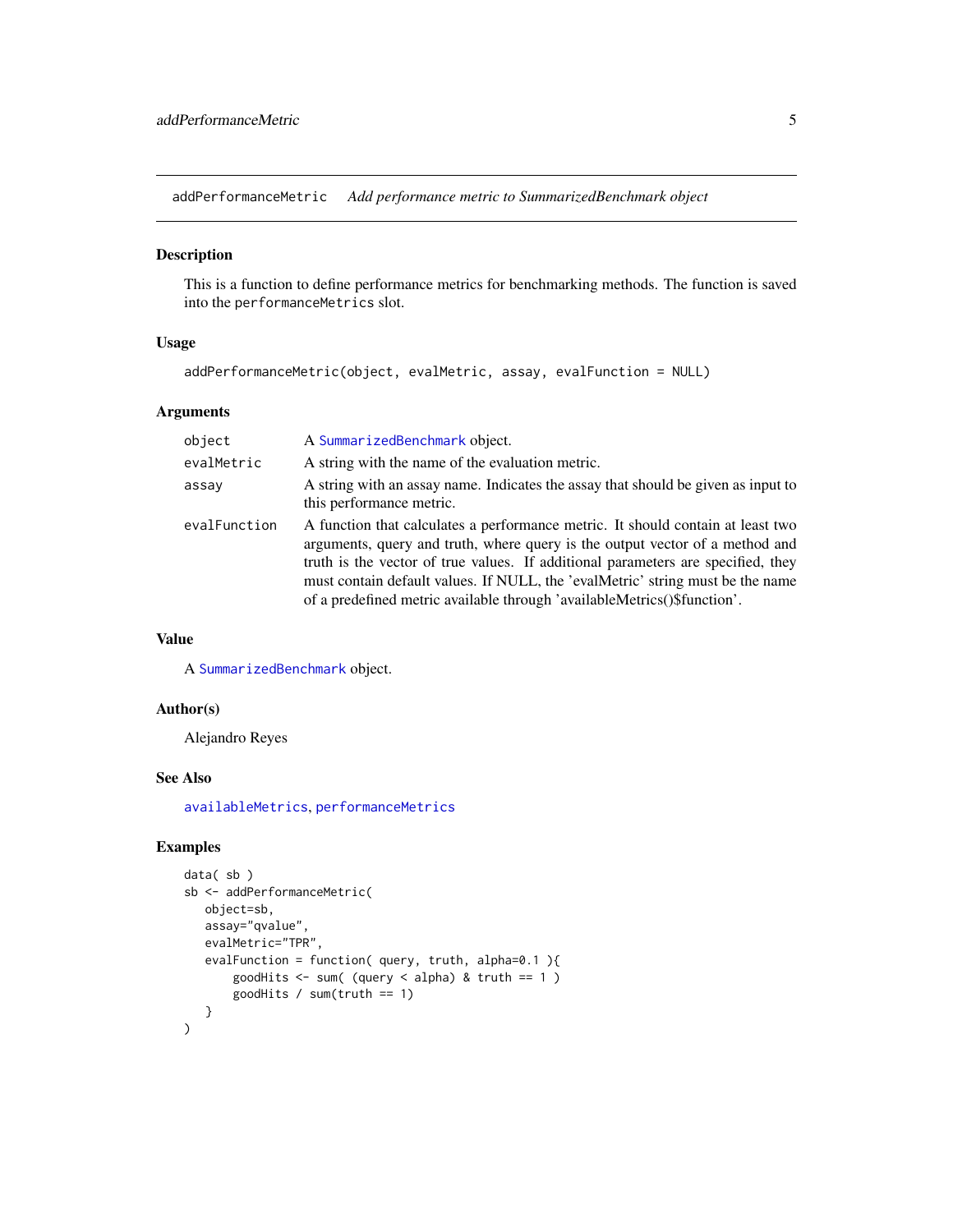<span id="page-5-0"></span>

This object is a SummarizedBenchmark object containing isoform quantifications from salmon, sailfish and kallisto from 4 mouse samples (2 hearts and 2 brains) part of the Mouse BodyMap. Its generation is described in one of the vignettes of this package.

#### Source

Mouse BodyMap (Li et al, 2014). SRA accession numbers SRR5273705, SRR5273689, SRR5273699 and SRR5273683.

## Examples

data(quantSB)

assayNames<-,SummarizedBenchmark,character-method *Set assay names in SummarizedBenchmark object*

#### Description

Modifies the assay names of a [SummarizedBenchmark](#page-40-1) object.

## Usage

```
## S4 replacement method for signature 'SummarizedBenchmark, character'
assayNames(x, ...) <- value
```
#### Arguments

| X       | A SummarizedBenchmark object.              |
|---------|--------------------------------------------|
| $\cdot$ | Futher arguments, perhaps used by methods. |
| value   | A character vector.                        |

## Value

Modfied [SummarizedBenchmark](#page-40-1) object.

#### Author(s)

Alejandro Reyes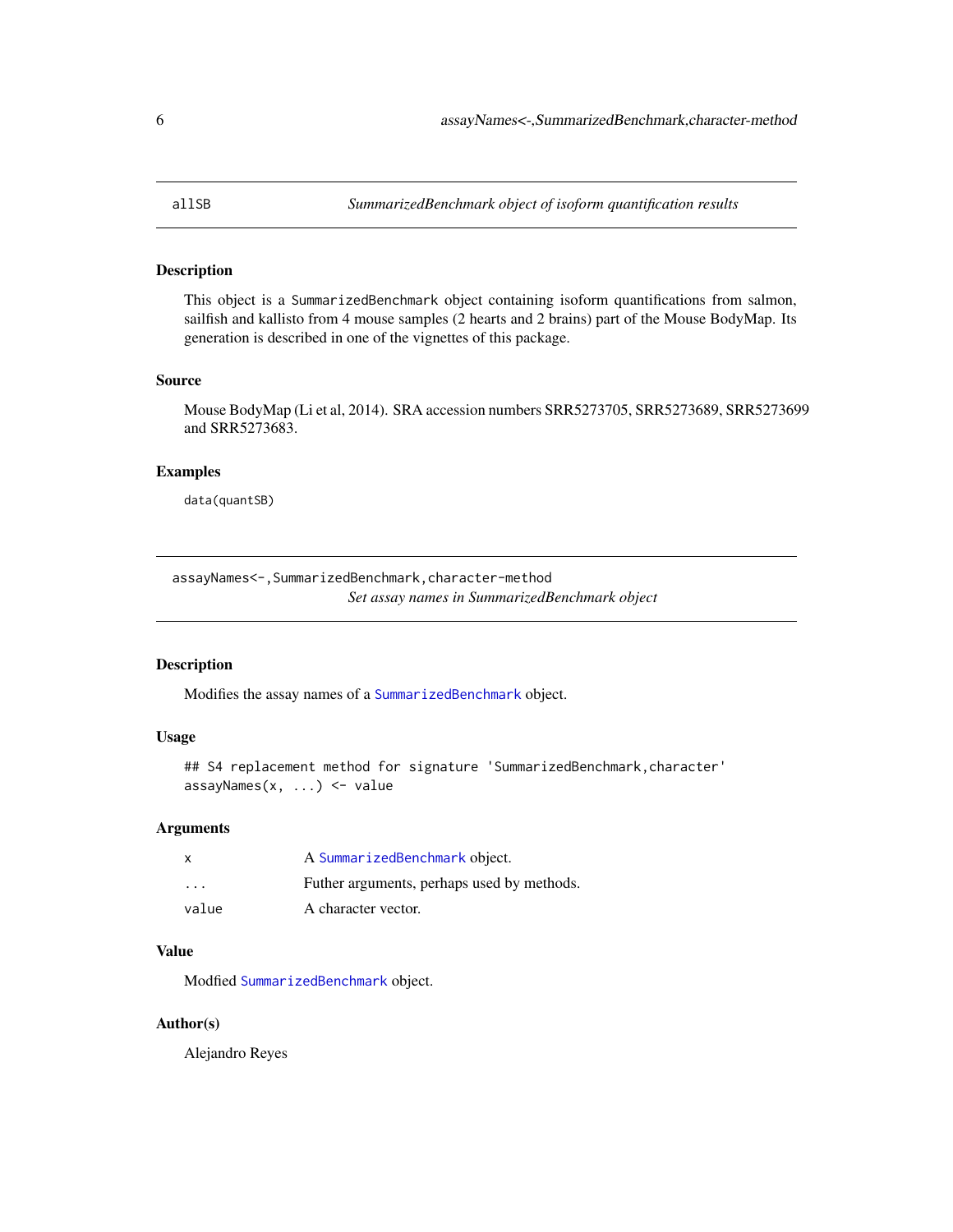<span id="page-6-0"></span>availableMetrics 7

## See Also

[SummarizedBenchmark](#page-40-1)

## Examples

data(sb) assayNames(sb)[2] <- "log2FC"

<span id="page-6-1"></span>availableMetrics *List pre-defined metrics for SummarizedBenchmark objects*

#### Description

This function returns a data frame summarizing the default performance metrics provided in this package. The data.frame contains three columns, functions is the name of the performance metric, description is longer description of the performance metric and requiredTruth is logical depending on whether the performance metrics require ground truths.

#### Usage

availableMetrics()

## Value

A data.frame summarizing the default performance metrics provided in this package.

## Author(s)

Alejandro Reyes

## Examples

availableMetrics()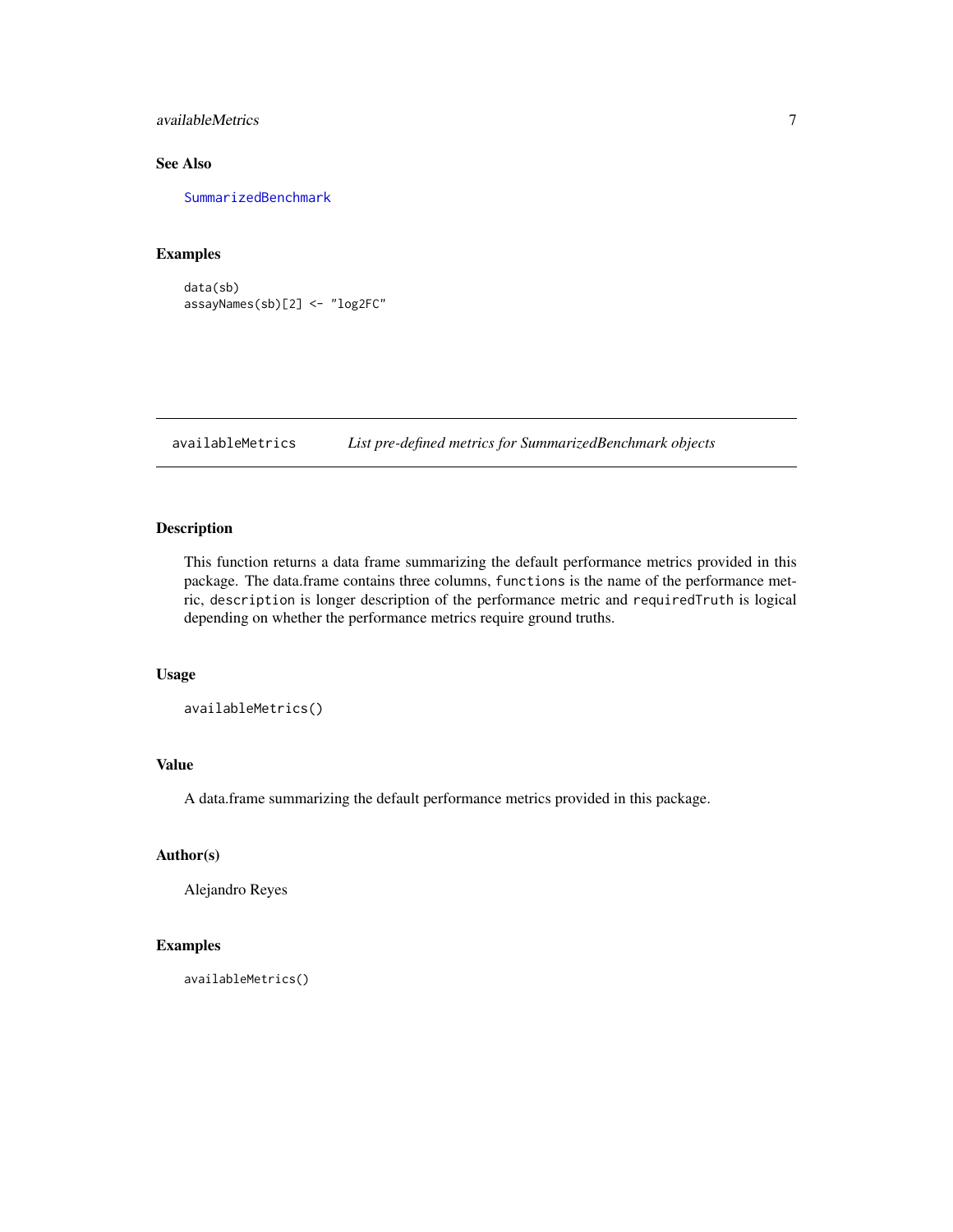<span id="page-7-1"></span><span id="page-7-0"></span>

Initializes a new BDData object of benchmarking data.

Data sets are stored as BDData objects within BenchDesign objects as well as SummarizedBenchmark objects. However, because data is directly specified to the BenchDesign constructor, there is usually no need to call the BDData constructor to create completely new data objects.

The BDData constructor is most useful for extracting the data sets contained in BenchDesign objects as well as SummarizedBenchmark objects. By default, the BDData object stored in Summarized-Benchmark objects will be MD5 hashes rather than the complete original data set. [compareBDData](#page-20-1) can be used to compare various forms of BDData, as shown in the examples below.

#### Usage

BDData(data)

## S4 method for signature 'ANY' BDData(data) ## S4 method for signature 'BenchDesign' BDData(data) ## S4 method for signature 'SummarizedBenchmark'

BDData(data)

## S4 method for signature 'BDData' BDData(data)

#### Arguments

data a list object of data or MD5 hash string

#### Value

BDData object

#### Author(s)

Patrick Kimes

#### See Also

[BDData-class](#page-8-1), [BenchDesign](#page-16-1)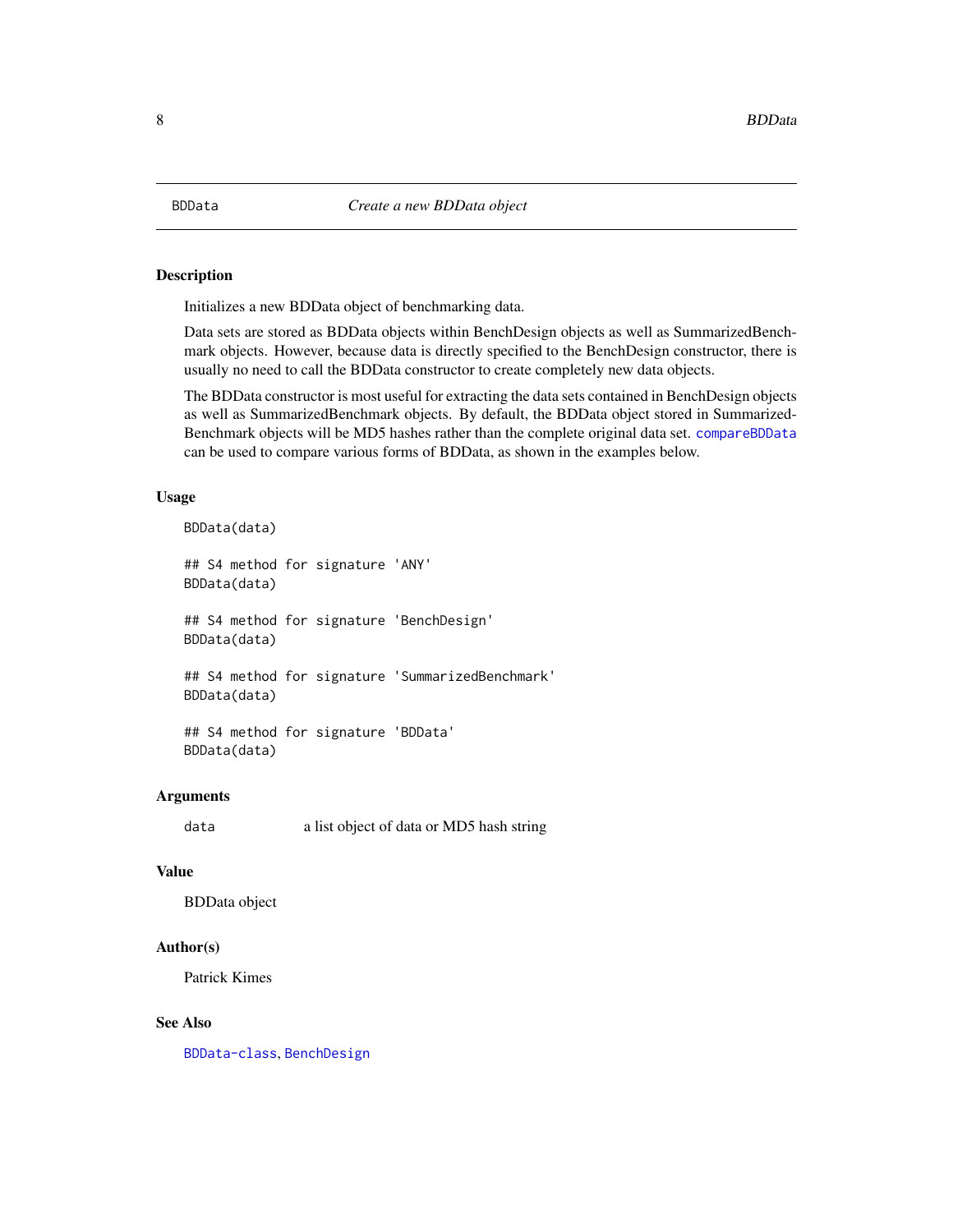## <span id="page-8-0"></span>BDData-class 9

## Examples

```
## construct from data.frame
datadf \le data.frame(x = 1:5, y = runif(5))
bdd_df <- BDData(datadf)
bdd_df
## construct from MD5 hash of data.frame
bdd_md5 <- BDData(digest::digest(datadf))
bdd_md5
## compare two BDData objects
compareBDData(bdd_df, bdd_md5)
## note that the data is the same, i.e. the MD5 hashes match, but the
## data types ("data" vs. "md5has") are different
```
<span id="page-8-1"></span>BDData-class *BDData class*

## Description

Container for data in a BenchDesign object.

## Slots

data a list or MD5 hash of the data.

type a character string indicating whether the data slot contains the 'data' or a 'md5hash' of the data.

## Author(s)

Patrick Kimes

## See Also

[BDData](#page-7-1), [BenchDesign-class](#page-17-1), [BDMethod-class](#page-11-1), [BDMethodList-class](#page-14-1)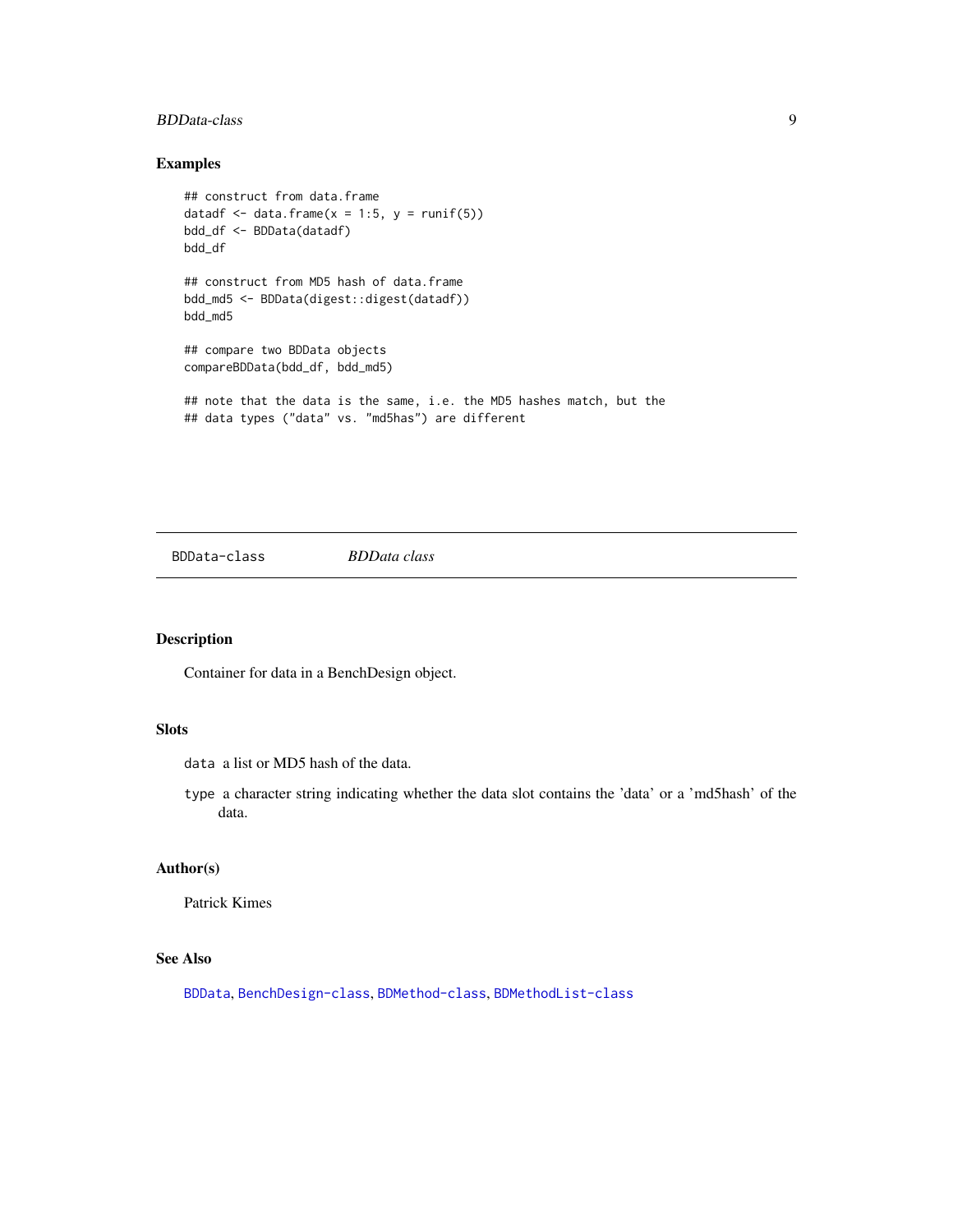<span id="page-9-0"></span>

Adds, removes or replaces [BDData](#page-8-1) in [BenchDesign](#page-17-1) object. Data can be removed by setting the value to NULL.

#### Usage

 $BDData(x)$  <- value

## S4 replacement method for signature 'BenchDesign,BDDataOrNULL'  $BDData(x)$  <- value

## Arguments

| X     | BenchDesign object.    |
|-------|------------------------|
| value | <b>BDData or NULL.</b> |

## Value

modified BenchDesign object

## Author(s)

Patrick Kimes

## See Also

[BDData](#page-7-1)

```
bd <- BenchDesign()
BDData(bd) <- BDData(data.frame(x1 = runif(5)))
bd
```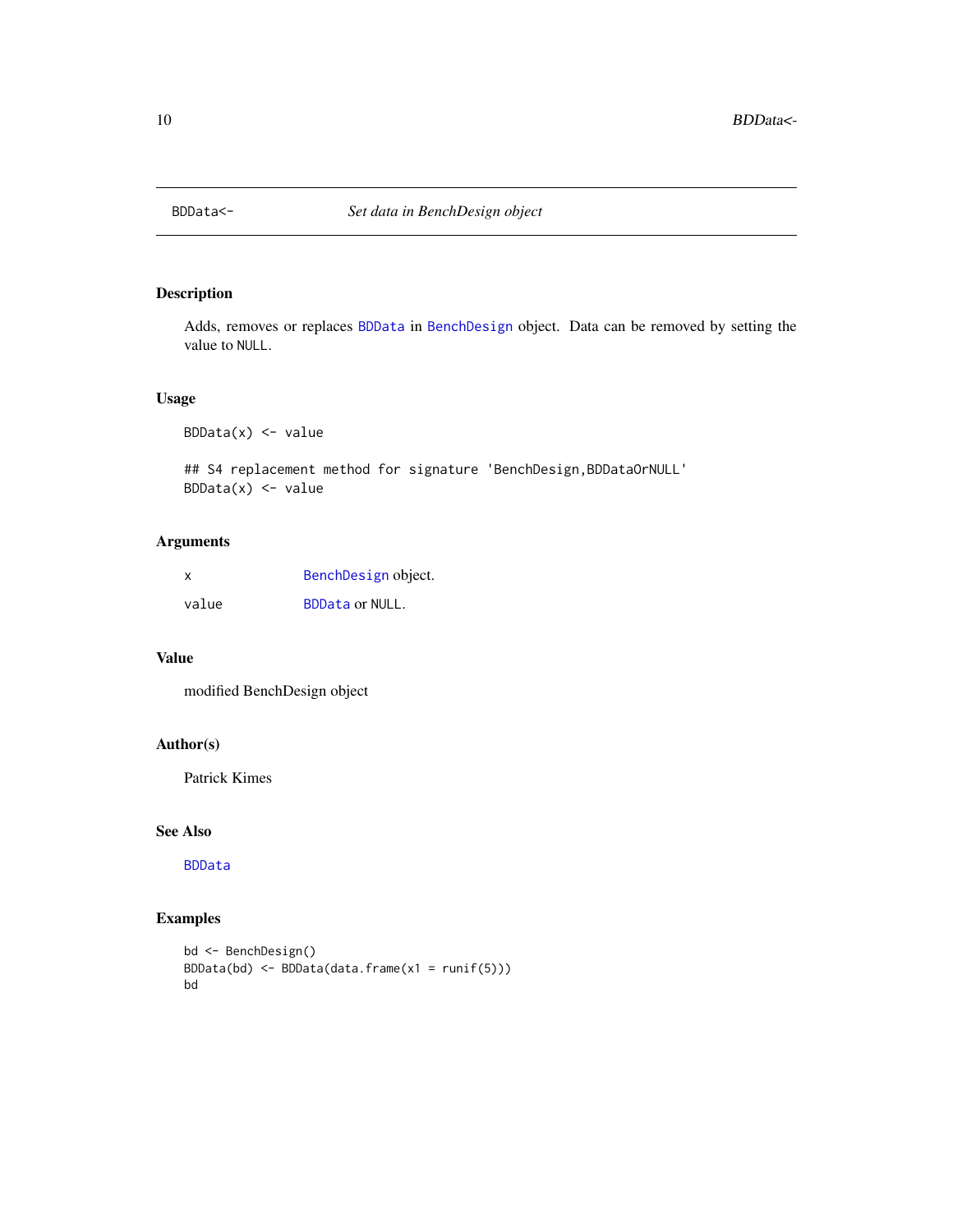<span id="page-10-1"></span><span id="page-10-0"></span>

Initializes a new BenchDesign method object for benchmarking.

New [BDMethod](#page-11-1) objects are typically not directly constructed as they have limited use outside of [BenchDesign](#page-17-1) objects. Instead, methods in a [BenchDesign](#page-17-1) object are more commonly created, modified or removed using function calls on the [BenchDesign](#page-17-1), e.g. using [addMethod](#page-2-1) to add a new method object.

The constructor can also be used to access [BDMethod](#page-11-1) objects stored in [BDMethodList](#page-14-1) and [BenchDesign](#page-17-1) objects.

#### Usage

```
BDMethod(x, params = rlang::quos(), post = NULL, meta = NULL, ...)## S4 method for signature 'quosure'
BDMethod(x, params = rlang::quos(), post = NULL,
## S4 method for signature '`function`'
  meta = NULL, ...)BDMethod(x, params = rlang::quos(), post = NULL,
  meta = NULL, ...)## S4 method for signature 'BDMethodList'
BDMethod(x, i = 1)## S4 method for signature 'BenchDesign'
BDMethod(x, i = 1)
```
#### Arguments

| $\times$ | main method function or function quosure. Alternative, may be a BDMethod List<br>or BenchDesign object from which the BDMethod should be extracted. |
|----------|-----------------------------------------------------------------------------------------------------------------------------------------------------|
| params   | list of quosures specifying function parameters. (default = $rlang::quos()$ )                                                                       |
| post     | list of functions to be applied to the output of x. (default $=$ NULL)                                                                              |
| meta     | list of metadata. $(default = NULL)$                                                                                                                |
| $\cdots$ | other parameters.                                                                                                                                   |
|          | integer index or character name of BDMethod in BDMethodList or BenchDesign<br>object.                                                               |

#### Value

BDMethod object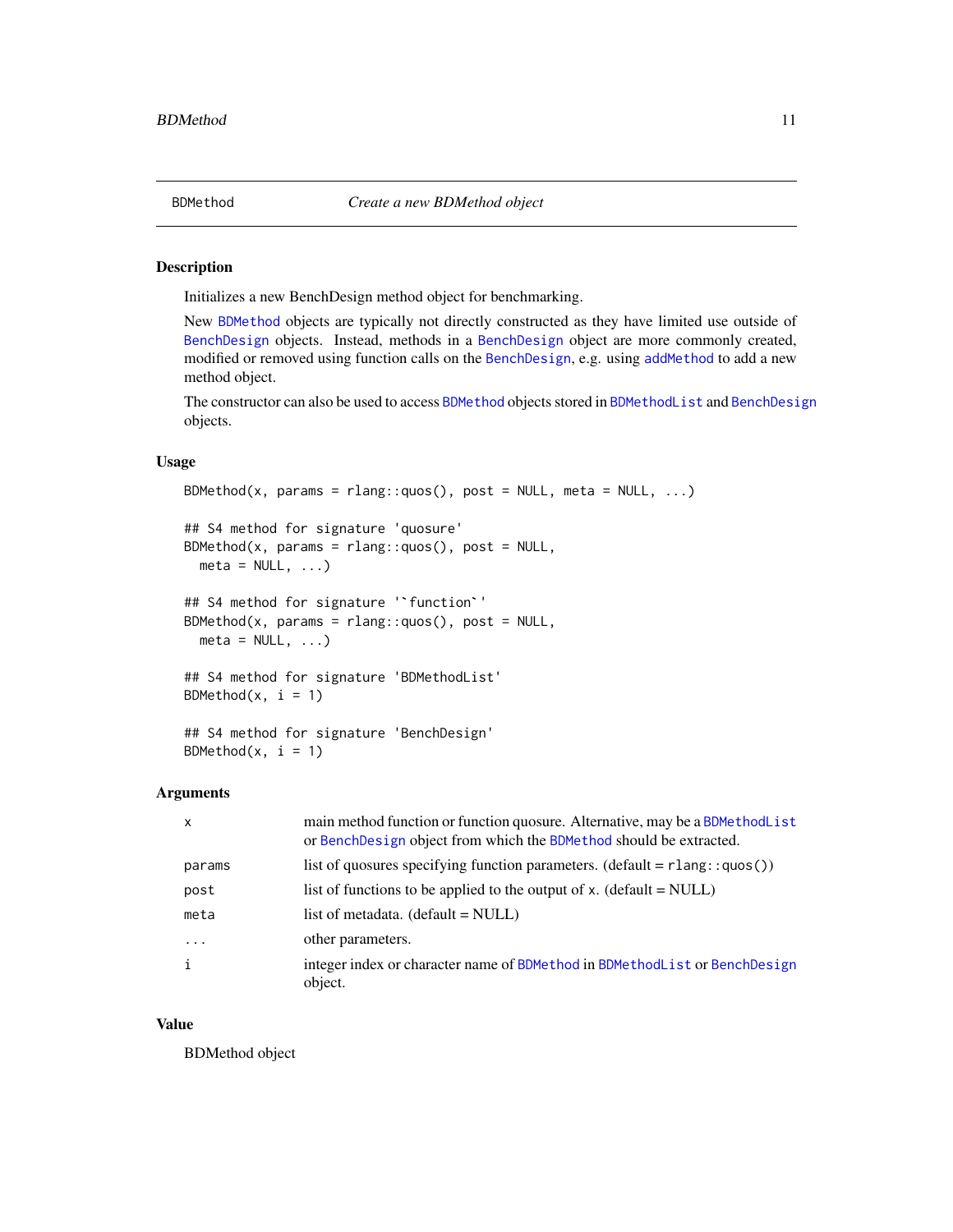#### <span id="page-11-0"></span>Author(s)

Patrick Kimes

#### See Also

[BDMethod-class](#page-11-1), [BenchDesign](#page-16-1), [BDMethodList](#page-13-1)

## Examples

```
## create a simple BDMethod
bdm1 <- BDMethod(x = base::mean)
## create a more complex BDMethod
bdm2 <- BDMethod(x = function(x) { x^2 }, post = base::sqrt,
                meta = list(note = "simple example")## construct a BenchDesign with the BDMethod objects
bd <- BenchDesign(method1 = bdm1, method2 = bdm2)
## access a BDMethod in the BenchDesign
BDMethod(bd, "method1")
```
<span id="page-11-1"></span>BDMethod-class *BDMethod class*

## Description

Container for individual methods to be compared as part of a benchmark experiment defined in a BenchDesign object. In the SummarizedBenchmark framework, methods are defined by a unique combination of functions, parameters, and any relevant meta data.

New BDMethod objects can be created using the [BDMethod](#page-10-1) constructor.

#### **Slots**

f a function to be benchmarked fc a captured expression of the function f params a list of quosures specifying function parameters post a list of functions to be applied to the output of f meta a list of meta data

#### Author(s)

Patrick Kimes

## See Also

[BDMethod](#page-10-1), [BenchDesign-class](#page-17-1), [BDMethodList-class](#page-14-1), [BDData-class](#page-8-1)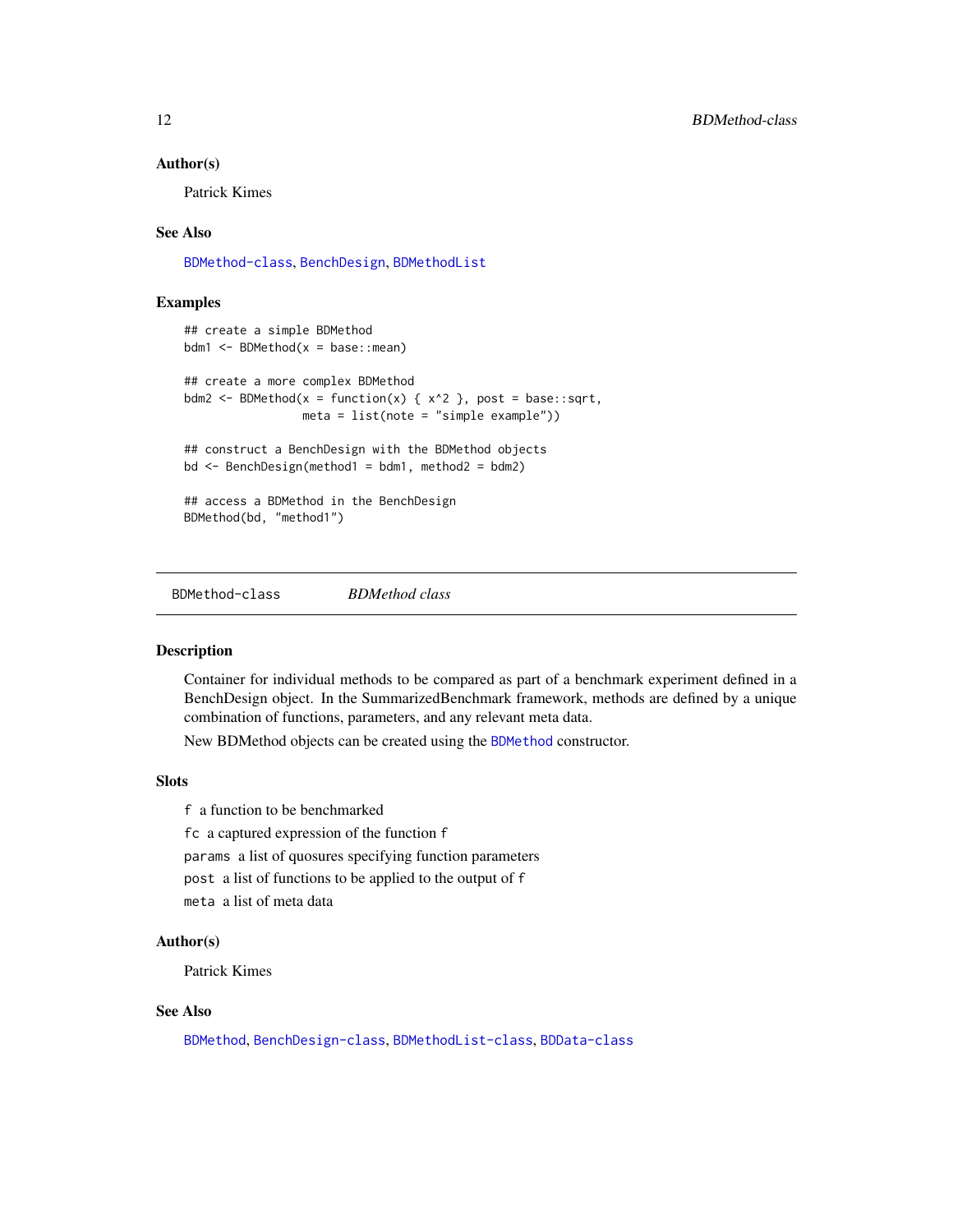<span id="page-12-0"></span>

Adds, replaces or removes a named [BDMethod](#page-11-1) method in a [BDMethodList](#page-14-1) or [BenchDesign](#page-17-1) object with a specified [BDMethod](#page-11-1) object.

An existing method can be removed by setting the value to NULL.

#### Usage

BDMethod $(x, i)$  <- value

## S4 replacement method for signature 'BDMethodList,character,BDMethod' ## S4 replacement method for signature 'BDMethodList,character,`NULL`' BDMethod $(x, i)$  <- value

BDMethod $(x, i)$  <- value

## S4 replacement method for signature 'BenchDesign,character,BDMethod' BDMethod $(x, i)$  <- value

```
## S4 replacement method for signature 'BenchDesign, character, `NULL`'
BDMethod(x, i) <- value
```
## Arguments

| X     | BenchDesign or BDMethodList object. |
|-------|-------------------------------------|
|       | character name of method.           |
| value | <b>BDMethod or NULL.</b>            |

## Value

modified BenchDesign object

#### Author(s)

Patrick Kimes

#### See Also

[BDMethod](#page-10-1)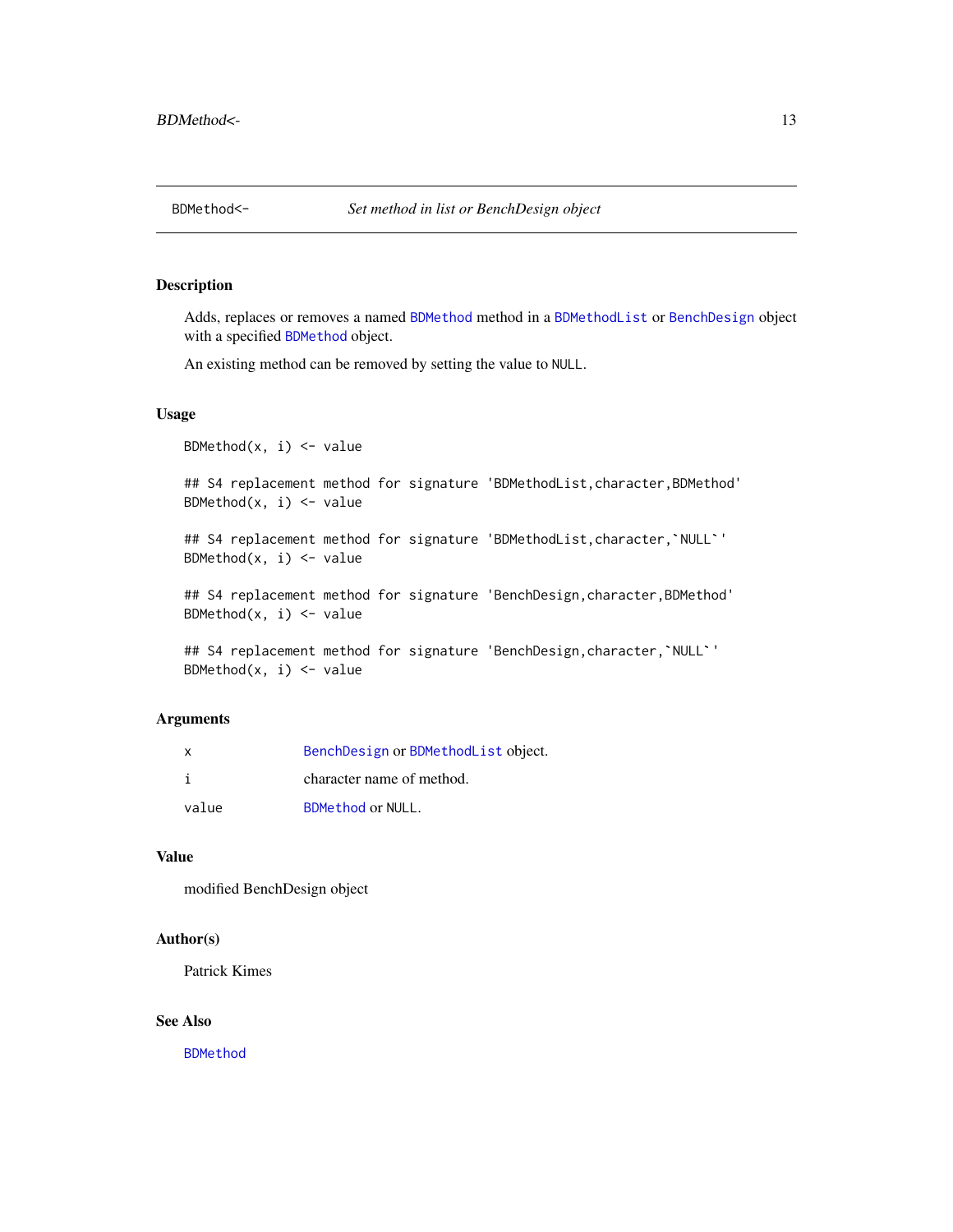#### Examples

```
bd <- BenchDesign()
BDMethod(bd, "avg") \leq BDMethod(x = base::mean)
bd
```
<span id="page-13-1"></span>

BDMethodList *Create a new BDMethodList object*

#### Description

Initializes a new SimpleList of BenchDesign method ([BDMethod](#page-11-1)) objects.

Similar to [BDMethod](#page-11-1) objects, [BDMethodList](#page-14-1) typically do not need to be directly constructed. Because the list of methods is only useful as art of a [BenchDesign](#page-17-1) object, it is more common to simply manipulate the list of methods through calls to the corresponding [BenchDesign](#page-17-1), e.g. [addMethod](#page-2-1) to add a new method to the list.

The constructor can also be used to access the [BDMethodList](#page-14-1) list of methods in a [BenchDesign](#page-17-1) object.

#### Usage

```
BDMethodList(..., x = NULL)## S4 method for signature 'ANY'
BDMethodList(..., x = NULL)## S4 method for signature 'BenchDesign'
BDMethodList(..., x = NULL)## S4 method for signature 'SummarizedBenchmark'
BDMethodList(..., x = NULL)
```
#### Arguments

| $\cdots$     | a named list of BDMethod objects                                                                       |
|--------------|--------------------------------------------------------------------------------------------------------|
| $\mathsf{x}$ | a BenchDesign or SummarizedBenchmark object to extract the list of methods<br>from. $(default = NULL)$ |

## Value

BDMethodList object

#### Author(s)

Patrick Kimes

<span id="page-13-0"></span>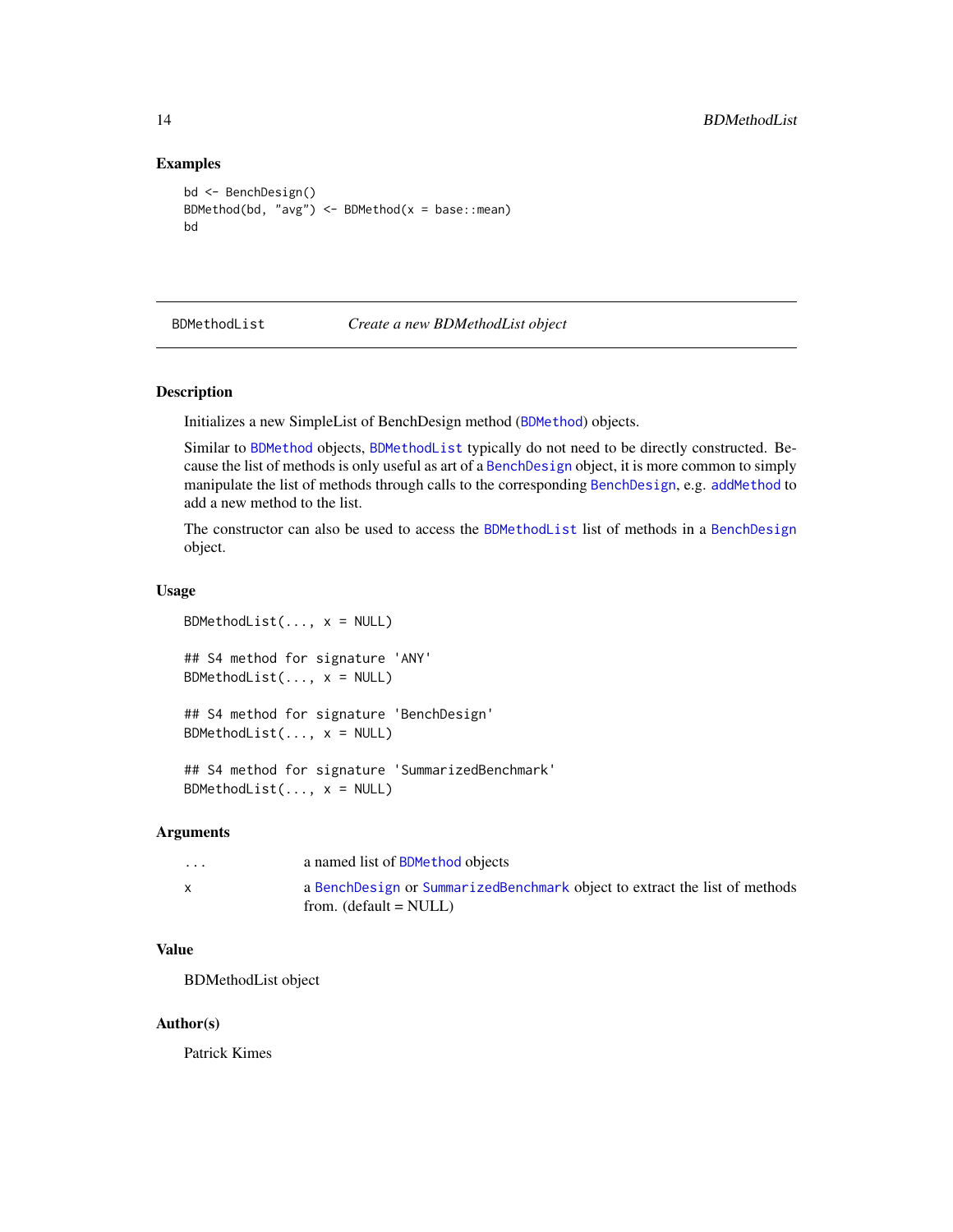## <span id="page-14-0"></span>BDMethodList-class 15

## See Also

[BDMethodList-class](#page-14-1), [BenchDesign](#page-16-1), [BDMethod](#page-10-1)

## Examples

```
## construct an empty list
bdml <- BDMethodList()
## construct a list with BDMethod objects
bdml <- BDMethodList(m_method = BDMethod(base::mean),
                     s_method = BDMethod(function(x) { x^2 }))
bdml
## construct a BenchDesign with a BDMethodList
bd <- BenchDesign(methods = bdml)
## access the BDMethodList in the BenchDesign
BDMethodList(bd)
```
<span id="page-14-1"></span>BDMethodList-class *BDMethodList class*

## Description

Extension of the SimpleList class to contain a list of BDMethod objects. The class serves as the primary container for the set of methods in the BenchDesign class.

New BDMethodList objects can be created using the [BDMethodList](#page-13-1) constructor.

## Author(s)

Patrick Kimes

## See Also

[BDMethodList](#page-13-1), [BenchDesign-class](#page-17-1), [BDMethod-class](#page-11-1), [BDData-class](#page-8-1)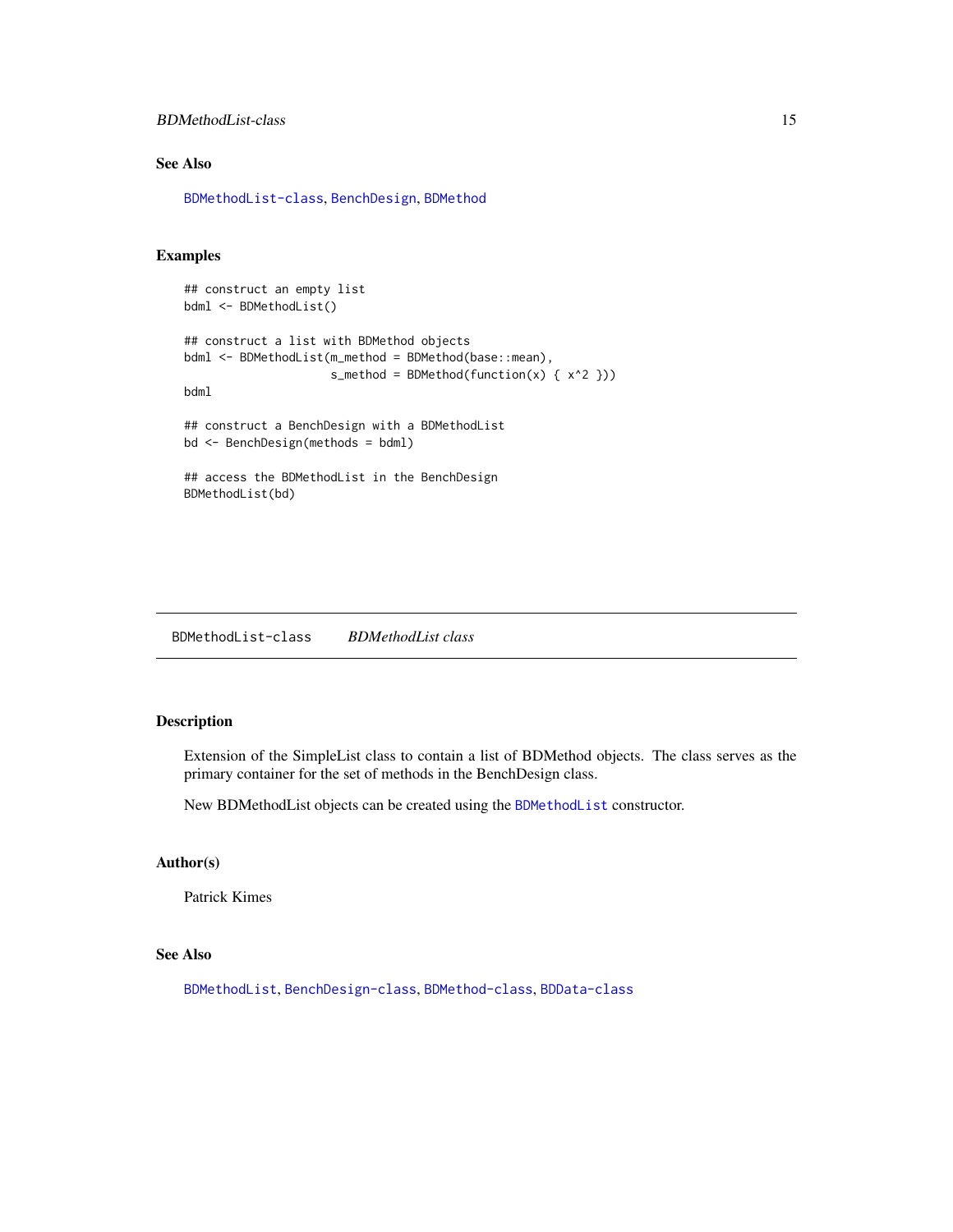<span id="page-15-0"></span>

Replaces the [BDMethodList](#page-14-1) list of methods in a [BenchDesign](#page-17-1) object with a specified [BDMethodList](#page-14-1) object.

#### Usage

```
BDMethodList(x) <- value
```
## S4 replacement method for signature 'BenchDesign,BDMethodList' BDMethodList $(x)$  <- value

## Arguments

| x     | BenchDesign object.           |
|-------|-------------------------------|
| value | BDMethodList list of methods. |

## Value

modified BenchDesign object

## Author(s)

Patrick Kimes

## See Also

[BDMethod](#page-10-1), [BDMethodList](#page-13-1)

```
bd <- BenchDesign()
BDMethodList(bd) <- BDMethodList(avg = BDMethod(x = base::mean))
bd
```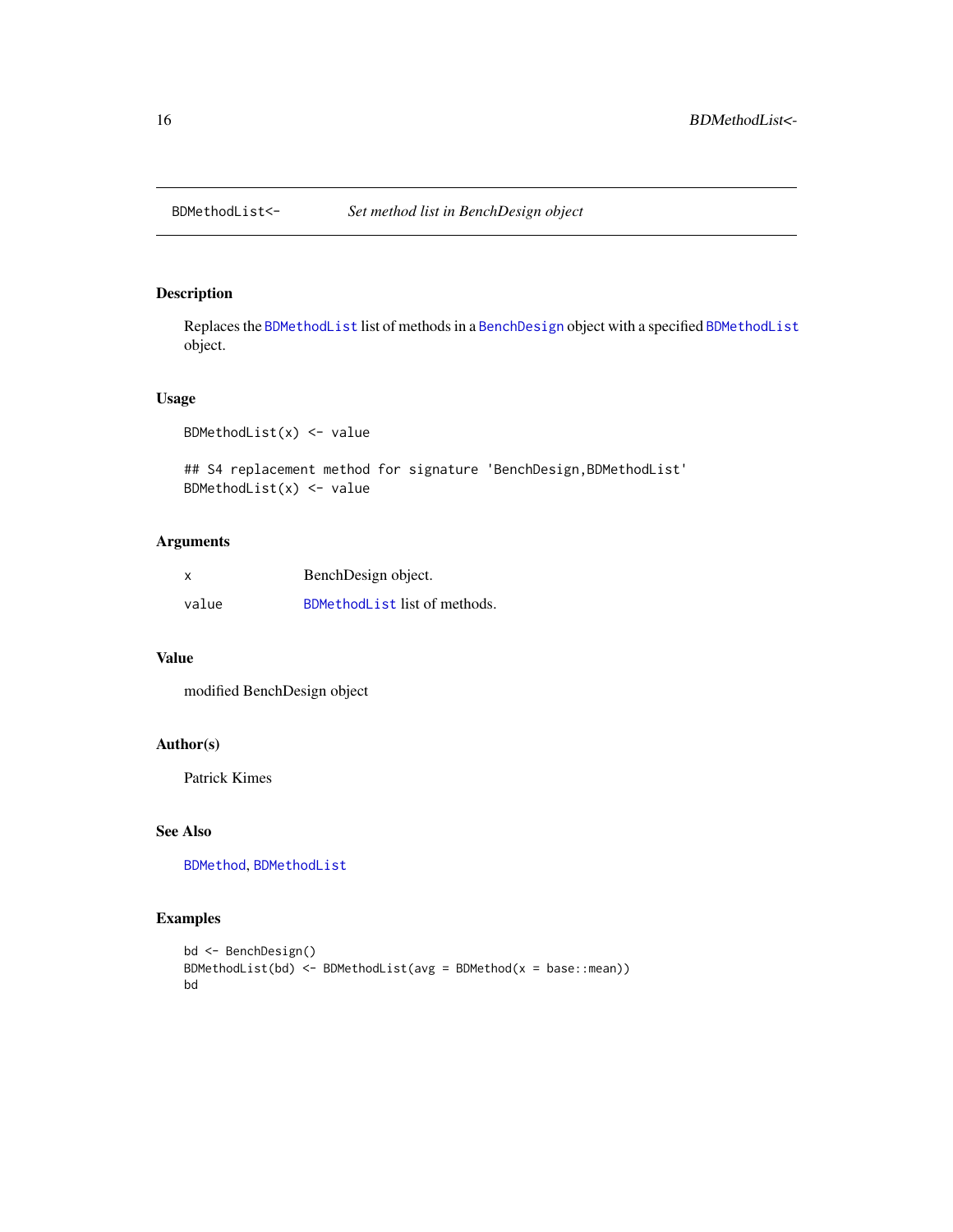<span id="page-16-1"></span><span id="page-16-0"></span>Initializes a new BenchDesign object of benchmarking methods and data.

The BenchDesign class serves as the core container for methods and data used for benchmarking in the SummarizedBenchmark package. The object can be initialized with a list of methods ot be benchmarked, a default benchmarking data set, both or neither. Methods must be passed to the constructor as BDMethod or BDMethodList objects.

The constructor can also be used to access the BenchDesign stored in a SummarizedBenchmark object.

#### Usage

```
BenchDesign(..., methods = NULL, data = NULL)## S4 method for signature 'ANY'
BenchDesign(..., methods = NULL, data = NULL)
## S4 method for signature 'SummarizedBenchmark'
```
BenchDesign(methods, data)

## Arguments

| $\cdot$ | named set of BDMethod objects and/or unnamed BenchDesign objects. Only the<br>methods of any Bench Design object will be used, and the data slot of the objects<br>will be ignored. |
|---------|-------------------------------------------------------------------------------------------------------------------------------------------------------------------------------------|
| methods | named set of BDMethod objects and/or unnamed BenchDesign objects as a list.<br>$(detault = NULL)$                                                                                   |
| data    | optional data.frame or other list object to be used in the benchmark. (default =<br>NULL)                                                                                           |

#### Value

BenchDesign object.

#### Author(s)

Patrick Kimes

#### See Also

[BenchDesign-class](#page-17-1), [BDMethod](#page-10-1), [BDMethodList](#page-13-1)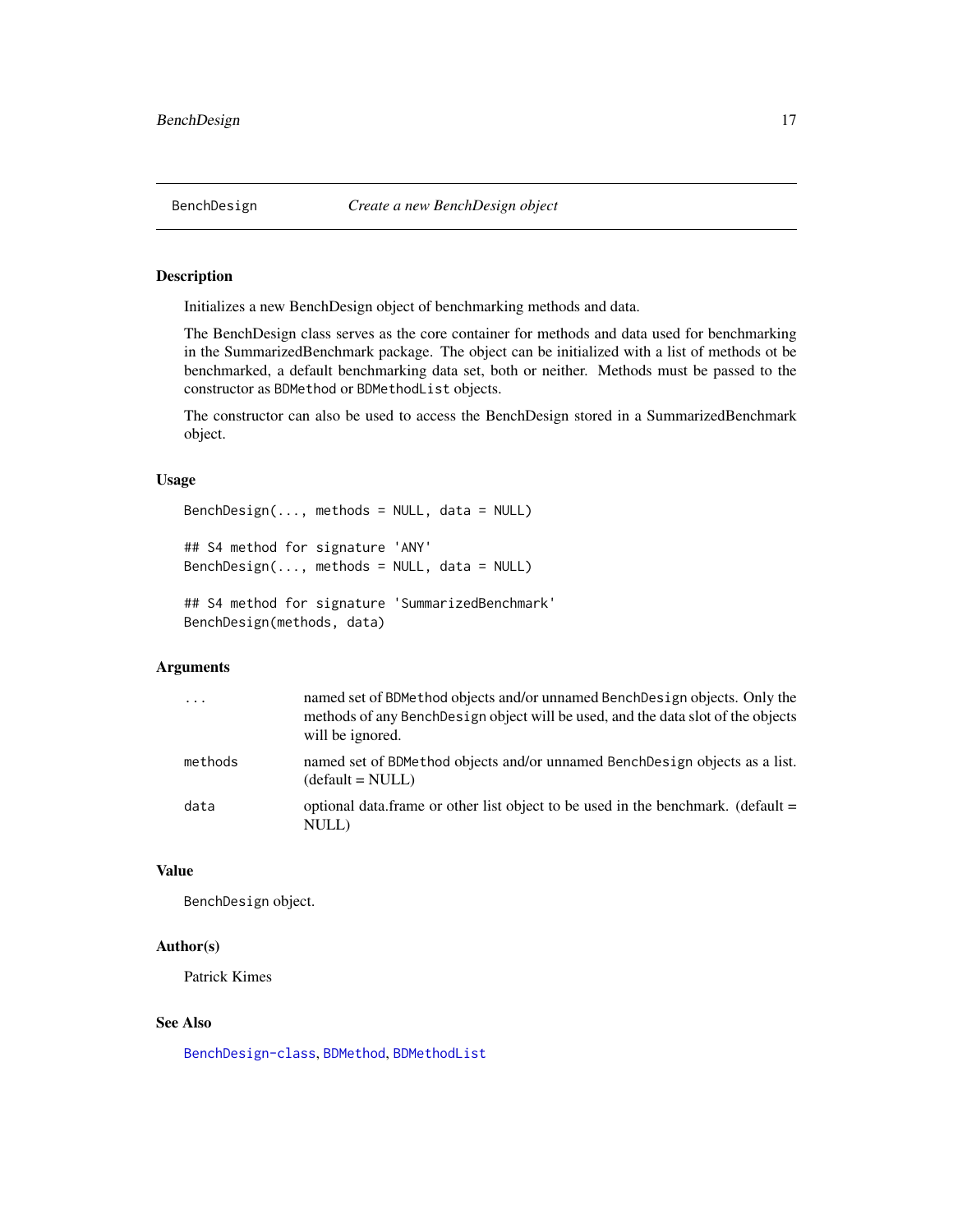## Examples

```
## with no input
bd <- BenchDesign()
## with data - data must be a named argument
datadf \leq data.frame(pval = runif(20), x1 = rnorm(20))
bd <- BenchDesign(data = datadf)
## with two methods and data
method_bh <- BDMethod(stats::p.adjust, params = rlang::quos(p = pval, method = "BH"))
method_bf <- BDMethod(stats::p.adjust, params = rlang::quos(p = pval, method = "bonferroni"))
bd <- BenchDesign(bh = method_bh, bonf = method_bf,
                  data = data(f)## with BDMethodList and data
bdml \leq BDMethodList(bh = method_bh, bonf = method_bf)bd <- BenchDesign(methods = bdml, data = datadf)
```
<span id="page-17-1"></span>BenchDesign-class *BenchDesign class*

#### Description

Along with the SummarizedBenchmark class, one of the two main classses of the Summarized-Benchmark package. The BenchDesign class serves as a container for both the set of methods to be benchmarked and optionally the data to be used for benchmarking.

Methods are organized as BDMethod objects and stored in as a list using the BDMethodList class. The BDData class is used to store benchmarking data, or in some cases, just the MD5 hash of the original data set. Any list object, including data.frame objects, can be specified for data. More details on the component classes are provided in the corresponding class documentation.

For details on how to create new BenchDesign objects, see the documentation for the [BenchDesign](#page-16-1) constructor.

#### Slots

data a list containing the data to be used in the benchmark.

methods a BDMethodList list of BDMethod objects to be compared in the benchmark.

## Author(s)

Patrick Kimes

## See Also

[BenchDesign](#page-16-1), [BDMethod-class](#page-11-1), [BDMethodList-class](#page-14-1), [BDData-class](#page-8-1)

<span id="page-17-0"></span>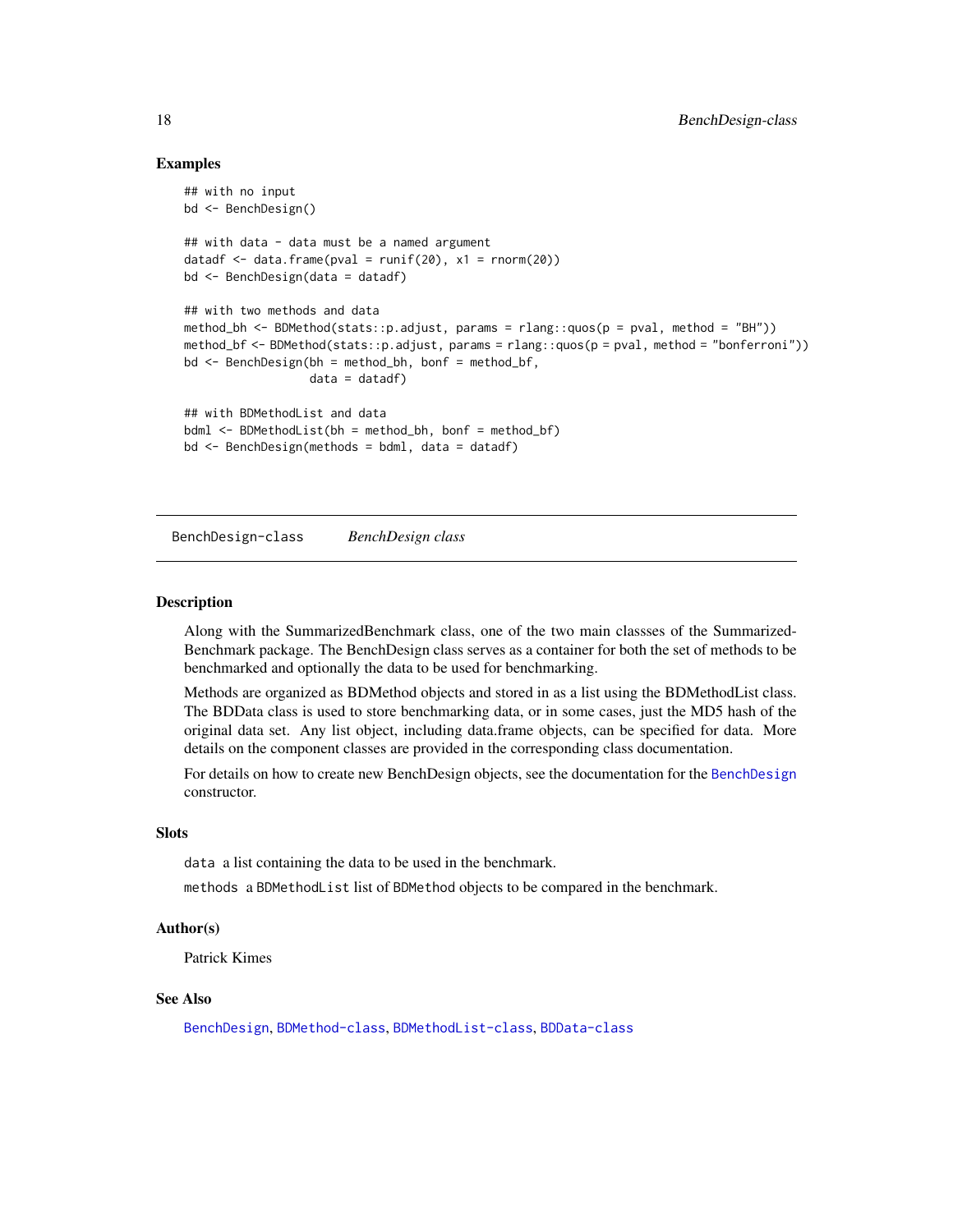<span id="page-18-1"></span><span id="page-18-0"></span>

Function to evaluate methods defined in a [BenchDesign](#page-17-1) on a supplied data set to generate a [SummarizedBenchmark](#page-40-1) of benchmarking results. In addition to the results of applying each method on the data, the returned [SummarizedBenchmark](#page-40-1) also includes metadata for the methods in the colData of the returned object, metadata for the data in the rowData, and session information in the metadata.

#### Usage

```
buildBench(bd, data = NULL, truthCols = NULL, ftCols = NULL,
  sortIDs = FALSE, keepData = FALSE, catchErrors = TRUE,
 parallel = FALSE, BPPARAM = bpparam())
```
## Arguments

| bd             | BenchDesign object.                                                                                                                                                                                                                                                                                                                                                                                                                                                                                                                               |
|----------------|---------------------------------------------------------------------------------------------------------------------------------------------------------------------------------------------------------------------------------------------------------------------------------------------------------------------------------------------------------------------------------------------------------------------------------------------------------------------------------------------------------------------------------------------------|
| data           | Data set to be used for benchmarking, will take priority over data set specified<br>to BenchDesign object. Ignored if NULL. (default = NULL)                                                                                                                                                                                                                                                                                                                                                                                                      |
| truthCols      | Character vector of column names in data set corresponding to ground truth<br>values for each assay. If specified, column will be added to the groundTruth<br>DataFrame of the returned SummarizedBenchmark object. If the BenchDesign<br>includes only a single assay, the same name will be used for the assay. If the<br>BenchDesign includes multiple assays, to map data set columns with assays, the<br>vector must have names corresponding to the assay names specified to the post<br>parameter at each addMethod call. (default = NULL) |
| ftCols         | Vector of character names of columns in data set that should be included as<br>feature data (row data) in the returned SummarizedBenchmark object. (default<br>$= NULL$ )                                                                                                                                                                                                                                                                                                                                                                         |
| sortIDs        | Whether the output of each method should be merged and sorted using IDs. See<br>Details for more information. (default = FALSE)                                                                                                                                                                                                                                                                                                                                                                                                                   |
| keepData       | Whether to store the data as part of the BenchDesign slot of the returned SummarizedBenchmark<br>object. If FALSE, a MD5 hash of the data will be stored with the BenchDesign<br>slot. $(default = FALSE)$                                                                                                                                                                                                                                                                                                                                        |
| catchErrors    | logical whether errors produced by methods during evaluation should be caught<br>and printed as a message without stopping the entire build process. (default $=$<br>TRUE)                                                                                                                                                                                                                                                                                                                                                                        |
| parallel       | Whether to use parallelization for evaluating each method. Parallel execution is<br>performed using BiocParallel. Parameters for parallelization should be speci-<br>fied with register or through the BPPARAM parameter. (default = FALSE)                                                                                                                                                                                                                                                                                                       |
| <b>BPPARAM</b> | Optional BiocParallelParam instance to be used when parallel is TRUE. If<br>not specified, the default instance from the parameter registry is used.                                                                                                                                                                                                                                                                                                                                                                                              |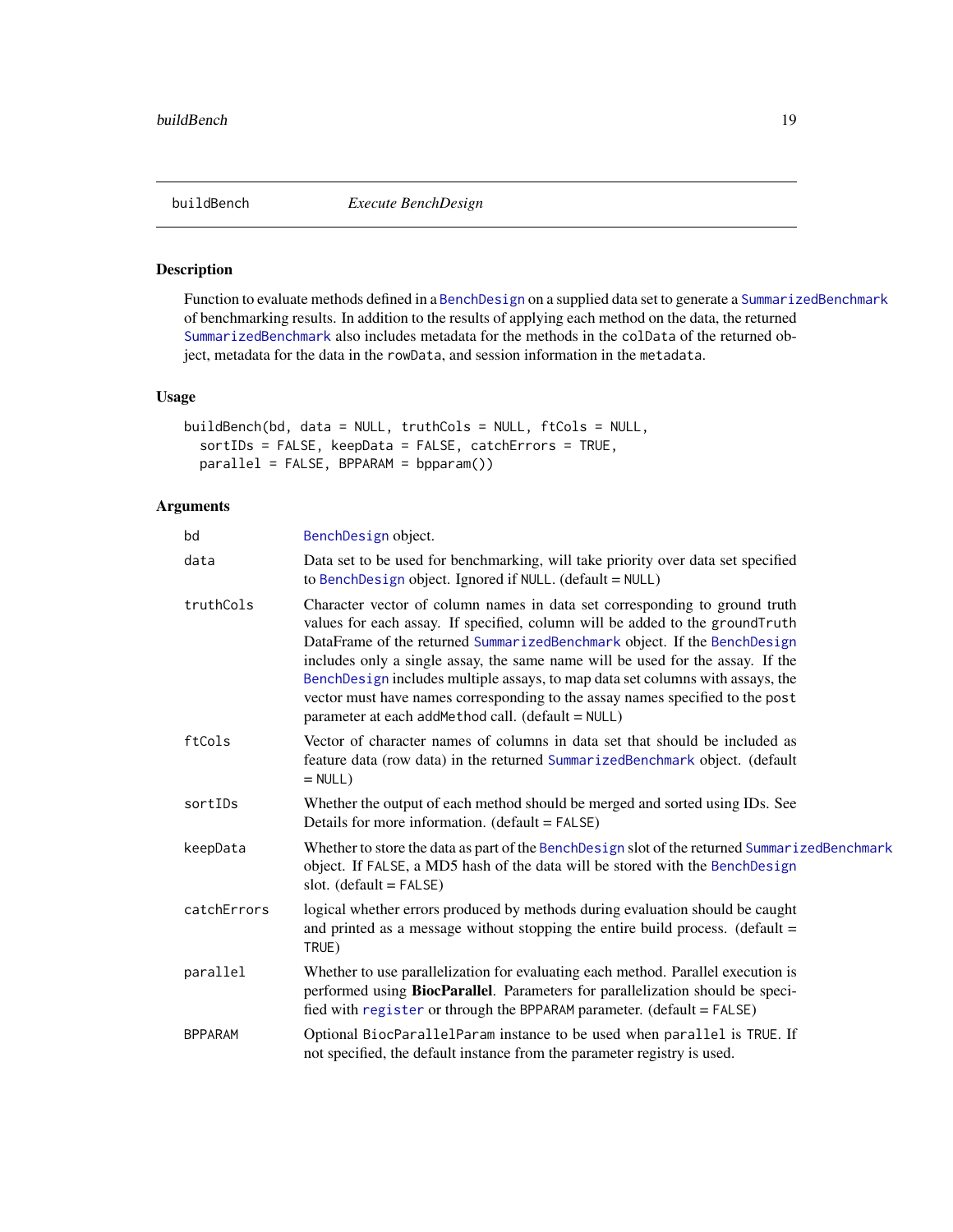#### Details

Parallelization is performed across methods. Therefore, there is currently no benefit to specifying more cores than the total number of methods in the [BenchDesign](#page-17-1) object.

By default, errors thrown by individual methods in the [BenchDesign](#page-17-1) are caught during evaluation and handled in a way that allows [buildBench](#page-18-1) to continue running with the other methods. The error is printed as a message, and the corresponding column in the returned [SummarizedBenchmark](#page-40-1) object is set to NA. Since many benchmarking experiments can be time and computationally intensive, having to rerun the entire analysis due to a single failed method can be frustrating. Default error catching was included to alleviate these frustrations. However, if this behavior is not desired, setting catchErrors = FALSE will turn off error handling.

If sortIDs = TRUE, each method must return a named vector or list. The names will be used to align the output of each method in the returned [SummarizedBenchmark](#page-40-1). Missing values from each method will be set to NA. This can be useful if the different methods return overlapping, but not identical, results. If truthCols is also specified, and sorting by IDs is necessary, rather than specifying sortIDs = TRUE, specify the string name of a column in the data to use to sort the method output to match the order of truthCols.

When a method specified in the [BenchDesign](#page-17-1) does not have a postprocessing function specified to post =, the trivial base::identity function is used as the default postprocessing function.

#### Value

[SummarizedBenchmark](#page-40-1) object.

#### Author(s)

Patrick Kimes

#### See Also

[updateBench](#page-43-1)

```
## with toy data.frame
df <- data.frame(pval = rnorm(100))
bench <- BenchDesign(data = df)
## add methods
bench <- addMethod(bench, label = "bonf", func = p.adjust,
                   params = rlang::quos(p = pval, method = "bonferroni"))bench <- addMethod(bench, label = "BH", func = p.adjust,
                  params = rlang::ques(p = pval, method = "BH"))## evaluate benchmark experiment
sb <- buildBench(bench)
## evaluate benchmark experiment w/ data sepecified
sb <- buildBench(bench, data = df)
```
<span id="page-19-0"></span>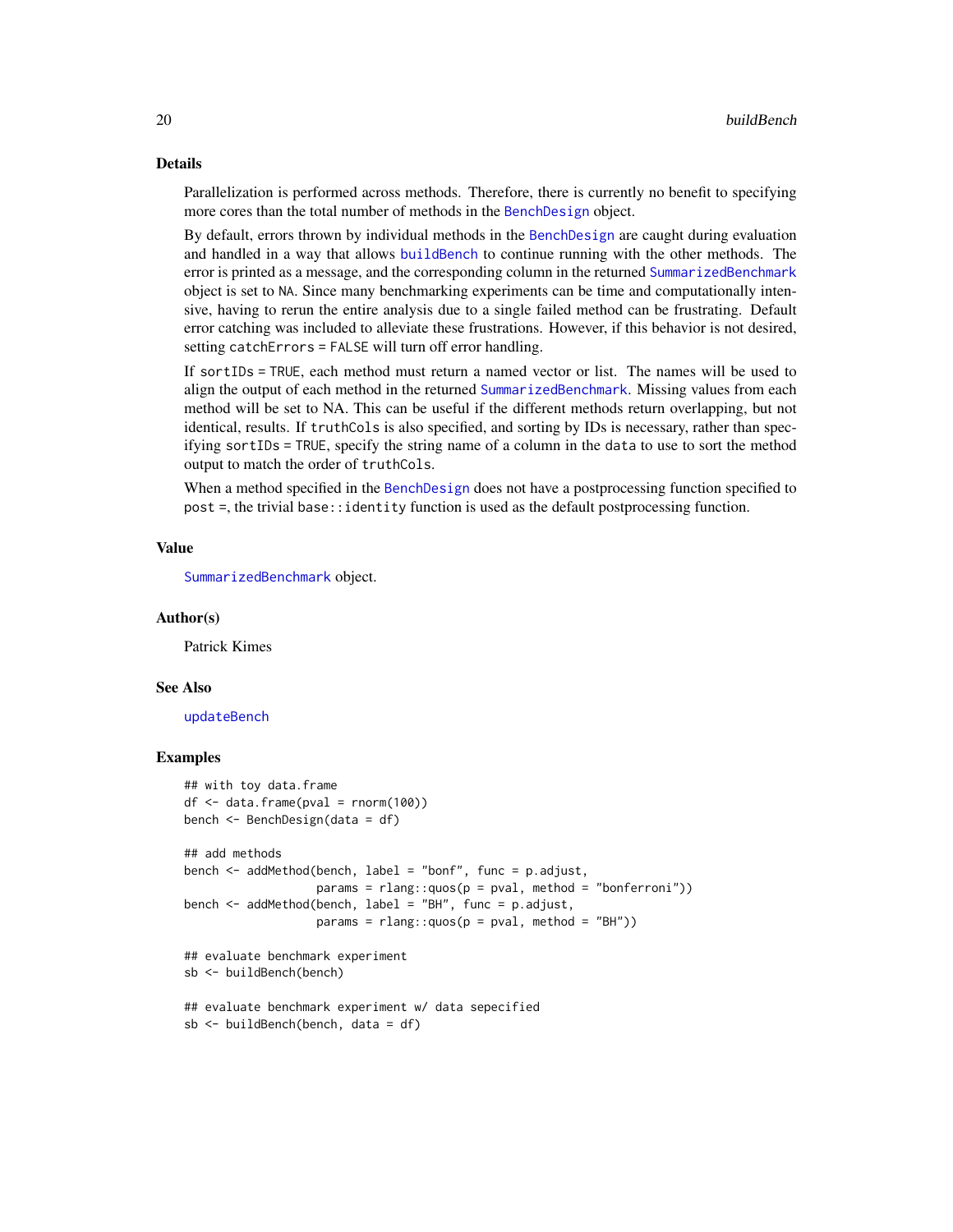<span id="page-20-1"></span><span id="page-20-0"></span>

Simple comparison of two BDData objects based on comparing both type and data hash.

## Usage

compareBDData(x, y)

## Arguments

| x        | a BDData or BenchDesign object |  |
|----------|--------------------------------|--|
| <b>V</b> | a BDData or BenchDesign object |  |

## Value

list of two values giving agreement of "data" and "type".

## Author(s)

Patrick Kimes

## See Also

[compareBenchDesigns](#page-21-1)

```
## compare data with same MD5 hash value
bdd1 <- BDData(data.frame(x = 1:10))
bdd1h <- hashBDData(bdd1)
compareBDData(bdd1, bdd1h)
```

```
## compare different data, both same type
bdd2 <- BDData(data.frame(x = 2:11))
bdd2h <- hashBDData(bdd2)
compareBDData(bdd1, bdd2)
compareBDData(bdd1h, bdd2h)
```

```
## compare completely different data
compareBDData(bdd1, bdd2h)
```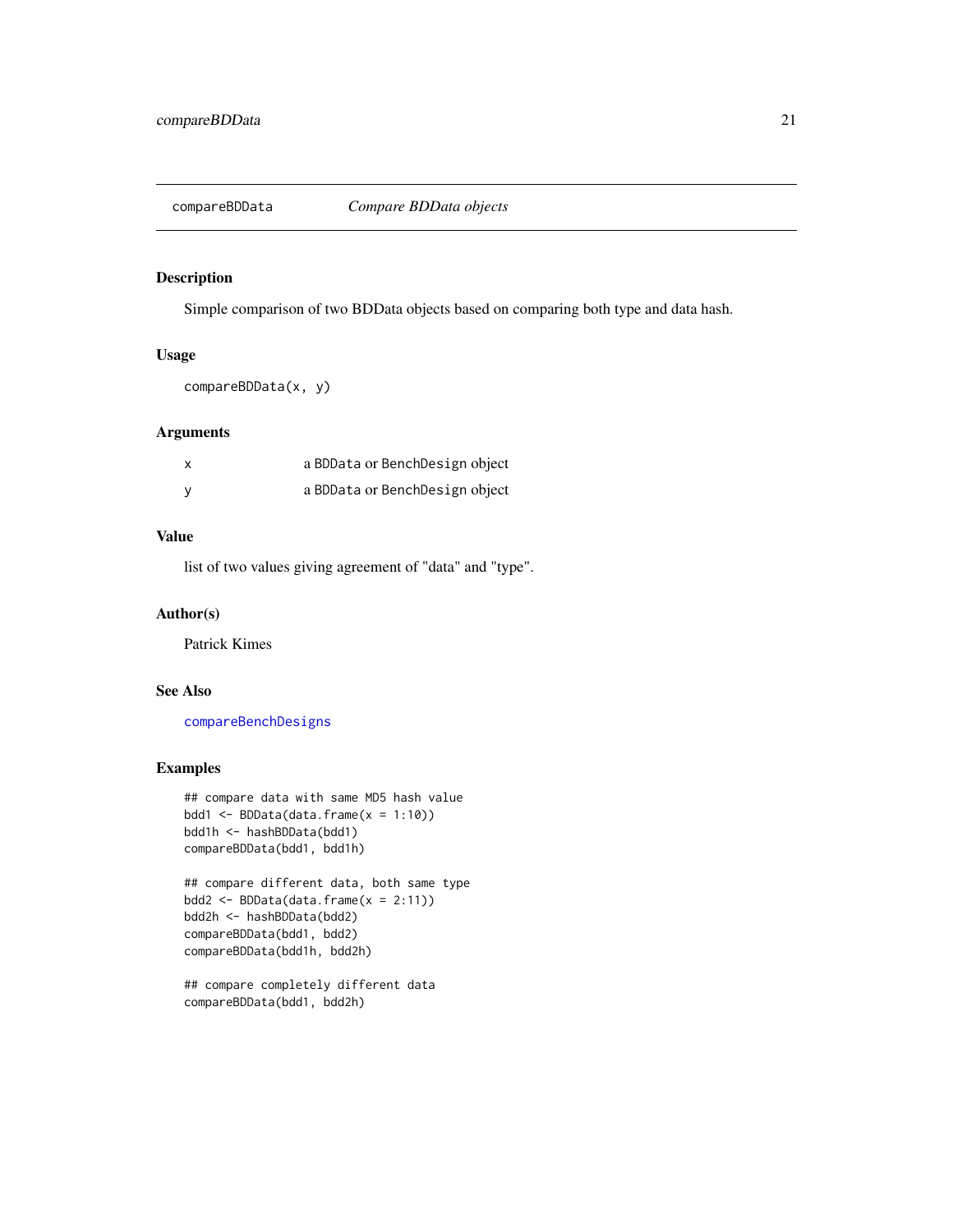<span id="page-21-2"></span><span id="page-21-0"></span>

Simple comparison of two BDMethod objects based on meta data.

#### Usage

```
compareBDMethod(x, y)
```
#### Arguments

| x | a BDMethod object |
|---|-------------------|
| y | a BDMethod object |

## Value

logical value indicating whether the two objects produced the same meta data.

#### Author(s)

Patrick Kimes

#### See Also

[compareBenchDesigns](#page-21-1)

## Examples

```
bdm1 <- BDMethod(stats::rnorm, params = rlang::quos(n = 100))
bdm2 <- BDMethod(stats::rt, params = rlang::quos(n = 100, df = 1))
```
compareBDMethod(bdm1, bdm2)

<span id="page-21-1"></span>compareBenchDesigns *Compare BenchDesign objects*

#### Description

Comparison of BenchDesign objects and BenchDesign method information stored in Summarized-Benchmark objects. Inputs can be either BenchDesign or SummarizedBenchmark objects. If SummarizedBenchmark objects are specified, the method metadata stored in the colData will be used for the comparison. If only a single SummarizedBenchmark object is specified, the colData information will be compared with the BenchDesign object in the BenchDesign slot of the object. To compare the BenchDesign slots of SummarizedBenchmark objects, the BenchDesigns should be extracted with BenchDesign(sb) and passed as inputs (see Examples).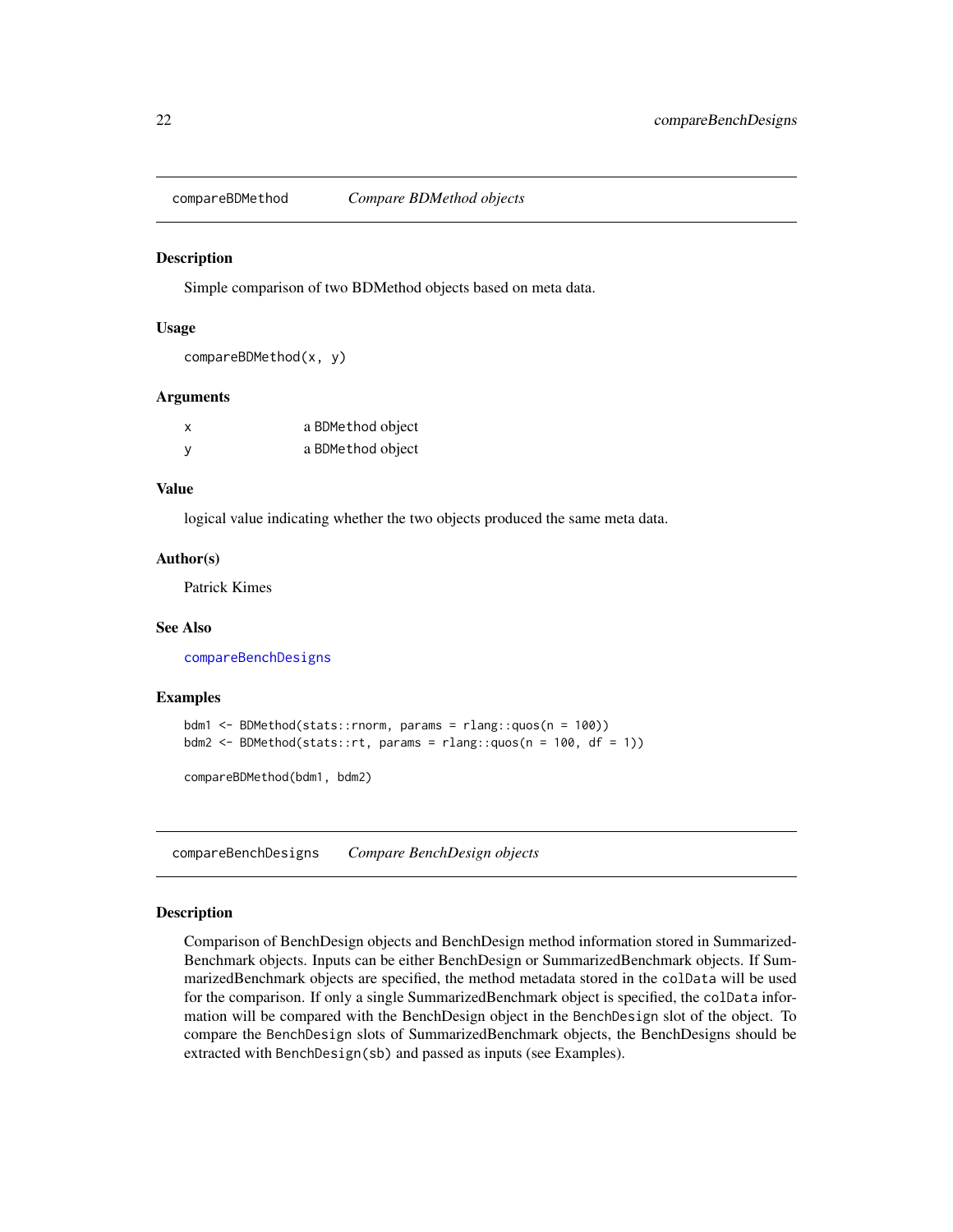## <span id="page-22-0"></span>Usage

```
compareBenchDesigns(x, y = NULL, ...)## S4 method for signature 'SummarizedBenchmark,missing'
compareBenchDesigns(x, y = NULL,
  ...)
## S4 method for signature 'SummarizedBenchmark, SummarizedBenchmark'
compareBenchDesigns(x,
 y = NULL, ...## S4 method for signature 'SummarizedBenchmark, BenchDesign'
compareBenchDesigns(x,
 y = NULL, ...## S4 method for signature 'BenchDesign,SummarizedBenchmark'
compareBenchDesigns(x,
 y = NULL, ...
```
## S4 method for signature 'BenchDesign, BenchDesign' compareBenchDesigns(x, y = NULL, ...)

## Arguments

| X        | a Summarized Benchmark or Bench Design object                                      |
|----------|------------------------------------------------------------------------------------|
| <b>V</b> | an optional second SummarizedBenchmark or BenchDesign object (default $=$<br>NULL) |
| $\cdots$ | other parameters                                                                   |

## Value

list of comparison results

## Author(s)

Patrick Kimes

## See Also

[compareBDMethod](#page-21-2), [compareBDData](#page-20-1)

```
bd1 <-
    BenchDesign(norm_sd = BDMethod(stats::rnorm,
                                  params = rlang::quos(n = n),post = sd,
                t_sd = BDMethod(stats::rt,
                                params = rlang::quos(n = n, df = 1),
```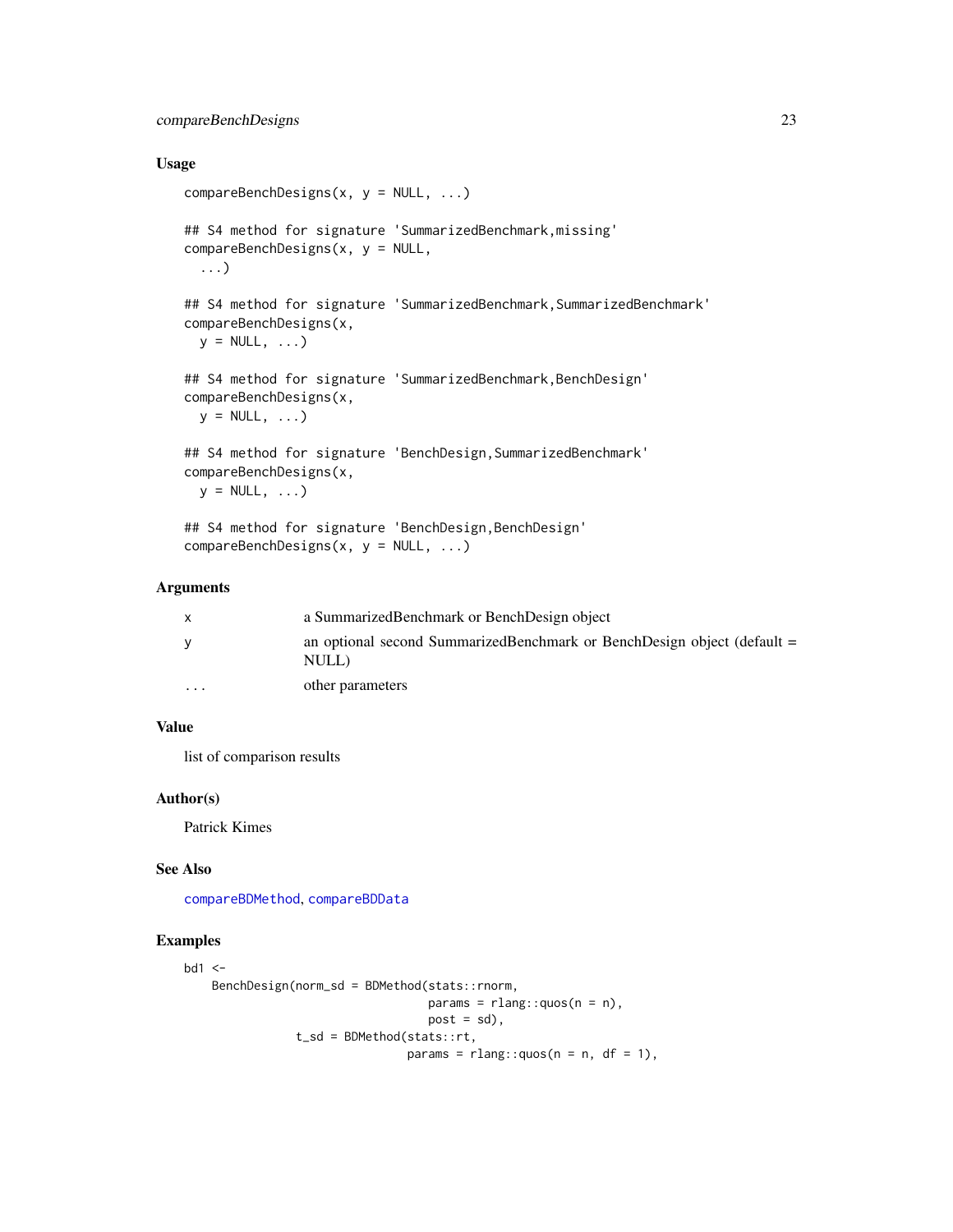## <span id="page-23-0"></span>24 dropMethod

```
post = sd()bd2 <- addMethod(bd1, "chi_sd",
                 func = stats::rchisq,
                 params = rlang::quos(n = n, df = 1),
                 post = sd
```

```
compareBenchDesigns(bd1, bd2)
```
<span id="page-23-1"></span>dropMethod *Remove method from BenchDesign object*

#### Description

Takes a [BenchDesign](#page-17-1) object and the name of an existing method and returns a reduced [BenchDesign](#page-17-1) object with the method removed.

## Usage

dropMethod(bd, label)

## Arguments

| bd    | BenchDesign object.       |
|-------|---------------------------|
| label | Character name of method. |

#### Value

Modified [BenchDesign](#page-17-1) object with specified method dropped.

#### Author(s)

Patrick Kimes

## See Also

[modifyMethod](#page-29-1), [expandMethod](#page-25-1), [addMethod](#page-2-1)

```
## empty BenchDesign
bench <- BenchDesign()
## add methods
bench <- addMethod(bench, label = "bonf", func = p.adjust,
                  params = rlang::ques(p = pval, method = "bonferroni"))bench <- addMethod(bench, label = "BH", func = p.adjust,
                  params = rlang::ques(p = pval, method = "BH"))BDMethodList(bench)
```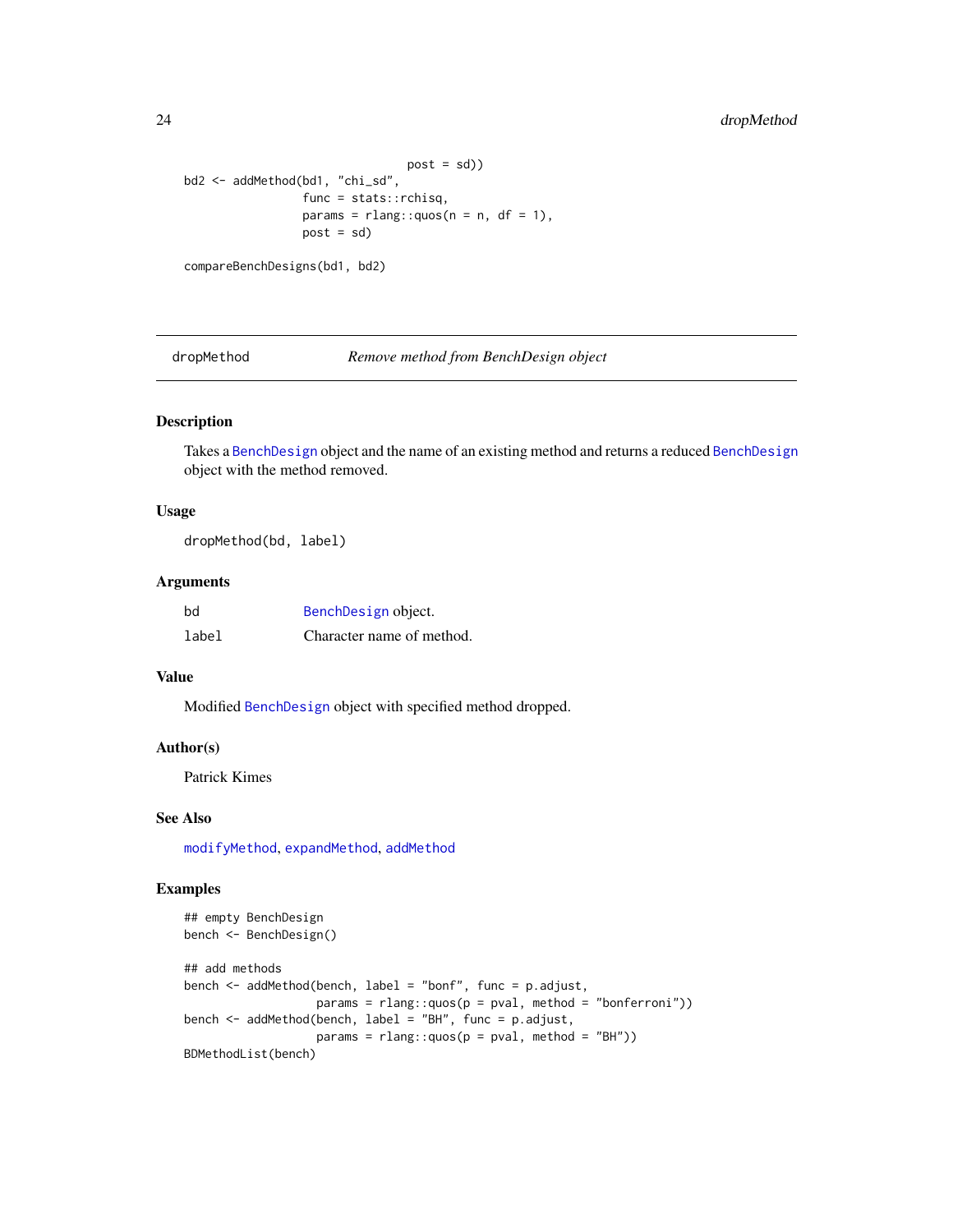```
## remove methods
bench <- dropMethod(bench, label = "bonf")
BDMethodList(bench)
```
estimateMetricsForAssay

*Estimate performance metrics in SummarizedBenchmark object*

## <span id="page-24-1"></span>Description

These functions estimate the performance metrics, either passed as arguments or added previously with the [addPerformanceMetric](#page-4-1) function. The function will estimate the performance metric for each method.

## Usage

```
estimateMetricsForAssay(object, assay, evalMetric = NULL,
 addColData = FALSE, evalFunction = NULL, tidy = FALSE, ...)
```

```
estimatePerformanceMetrics(object, addColData = FALSE, tidy = FALSE,
  rerun = TRUE, ...)
```
## Arguments

| object       | A SummarizedBenchmark object.                                                                                                                                                                                                                                                                                                                                                                                  |
|--------------|----------------------------------------------------------------------------------------------------------------------------------------------------------------------------------------------------------------------------------------------------------------------------------------------------------------------------------------------------------------------------------------------------------------|
| assay        | A string with an assay name. Indicates the assay that should be given as input to<br>this performance metric.                                                                                                                                                                                                                                                                                                  |
| evalMetric   | A string with the name of the evaluation metric.                                                                                                                                                                                                                                                                                                                                                               |
| addColData   | Logical (default: FALSE). If TRUE, the results are added to the colData slot of<br>the SummarizedExperiment object and the object is returned. If FALSE, only a<br>DataFrame with the results is returned.                                                                                                                                                                                                     |
| evalFunction | A function that calculates a performance metric. It should contain at least two<br>arguments, query and truth, where query is the output vector of a method and<br>truth is the vector of ground true values. If additional parameters are specified,<br>they must contain default values. If this parameter is passed, the metrics in the<br>object are ignored and only this evaluation metric is estimated. |
| tidy         | Logical (default: FALSE). If TRUE, a long formated data. frame is returned.                                                                                                                                                                                                                                                                                                                                    |
| $\ddots$     | Additional parameters passed to the performance functions.                                                                                                                                                                                                                                                                                                                                                     |
| rerun        | Logical (default: TRUE). By default, all performance metrics are recalculated<br>everytime that estimatePerformanceMetrics is called. If FALSE, perfor-<br>mance metrics will only be calculated for newly added methods or modified<br>methods.                                                                                                                                                               |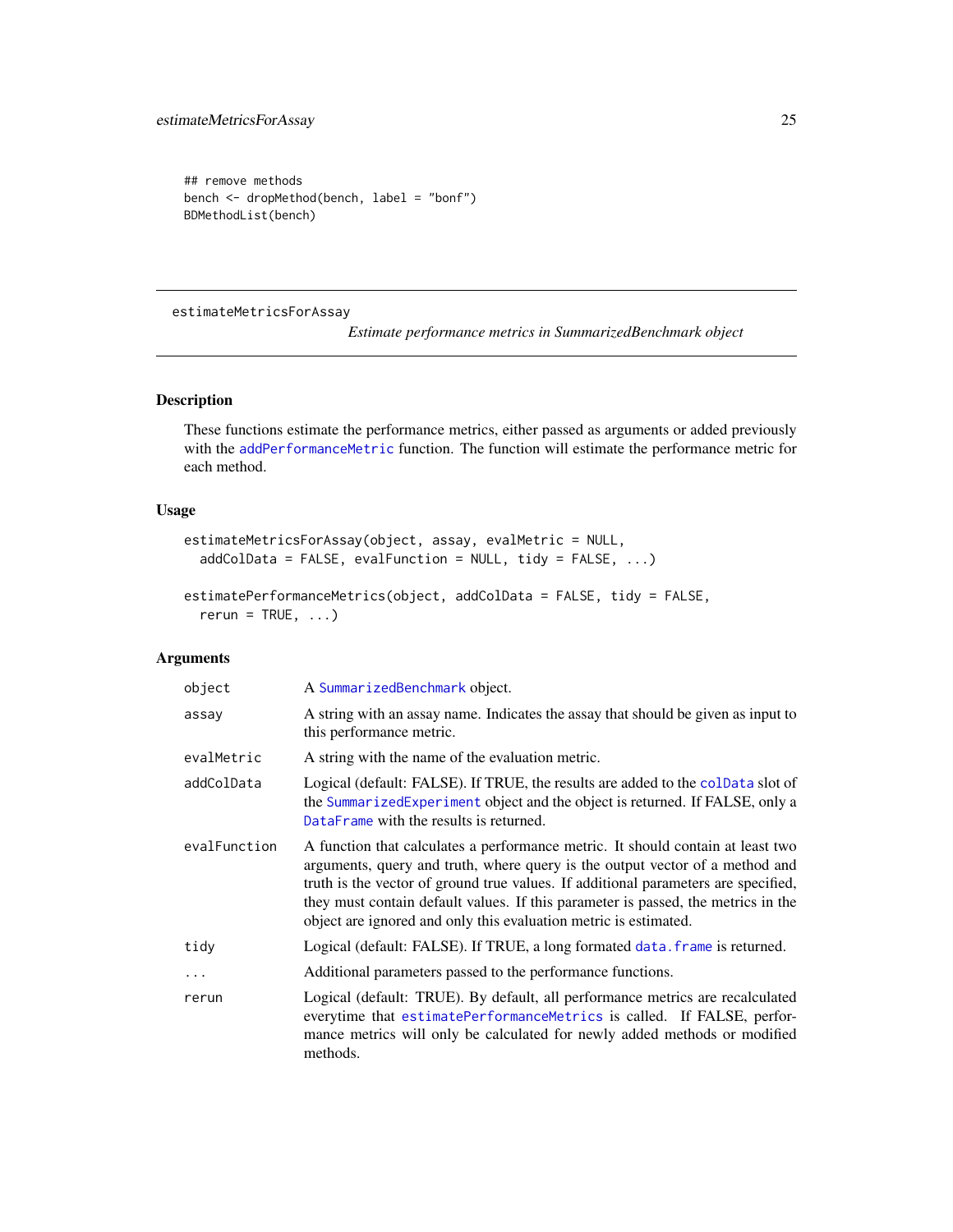## <span id="page-25-0"></span>Value

Either a [SummarizedBenchmark](#page-38-1) object, a [DataFrame](#page-0-0) or a [data.frame](#page-0-0).

## Functions

- estimateMetricsForAssay: Estimate performance metrics for a given assay
- estimatePerformanceMetrics: Estimate performance metrics for all assays

## Author(s)

Alejandro Reyes

## See Also

[availableMetrics](#page-6-1), [performanceMetrics](#page-31-1)

## Examples

```
data( sb )
sb <- addPerformanceMetric(
  object=sb,
  assay="qvalue",
   evalMetric="TPR",
   evalFunction = function( query, truth, alpha=0.1 ){
       goodHits \leq sum( (query \leq alpha) & truth == 1 )
       goodHits / sum(truth == 1)
   }
\lambdaqvalueMetrics <- estimateMetricsForAssay( sb, assay="qvalue" )
allMetrics <- estimatePerformanceMetrics( sb )
allMetricsTidy <- estimatePerformanceMetrics( sb, tidy=TRUE )
```
<span id="page-25-1"></span>

expandMethod *Expand method in BenchDesign object*

#### Description

Takes a [BenchDesign](#page-17-1) object, the name of an existing method, and new parameter specifications, and returns a modified [BenchDesign](#page-17-1) object with new methods added. The named method is "expanded" to mutliple methods according to the specified set of parameters.

#### Usage

```
expandMethod(bd, label, params, onlyone = NULL, .replace = FALSE,
  .overwrite = FALSE)
```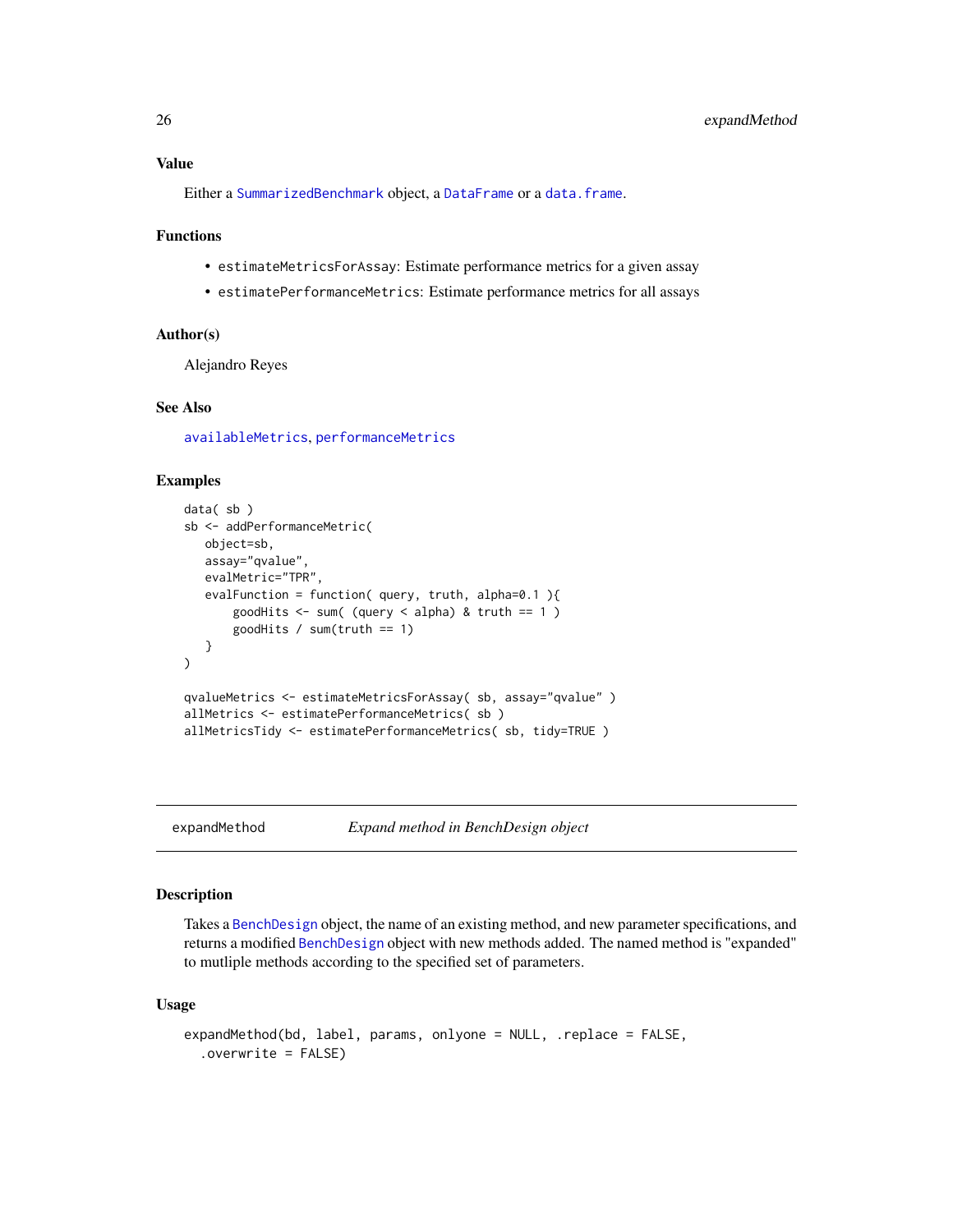## <span id="page-26-0"></span>expandMethod 27

#### Arguments

| bd         | BenchDesign object.                                                                                                                                                                                                                                                                                                                                                                                                   |
|------------|-----------------------------------------------------------------------------------------------------------------------------------------------------------------------------------------------------------------------------------------------------------------------------------------------------------------------------------------------------------------------------------------------------------------------|
| label      | Character name of method to be expanded.                                                                                                                                                                                                                                                                                                                                                                              |
| params     | Named list of quosure lists specifying the label of the new methods to be added<br>to the Bench Design, and the set of parameters to overwrite in the original method<br>definition for each new method. Alternatively, if onlyone is non-NULL, a single<br>quosure list with name = value pairs specifying the label of the new methods<br>and the values to use for overwriting the parameter specified in onlyone. |
| onlyone    | Character name of a parameter to be modified. Only specify if just a single<br>parameter should be replaced in the original method definition. Ignored if NULL.<br>$(detault = NULL)$                                                                                                                                                                                                                                 |
| .replace   | Logical whether original label method should be removed. (default = FALSE)                                                                                                                                                                                                                                                                                                                                            |
| .overwrite | Logical whether to overwrite the existing list of parameters (TRUE) or to simply<br>add the new parameters to the existing list (FALSE). (default $=$ FALSE)                                                                                                                                                                                                                                                          |

## Value

Modified [BenchDesign](#page-17-1) object with new methods with specified parameters added.

#### Author(s)

Patrick Kimes

#### See Also

[modifyMethod](#page-29-1), [addMethod](#page-2-1), [dropMethod](#page-23-1)

```
## empty BenchDesign
bench <- BenchDesign()
## add basic 'padjust' method
bench <- addMethod(bench, label = "padjust",
                   func = p.adjust,
                   params = rlang::quos(p = pval, method = "none"))
## modify multiple parameters - params is a list of quosure lists
newparams \leq 1 ist(bonf = rlang::quos(p = round(pval, 5), method = "bonferonni"),
                  bh = rlang::quos(p = round(pval, 3), method = "BH"))
bench_exp <- expandMethod(bench, label = "padjust", params = newparams)
BDMethodList(bench_exp)
## only modify a single parameter - params is a quosure list
newparams <- rlang::quos(bonf = "bonferonni", BH = "BH")
bench_exp <- expandMethod(bench, label = "padjust", onlyone = "method", params = newparams)
BDMethodList(bench_exp)
```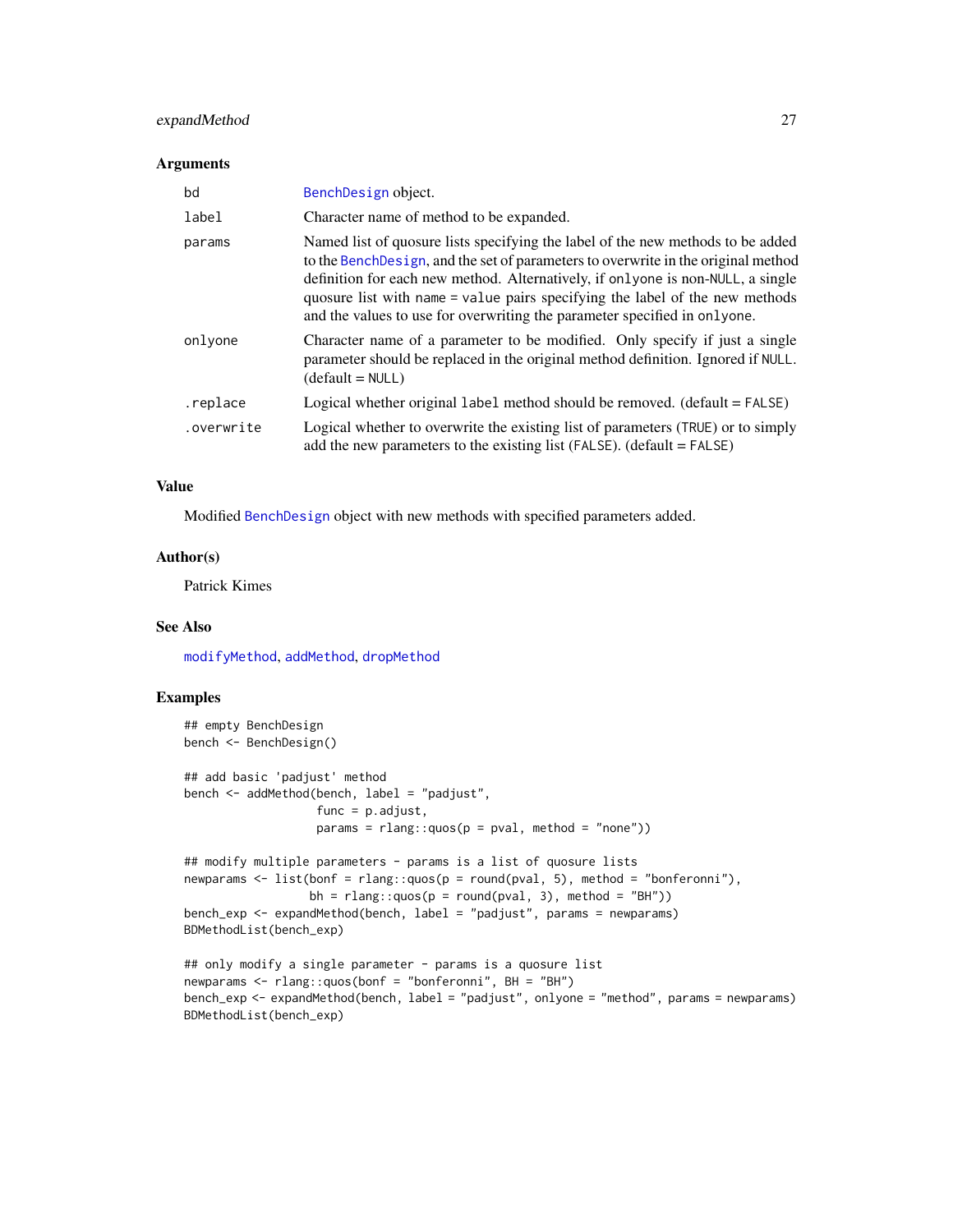<span id="page-27-0"></span>

Method to get groundTruths in SummarizedBenchmark object.

## Usage

```
groundTruths(object, ...)
```
## S4 method for signature 'SummarizedBenchmark' groundTruths(object, ...)

#### Arguments

| object   | a SummarizedBenchmark object.               |
|----------|---------------------------------------------|
| $\cdots$ | further arguments, perhaps used by methods. |

#### Value

modified BenchDesign object

## Author(s)

Alejandro Reyes

groundTruths<- *Set ground truths in SummarizedBenchmark object*

## Description

Method to set groundTruths in SummarizedBenchmark object.

### Usage

```
groundTruths(object, ...) <- value
```
## S4 replacement method for signature 'SummarizedBenchmark' groundTruths(object, ...) <- value

## Arguments

| object                  | a SummarizedBenchmark object.              |
|-------------------------|--------------------------------------------|
| $\cdot$ $\cdot$ $\cdot$ | futher arguments, perhaps used by methods. |
| value                   | replacement set of ground truths.          |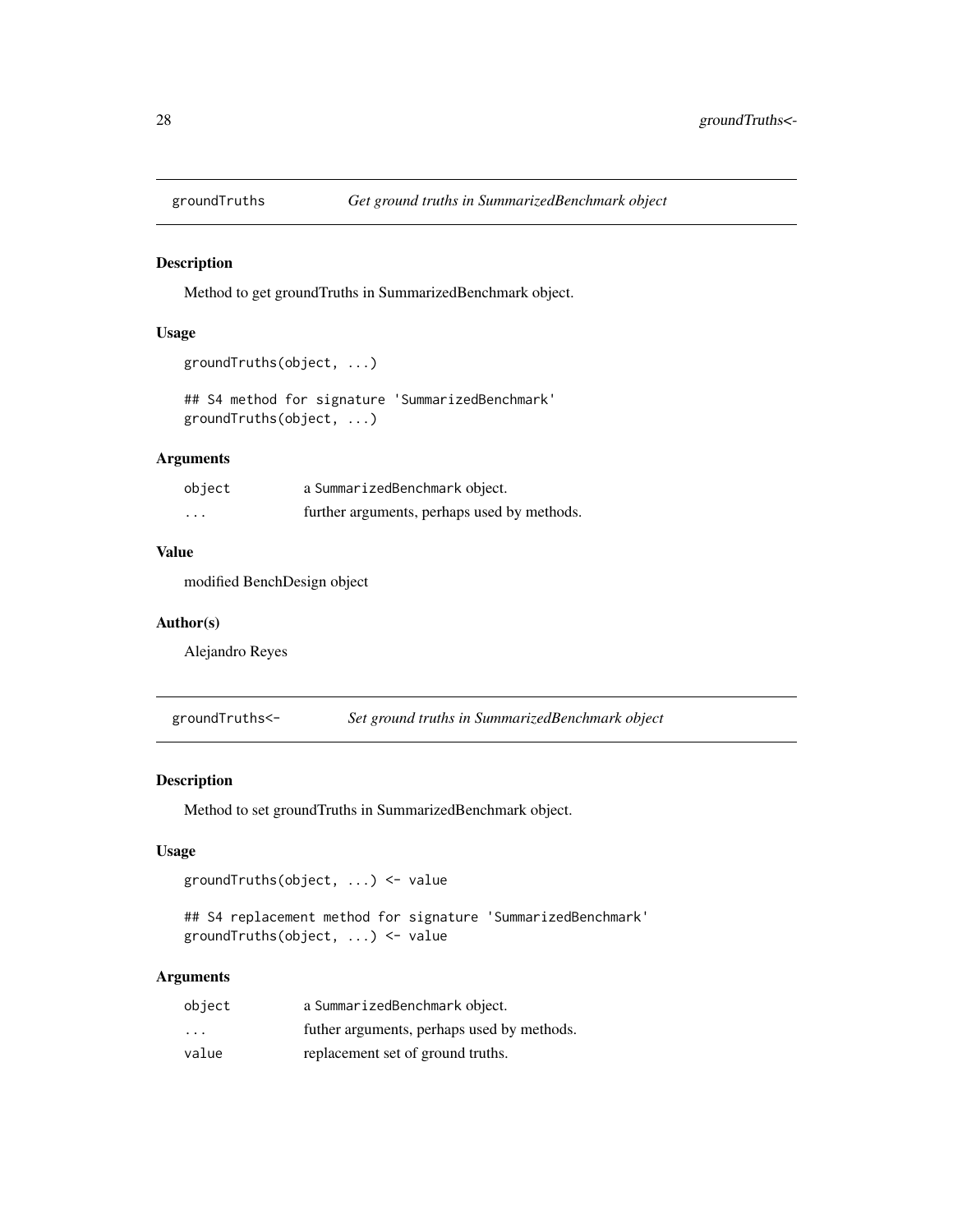#### <span id="page-28-0"></span>hashBDData 29

## Value

modified BenchDesign object

#### Author(s)

Alejandro Reyes, Patrick Kimes

hashBDData *Hash data in BDData object*

## Description

Repliaces data stored in a [BDData](#page-8-1) object with the MD5 hash of the data. If the data was already a MD5 hash, the original object is returned unchanged. The method can be called directly on [BenchDesign](#page-17-1) objects to hash the underlying data as well.

## Usage

hashBDData(object) ## S4 method for signature 'BDData' hashBDData(object) ## S4 method for signature 'BenchDesign'

hashBDData(object)

## Arguments

object a BDData or BenchDesign object

## Value

an object of the same class as object with data converted to a MD5 hash.

## Author(s)

Patrick Kimes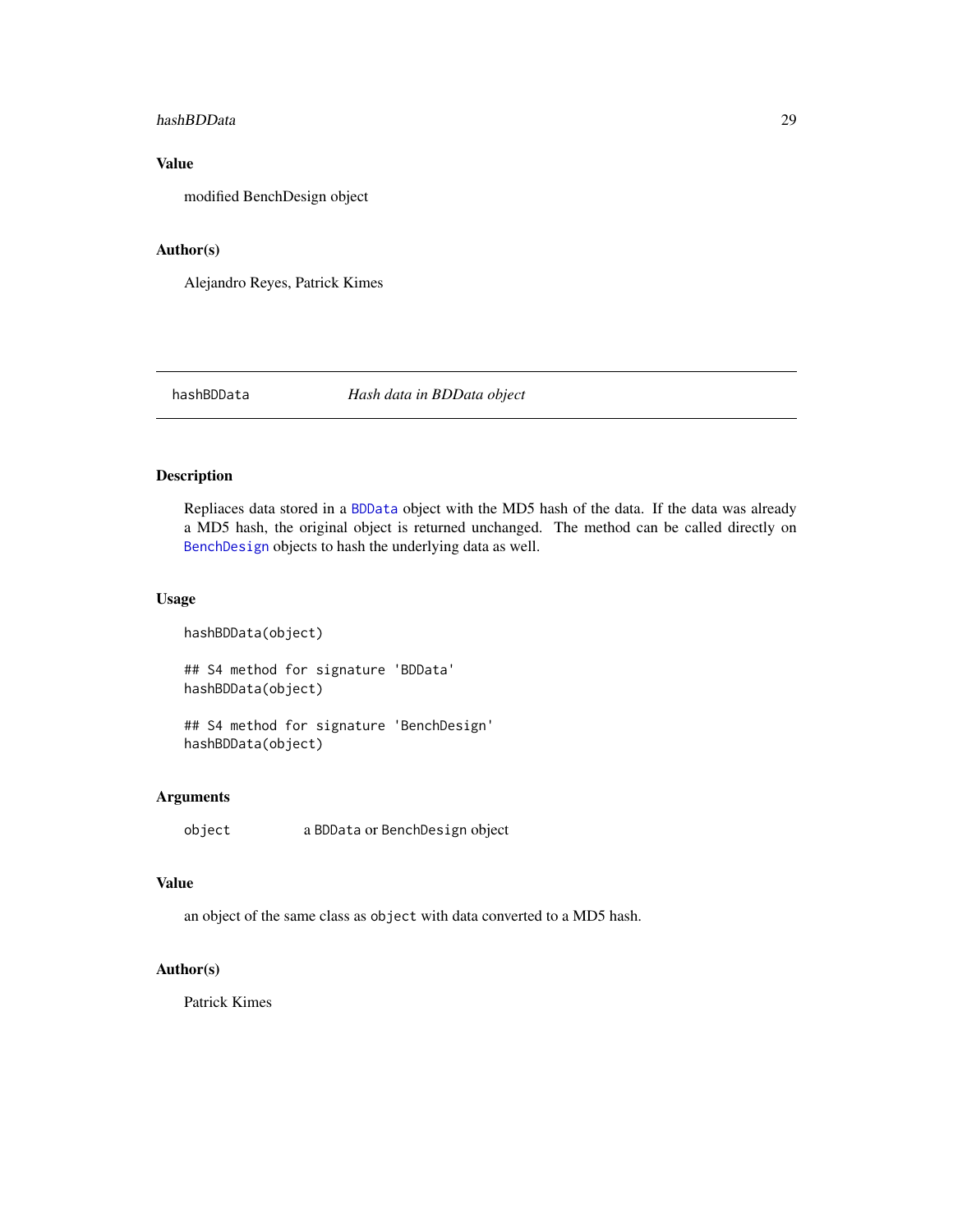<span id="page-29-0"></span>mcols<-,SummarizedBenchmark-method

*Set meta data columns in SummarizedBenchmark object*

## Description

Modifies the mcols slot of a [SummarizedBenchmark](#page-40-1) object.

## Usage

```
## S4 replacement method for signature 'SummarizedBenchmark'
mcols(x, \ldots) \leq value
```
## Arguments

| X       | A SummarizedBenchmark object.              |
|---------|--------------------------------------------|
| $\cdot$ | Futher arguments, perhaps used by methods. |
| value   | A DataFrame of meta data.                  |

## Value

Modfied [SummarizedBenchmark](#page-40-1) object.

#### Author(s)

Alejandro Reyes

#### See Also

[SummarizedBenchmark](#page-40-1)

<span id="page-29-1"></span>modifyMethod *Modify method in BenchDesign object*

## Description

Takes a [BenchDesign](#page-17-1) object, the name of an existing method, and new parameter specifications, and returns a modified [BenchDesign](#page-17-1) object with the specified changes.

#### Usage

```
modifyMethod(bd, label, params, .overwrite = FALSE)
```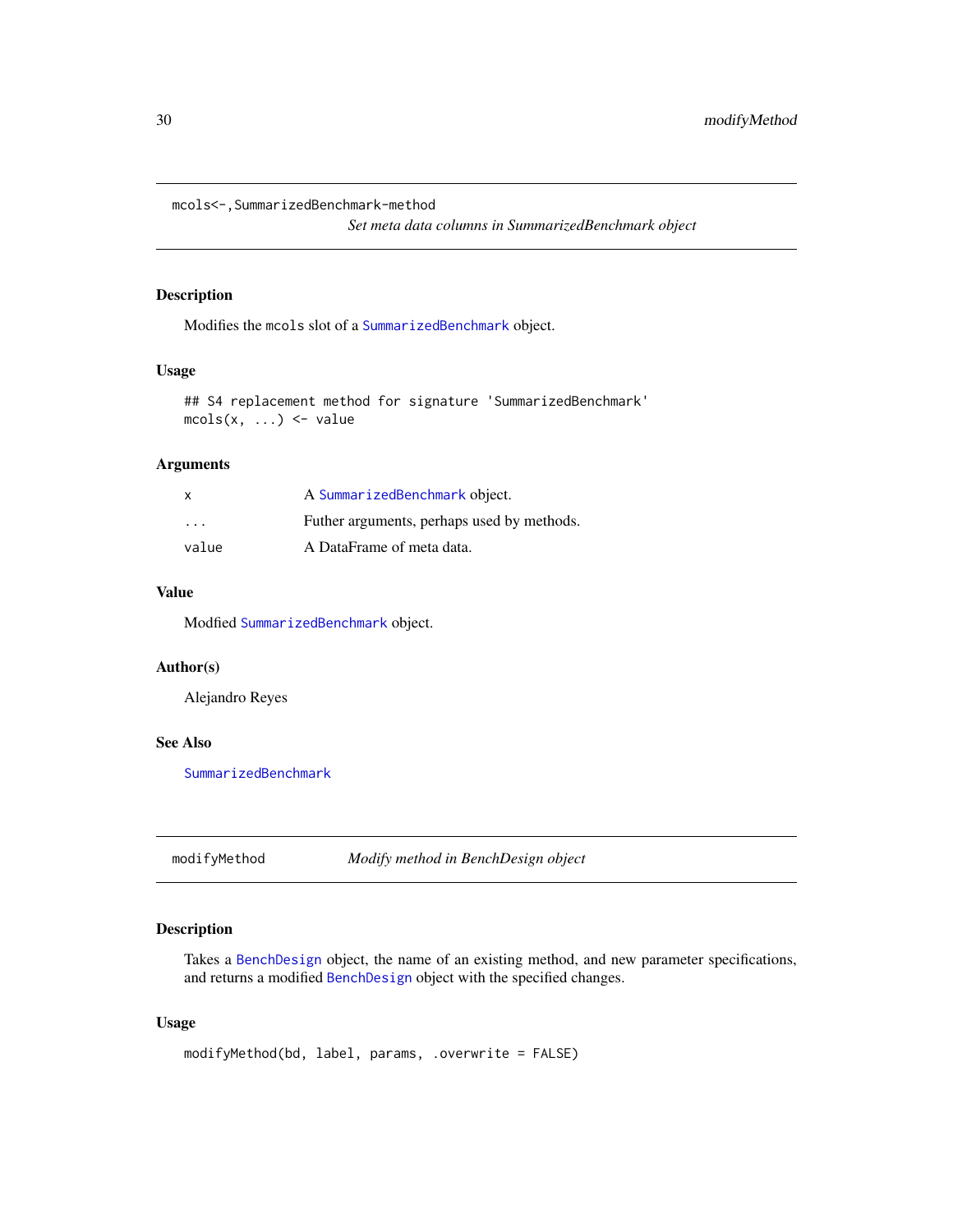## <span id="page-30-0"></span>modifyMethod 31

#### Arguments

| bd         | BenchDesign object.                                                                                                                                                                                                                                                                                                                                                                                         |
|------------|-------------------------------------------------------------------------------------------------------------------------------------------------------------------------------------------------------------------------------------------------------------------------------------------------------------------------------------------------------------------------------------------------------------|
| label      | Character name of method to be modified.                                                                                                                                                                                                                                                                                                                                                                    |
| params     | Named quosure list created using quos of parameter = value paiars to replace<br>in the method definition. The post, and meta parameters of the method can be<br>modified using the special keywords, bd. post, and bd. meta (the prefix denot-<br>ing that these values should modify Bench Design parameters). All other named<br>parameters will be added to the list of parameters to be passed to func. |
| .overwrite | Logical whether to overwrite the complete existing list of parameters to be<br>passed to func (TRUE), or to simply add the new parameters to the existing list<br>and only replace overlapping parameters (FALSE). (default = FALSE)                                                                                                                                                                        |

## Value

Modified [BenchDesign](#page-17-1) object with single method parameters modified.

## Author(s)

Patrick Kimes

## See Also

[addMethod](#page-2-1), [expandMethod](#page-25-1), [dropMethod](#page-23-1)

```
## empty BenchDesign
bench <- BenchDesign()
## add method
bench <- addMethod(bench, label = "qv",
                  func = qvalue::qvalue,
                  post = function(x) { x$qvalue },
                  meta = list(note = "storey's q-value"),
                  params = rlang::quos(p = pval))## modify method 'meta' property of 'qv' method
bench <- modifyMethod(bench, label = "qv",
                     params = rlang::quos(bd.meta =
                          list(note = "Storey's q-value")))
## verify that method has been updated
```

```
printMethod(bench, "qv")
```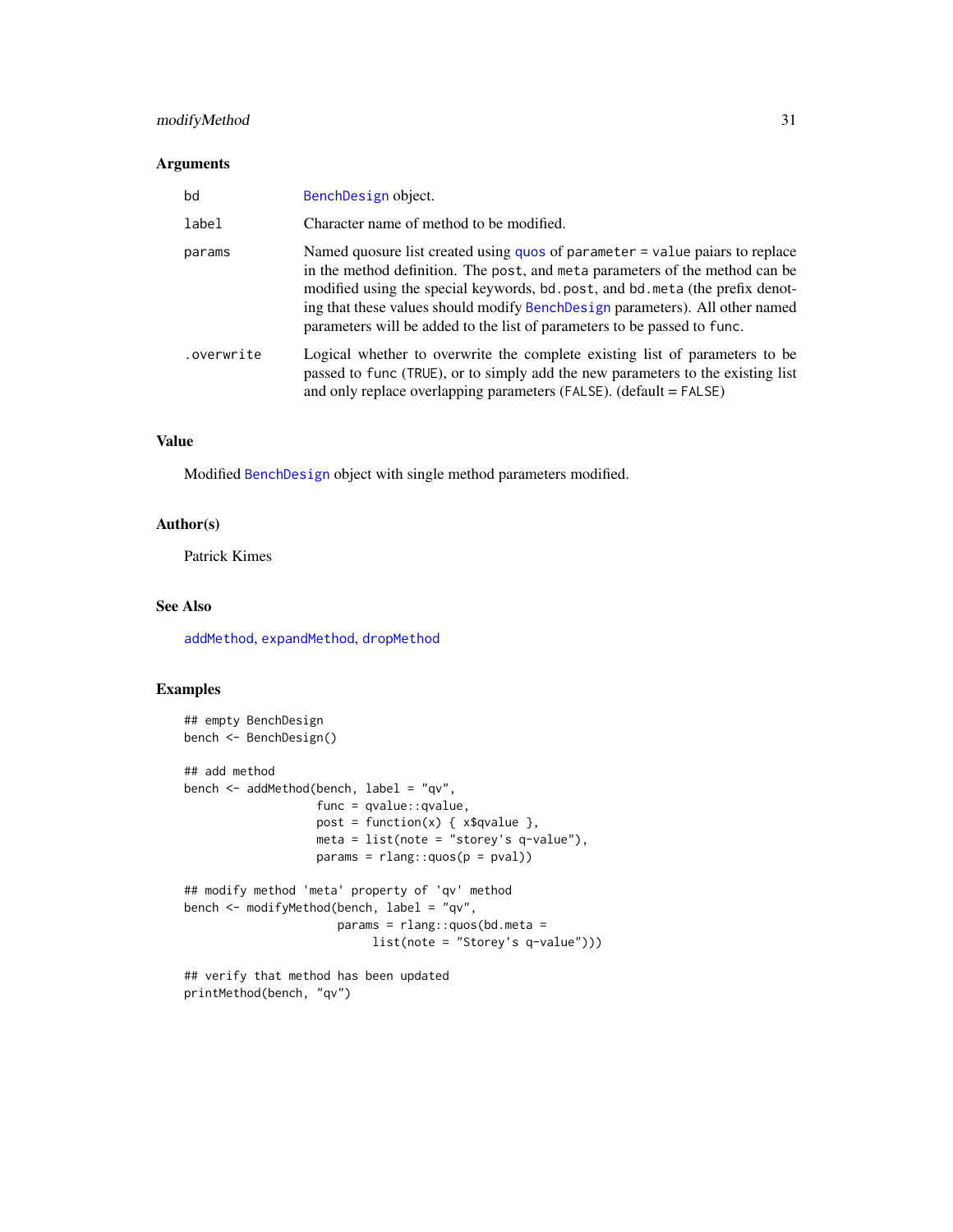<span id="page-31-1"></span><span id="page-31-0"></span>performanceMetrics *Get performance metrics in SummarizedBenchmark object*

## Description

Given a [SummarizedBenchmark](#page-40-1) object, returns a list of lists of performance metrics that have been defined for each assay. Optionally, if assay = is specified, performance metrics for only the specified subset of specified assays are returned.

## Usage

```
performanceMetrics(object, ...)
```
## S4 method for signature 'SummarizedBenchmark' performanceMetrics(object, assay = NULL)

## Arguments

| object  | a SummarizedBenchmark object.                |
|---------|----------------------------------------------|
| $\cdot$ | futher arguments, perhaps used by methods.   |
| assay   | a character string indicating an assay name. |

#### Value

A SimpleList with one element for each assay. Each element of the list contains a list of performance metric functions.

#### Author(s)

Alejandro Reyes

## See Also

[addPerformanceMetric](#page-4-1), [estimatePerformanceMetrics](#page-24-1)

```
data(sb)
performanceMetrics(sb)
performanceMetrics(sb, assay = "qvalue")
```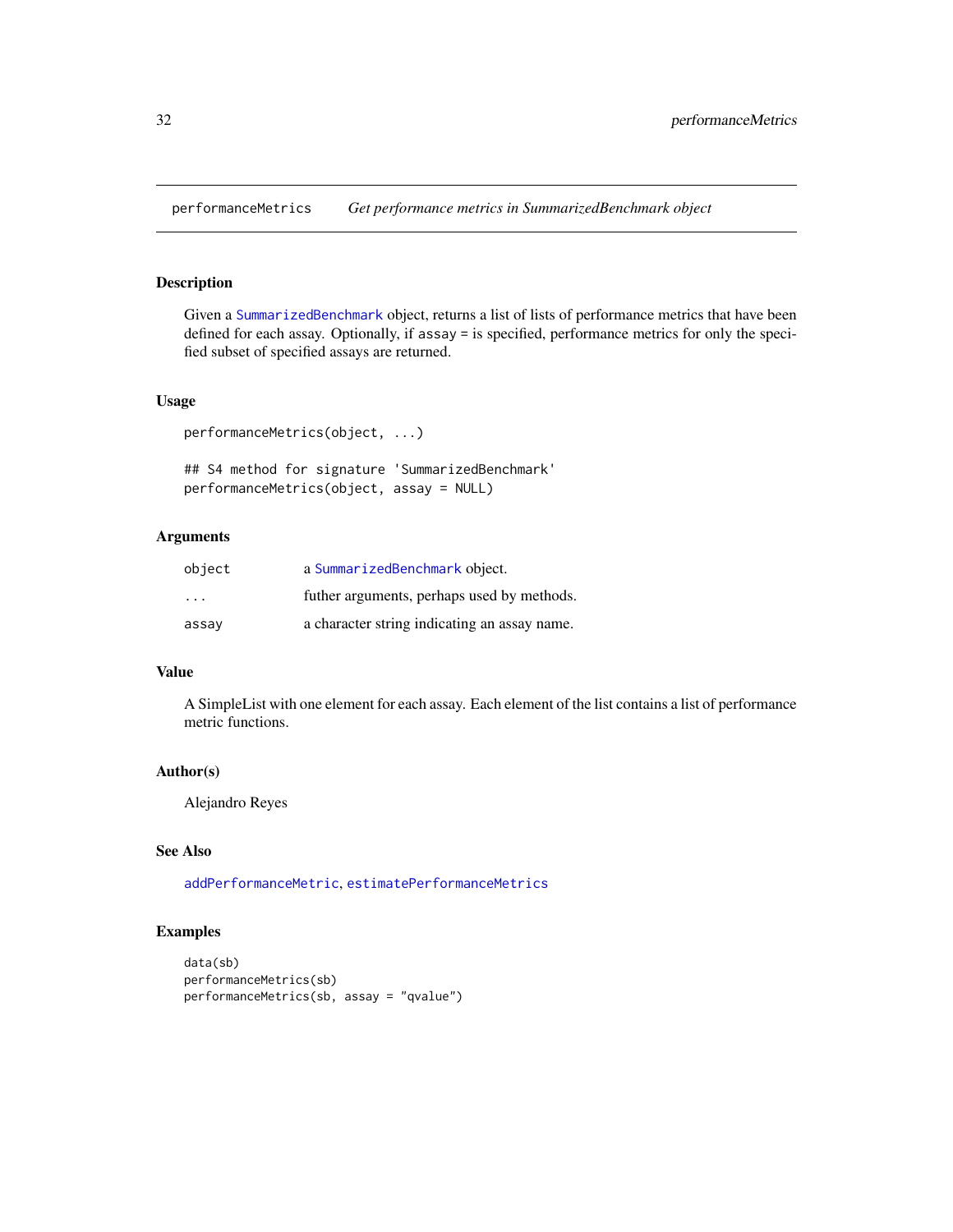<span id="page-32-0"></span>performanceMetrics<- *Set performance metrics in SummarizedBenchmark object*

## Description

Replaces the list of performance metrics in a [SummarizedBenchmark](#page-40-1) object with a new list of performance metric lists.

#### Usage

```
performanceMetrics(object, ...) <- value
```

```
## S4 replacement method for signature 'SummarizedBenchmark, SimpleList'
performanceMetrics(object) <- value
```
## Arguments

| object                  | a SummarizedBenchmark object.                             |
|-------------------------|-----------------------------------------------------------|
| $\cdot$ $\cdot$ $\cdot$ | futher arguments, perhaps used by methods.                |
| value                   | a Simple List of the same length as the number of assays. |

#### Value

Silently, the newly specified SimpleList of performance metric lists.

## Author(s)

Alejandro Reyes

## See Also

[addPerformanceMetric](#page-4-1), [estimatePerformanceMetrics](#page-24-1), [performanceMetrics](#page-31-1)

```
data(sb)
performanceMetrics(sb)
performanceMetrics(sb) <- SimpleList(qvalue = list(), logFC = list())
```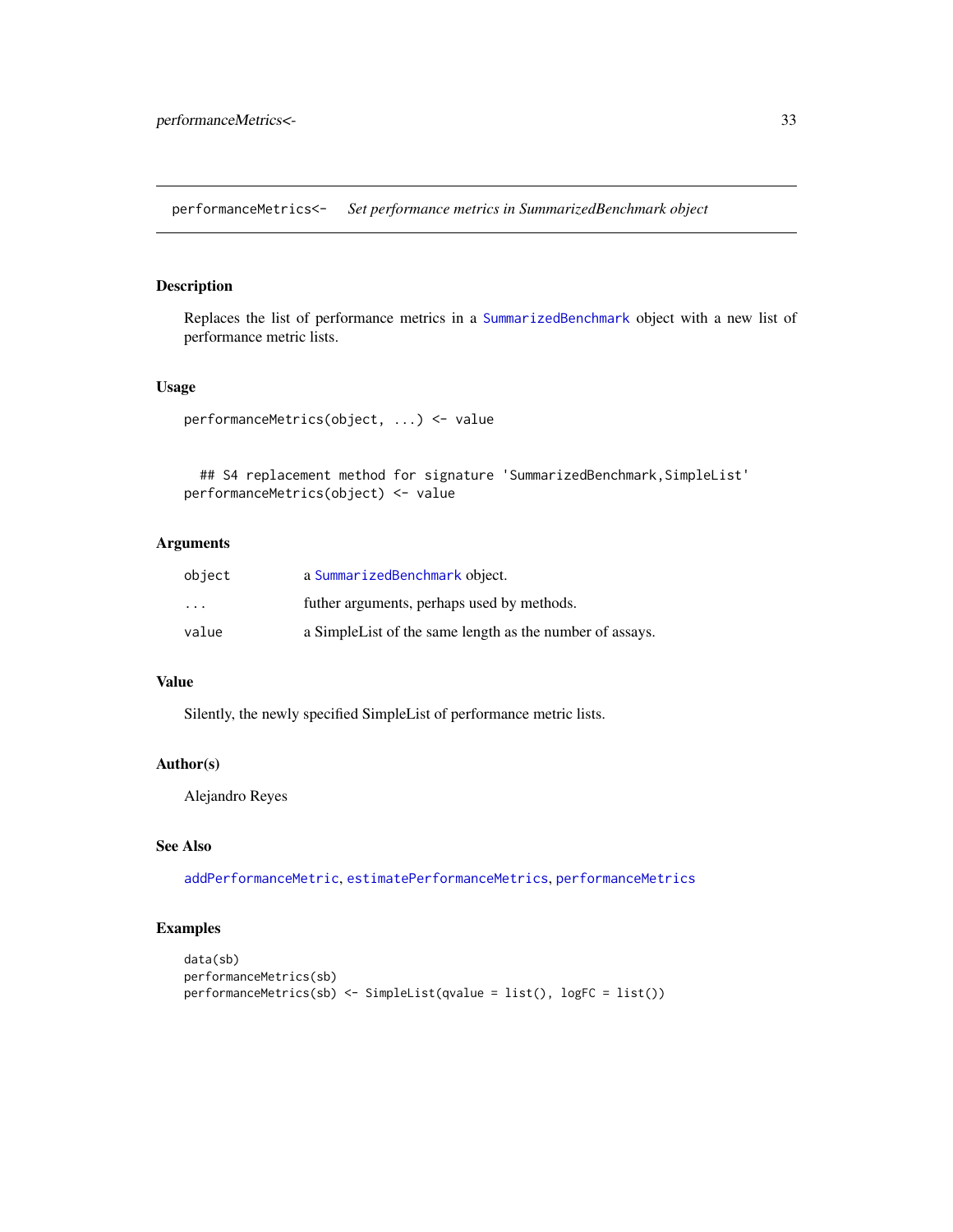<span id="page-33-1"></span><span id="page-33-0"></span>This function looks for an assay, called by default 'qvalue', and given an alpha threshold, it binarizes the assay matrix depending on whether its values are below the alpha threshold. Then it uses the function [upset](#page-0-0) to plot the overlaps. The plot is only generated if at least 2 methods have observations that pass the alpha threshold.

#### Usage

```
plotMethodsOverlap(object, assay = "qvalue", alpha = 0.1, ...)
```
## Arguments

| object | A SummarizedBenchmark object.     |
|--------|-----------------------------------|
| assay  | The name of an assay.             |
| alpha  | An alpha value.                   |
|        | Further arguments passed to upset |

## Value

An upseR plot.

## Author(s)

Alejandro Reyes

## See Also

[plotROC](#page-34-1), [estimatePerformanceMetrics](#page-24-1)

## Examples

data(sb) ## Not run: plotMethodsOverlap(sb)

## End(Not run)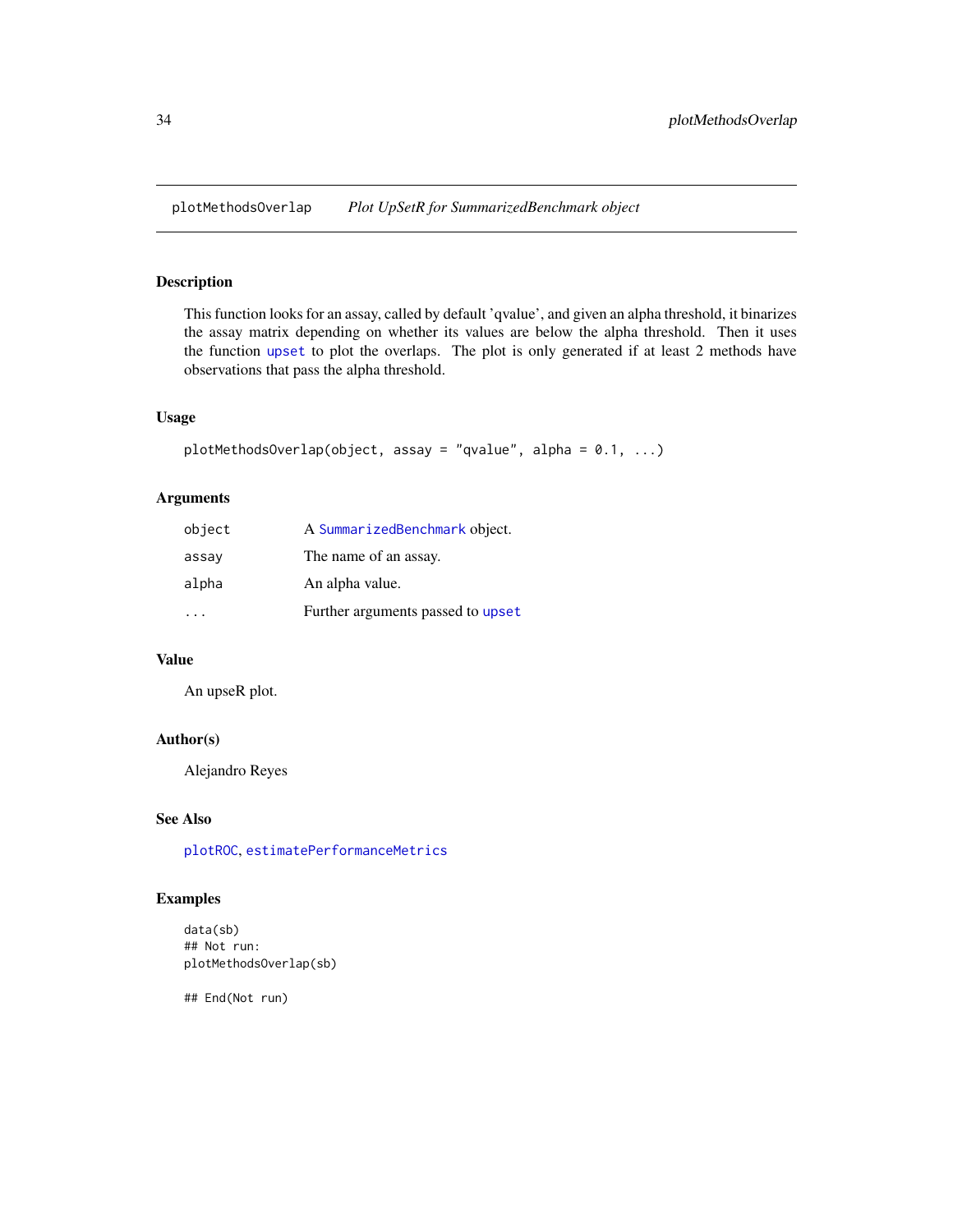<span id="page-34-1"></span><span id="page-34-0"></span>

This function inputs a [SummarizedBenchmark](#page-38-1) object, looks for an assay called 'qvalue' and plots receiver operating characteristic curves for each of the methods to benchmark.

## Usage

plotROC(object, assay = "qvalue")

## Arguments

| object | A SummarizedBenchmark object. |
|--------|-------------------------------|
| assay  | An assay name.                |

## Value

A ggplot object.

## Author(s)

Alejandro Reyes

## See Also

[plotMethodsOverlap](#page-33-1), [estimatePerformanceMetrics](#page-24-1)

## Examples

data(sb) ## Not run: plotROC(sb)

## End(Not run)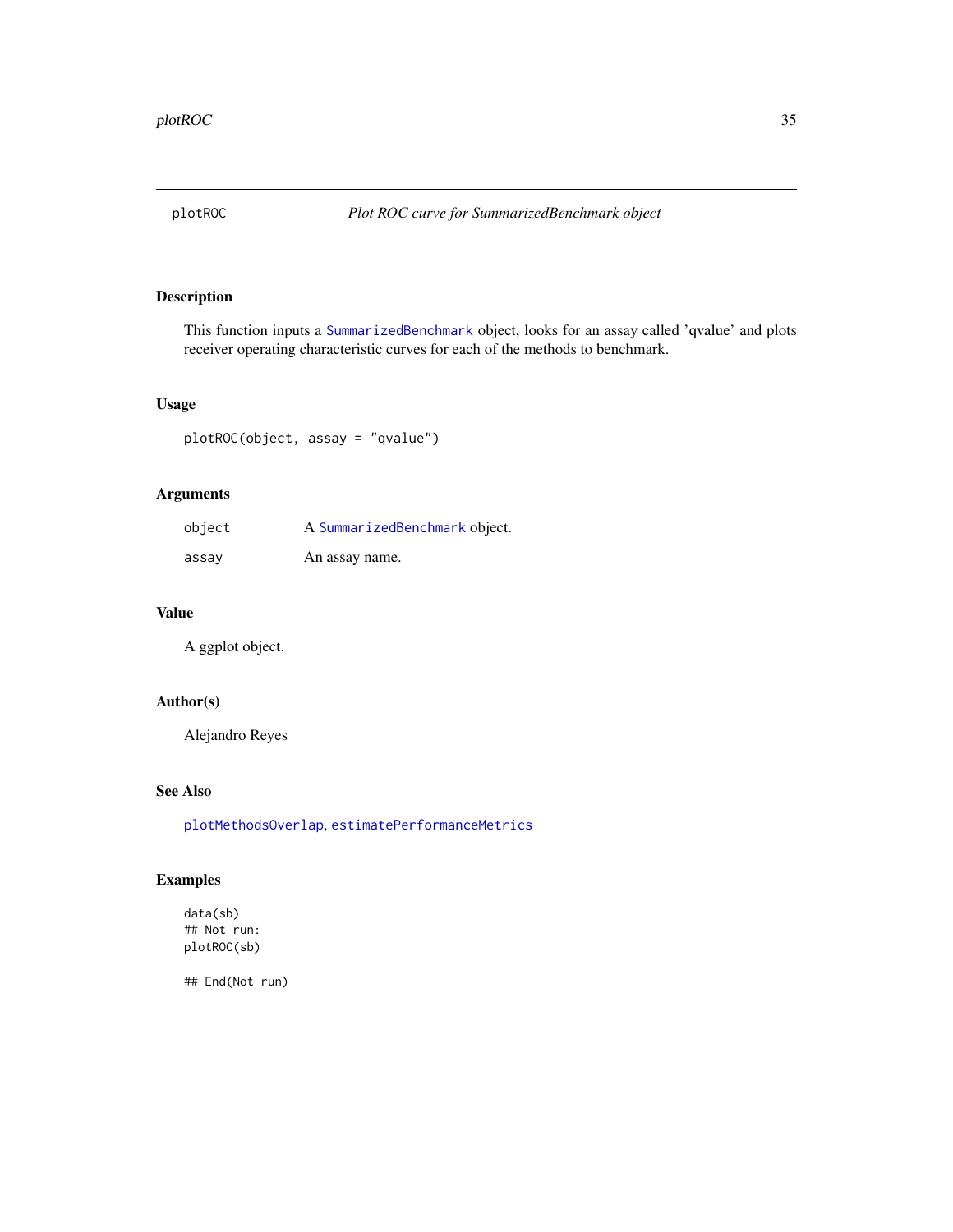<span id="page-35-0"></span>

Print out details about a method included in the BenchDesign. The printMethods function is just a wrapper to call printMethod on all methods in the BenchDesign.

## Usage

```
printMethod(bd, n = NULL)
```
printMethods(bd)

## Arguments

| bd | BenchDesign object.                          |
|----|----------------------------------------------|
|    | name of a method in the BenchDesign to show. |

## Value

Brief description is returned to console.

#### Author(s)

Patrick Kimes

## See Also

[BDMethod-class](#page-11-1), [BenchDesign-class](#page-17-1)

```
## create empty BenchDesign
bench <- BenchDesign()
```

```
## currently no methods
printMethods(bench)
```

```
## add method
bench <- addMethod(bench, label = "method_a", p.adjust)
bench <- addMethod(bench, label = "method_b", qvalue::qvalue)
```

```
## show a single method
printMethod(bench, "method_a")
```

```
## show all methods
printMethods(bench)
```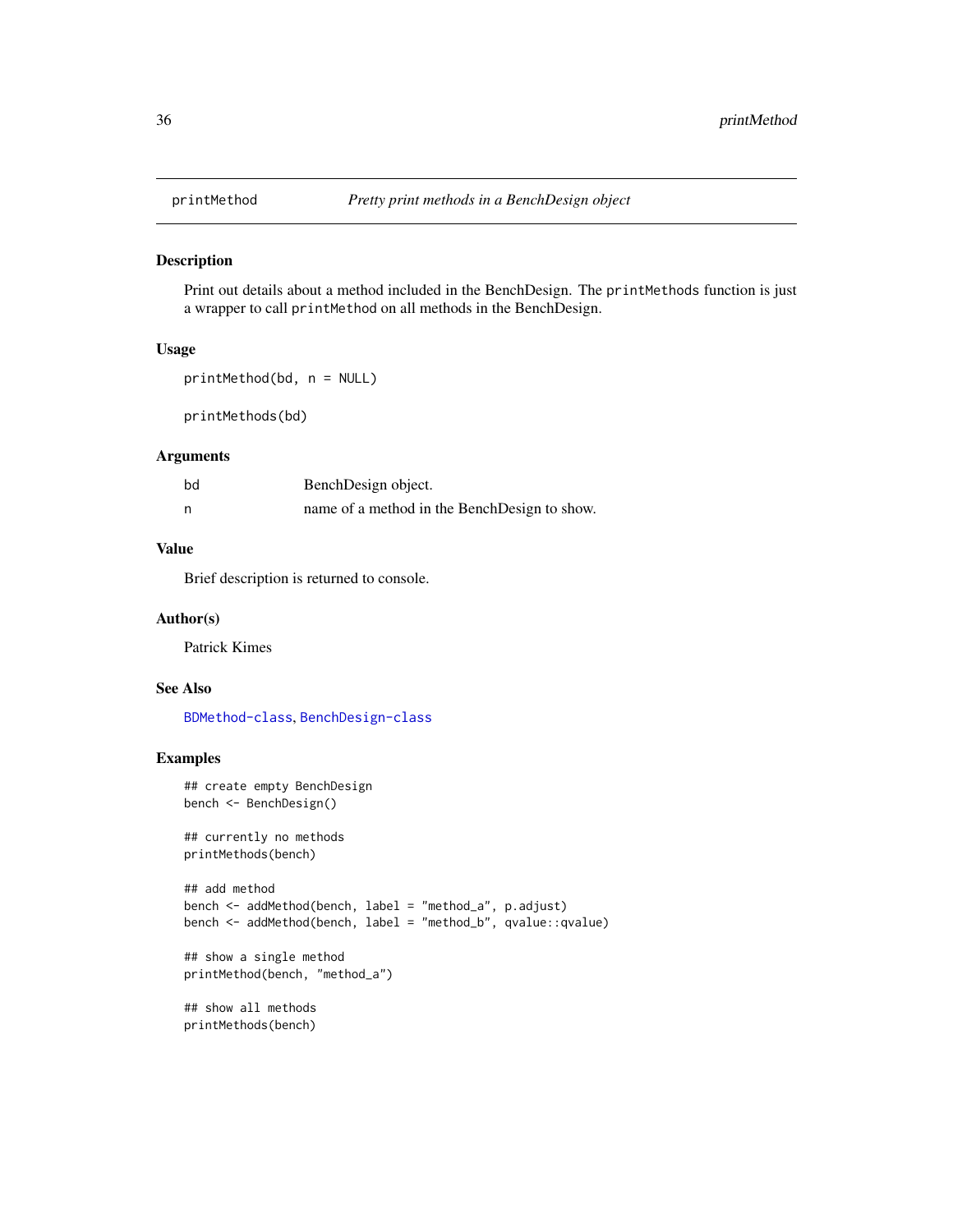This object contains the example data from the iCOBRA package reformatted as a SummarizedBenchmark object. It consists of differential expression results from DESeq2 edgeR and limma-voom.

## Source

Example data from the iCOBRA package.

## Examples

data(sb)

show,BDData-method *Show BDData object*

## Description

Show BDData object

#### Usage

## S4 method for signature 'BDData' show(object)

## Arguments

object BDData object to show

## Value

Print description of BDData object to console

<span id="page-36-0"></span>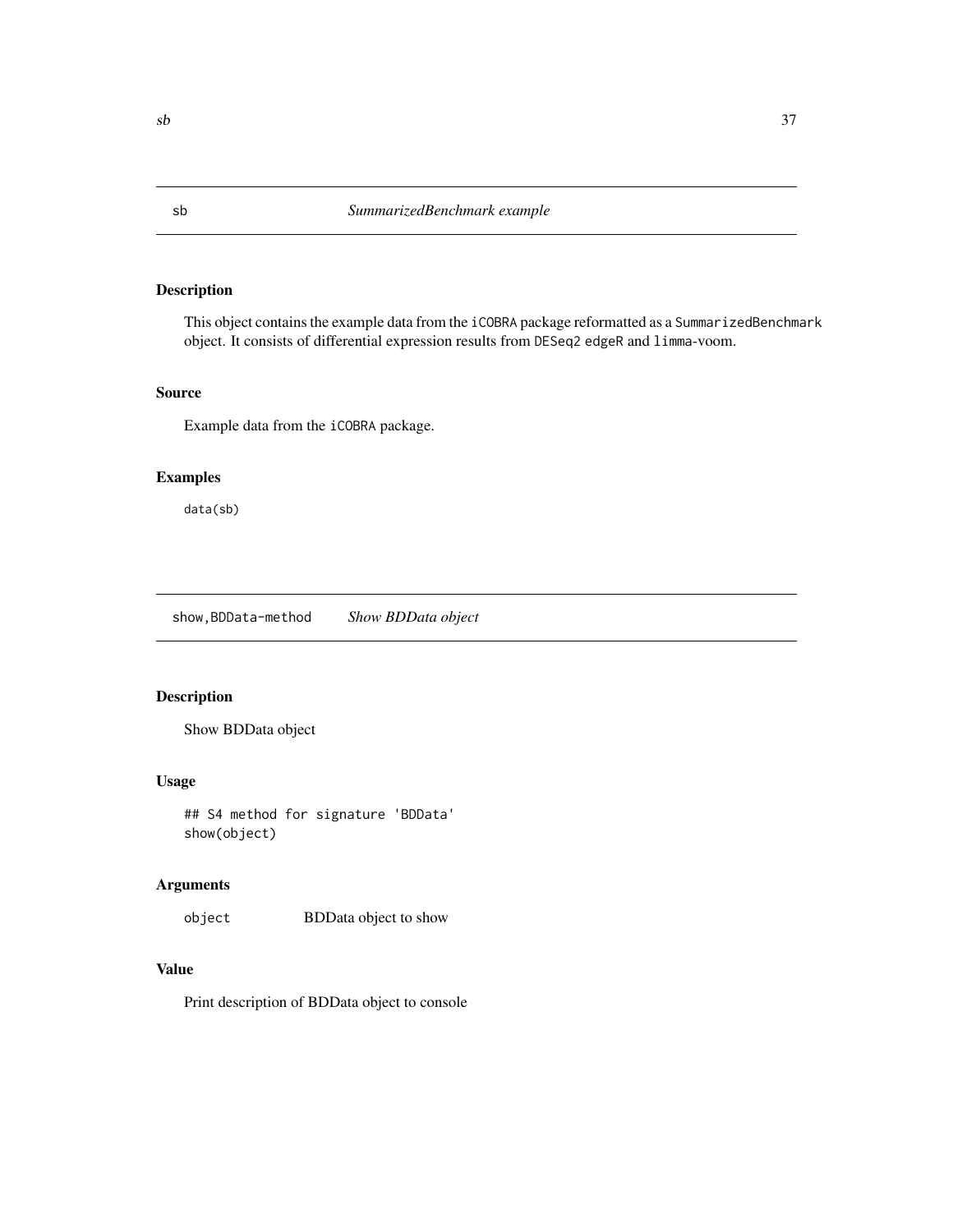<span id="page-37-0"></span>show,BDMethod-method *Show BDMethod object*

#### Description

Show BDMethod object

## Usage

## S4 method for signature 'BDMethod' show(object)

## Arguments

object BDMethod object to show

## Value

Print description of BDMethod object to console

show,BDMethodList-method

*Show BDMethodList object*

## Description

Show BDMethodList object

## Usage

```
## S4 method for signature 'BDMethodList'
show(object)
```
### Arguments

object BDMethodList object to show

## Value

Print description of BDMethodList object to console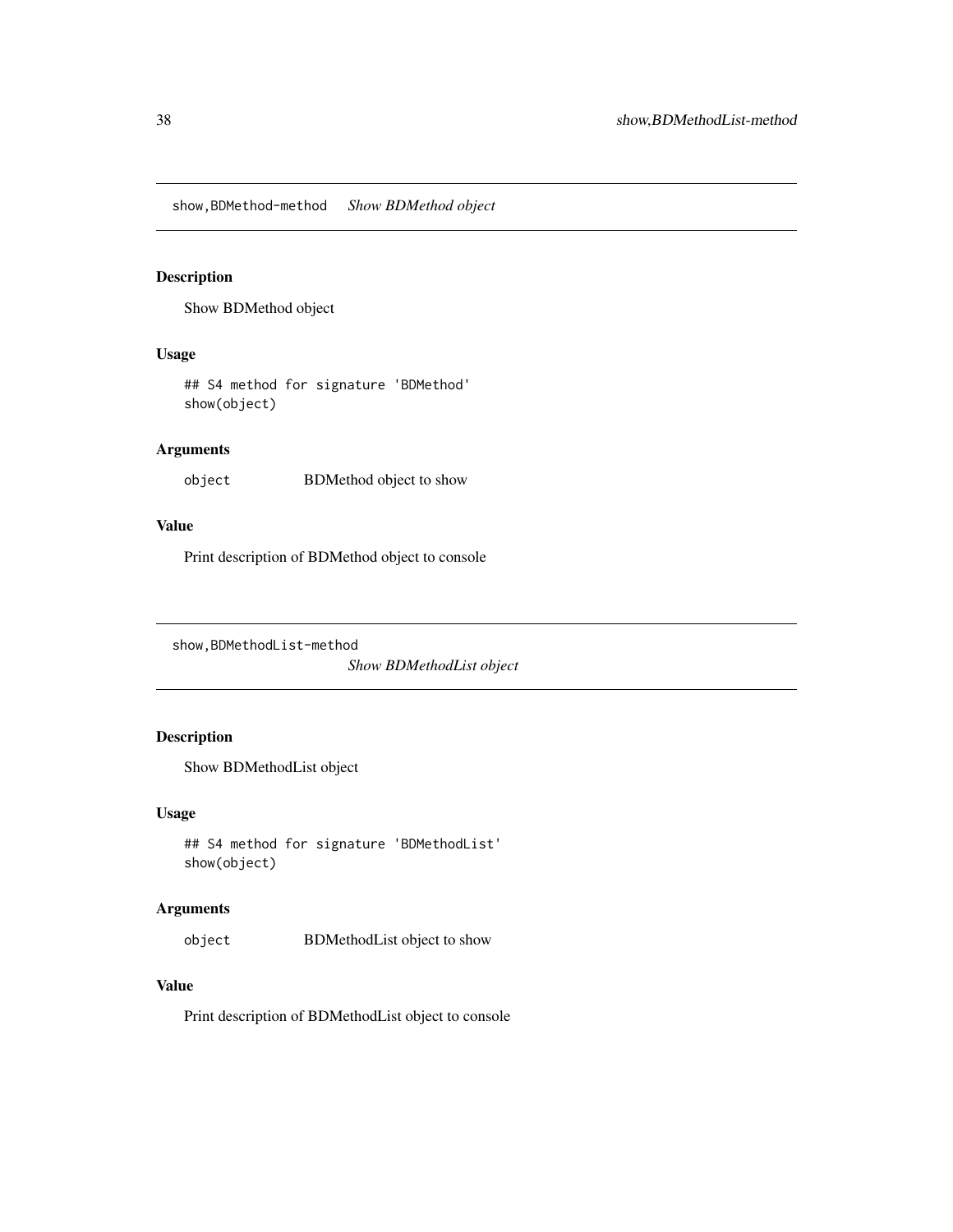<span id="page-38-0"></span>show, BenchDesign-method

*Show BenchDesign object*

## Description

Show BenchDesign object

#### Usage

## S4 method for signature 'BenchDesign' show(object)

## Arguments

object BenchDesign object to show

## Value

Print description of BenchDesign object to console

<span id="page-38-1"></span>SummarizedBenchmark *Create a new SummarizedBenchmark object*

## Description

Function to construct SummarizedBenchmark objects.

## Usage

```
SummarizedBenchmark(assays, colData, ftData = NULL, groundTruth = NULL,
 performanceMetrics = NULL, BenchDesign = NULL, ...)
```
#### Arguments

| assays                     | A list containing outputs of the methods to be benchmark. Each element of the     |
|----------------------------|-----------------------------------------------------------------------------------|
|                            | list must contain a matrix or data.frame of n x m, n being the number of features |
|                            | tested (e.g. genes) and m being the number of methods in the benchmark. Each      |
|                            | element of the list must contain a single assay (the outputs of the methods). For |
|                            | example, for a benchmark of differential expression methods, one assay could      |
|                            | contain the q-values from the different methods and another assay could be the    |
|                            | estimated log fold changes.                                                       |
| $\sim$ -JD $\sim$ + $\sim$ | A Dete Lugare describing the constation of the methods. These could include       |

colData A [DataFrame](#page-0-0) describing the annotation of the methods. These could include version of the software or the parameters used to run them.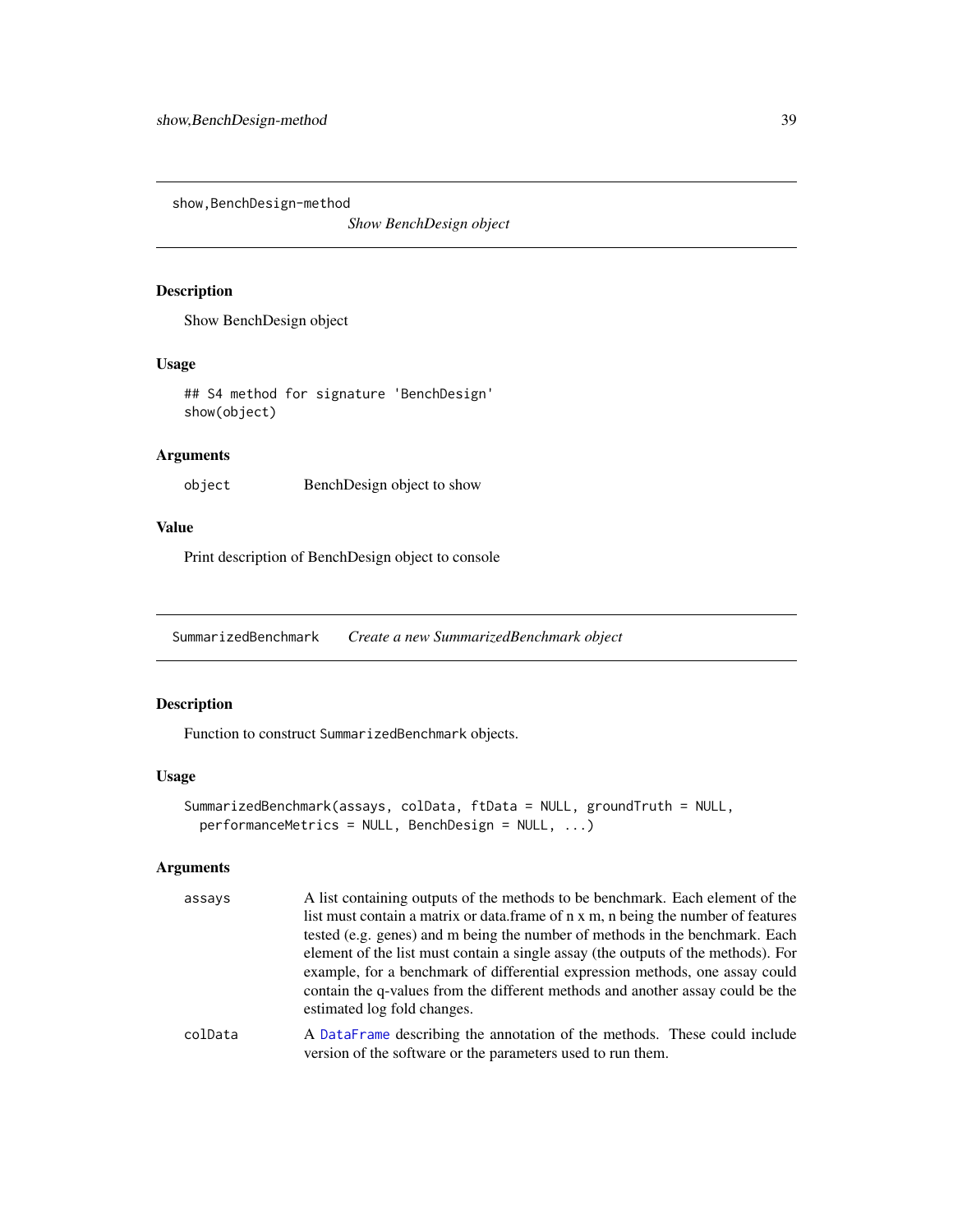<span id="page-39-0"></span>

| ftData             | A DataFrame object describing the rows. This parameter is equivalent to the<br>parameter rowData of a SummarizedExperiment.                                                                                                     |
|--------------------|---------------------------------------------------------------------------------------------------------------------------------------------------------------------------------------------------------------------------------|
| groundTruth        | If present, a DataFrame containing the ground truths. If provided, the number<br>of columns must be the same as the number of assays (NA's are accepted). The<br>names of the columns should have the same names as the assays. |
| performanceMetrics |                                                                                                                                                                                                                                 |
|                    | A Simple List of the same length as the number of assays. Each element of<br>the list must be a list of functions. Each function must contain the parameters<br>'query' and 'truth'.                                            |
| BenchDesign        | A BenchDesign containing the code used to construct the object. (default $=$<br>NULL)                                                                                                                                           |
|                    | Additional parameters passed to SummarizedExperiment.                                                                                                                                                                           |
|                    |                                                                                                                                                                                                                                 |

## Value

A [SummarizedBenchmark](#page-38-1) object.

## Author(s)

Alejandro Reyes

```
## loading the example data from iCOBRA
library(iCOBRA)
data(cobradata_example)
## a bit of data wrangling and reformatting
assays <- list(
   qvalue=cobradata_example@padj,
   logFC=cobradata_example@score )
assays[["qvalue"]]$DESeq2 <- p.adjust(cobradata_example@pval$DESeq2, method="BH")
groundTruth <- DataFrame( cobradata_example@truth[,c("status", "logFC")] )
colnames(groundTruth) <- names( assays )
colData <- DataFrame( method=colnames(assays[[1]]) )
groundTruth <- groundTruth[rownames(assays[[1]]),]
## constructing a SummarizedBenchmark object
sb <- SummarizedBenchmark(
   assays=assays, colData=colData,
   groundTruth=groundTruth )
colData(sb)$label <- rownames(colData(sb))
```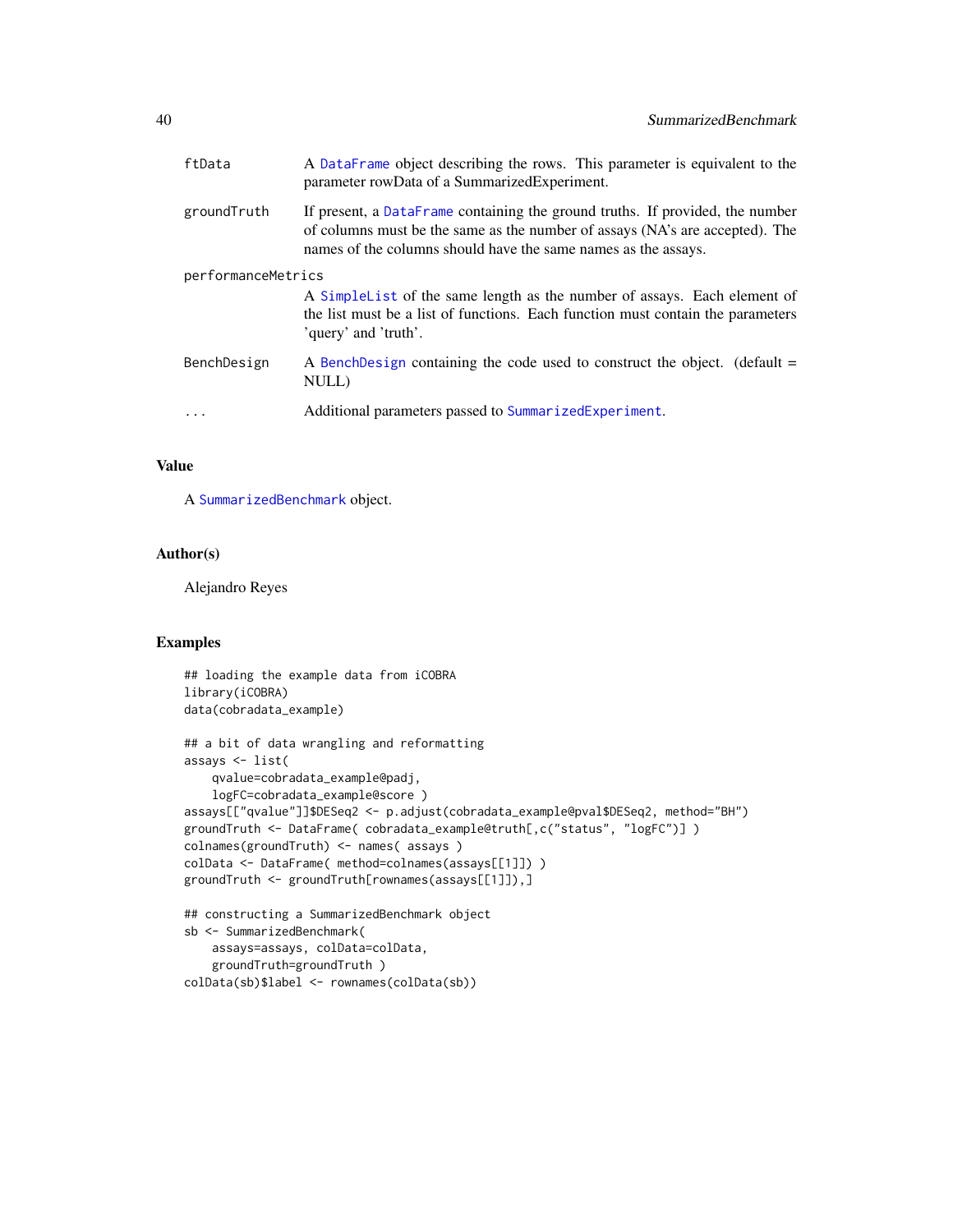<span id="page-40-1"></span><span id="page-40-0"></span>SummarizedBenchmark-class

*SummarizedBenchmark class*

## Description

Extension of the [RangedSummarizedExperiment](#page-0-0) to store the output of different methods intended for the same purpose in a given dataset. For example, a differential expression analysis could be done using limma-voom, edgeR and DESeq2. The SummarizedBenchmark class provides a framework that is useful to store, benckmark and compare results.

#### **Slots**

performanceMetrics A [SimpleList](#page-0-0) of the same length as the number of [assays](#page-0-0) containing performance functions to be compared with the ground truths.

BenchDesign A [BenchDesign](#page-16-1) originally used to generate the results in the object.

#### Author(s)

Alejandro Reyes

## Examples

```
## loading the example data from iCOBRA
library(iCOBRA)
data(cobradata_example)
## a bit of data wrangling and reformatting
assays <- list(
    qvalue=cobradata_example@padj,
   logFC=cobradata_example@score )
assays[["qvalue"]]$DESeq2 <- p.adjust(cobradata_example@pval$DESeq2, method="BH")
groundTruth <- DataFrame( cobradata_example@truth[,c("status", "logFC")] )
colnames(groundTruth) <- names( assays )
colData <- DataFrame( method=colnames(assays[[1]]) )
groundTruth <- groundTruth[rownames(assays[[1]]),]
## constructing a SummarizedBenchmark object
sb <- SummarizedBenchmark(
   assays=assays, colData=colData,
```
groundTruth=groundTruth )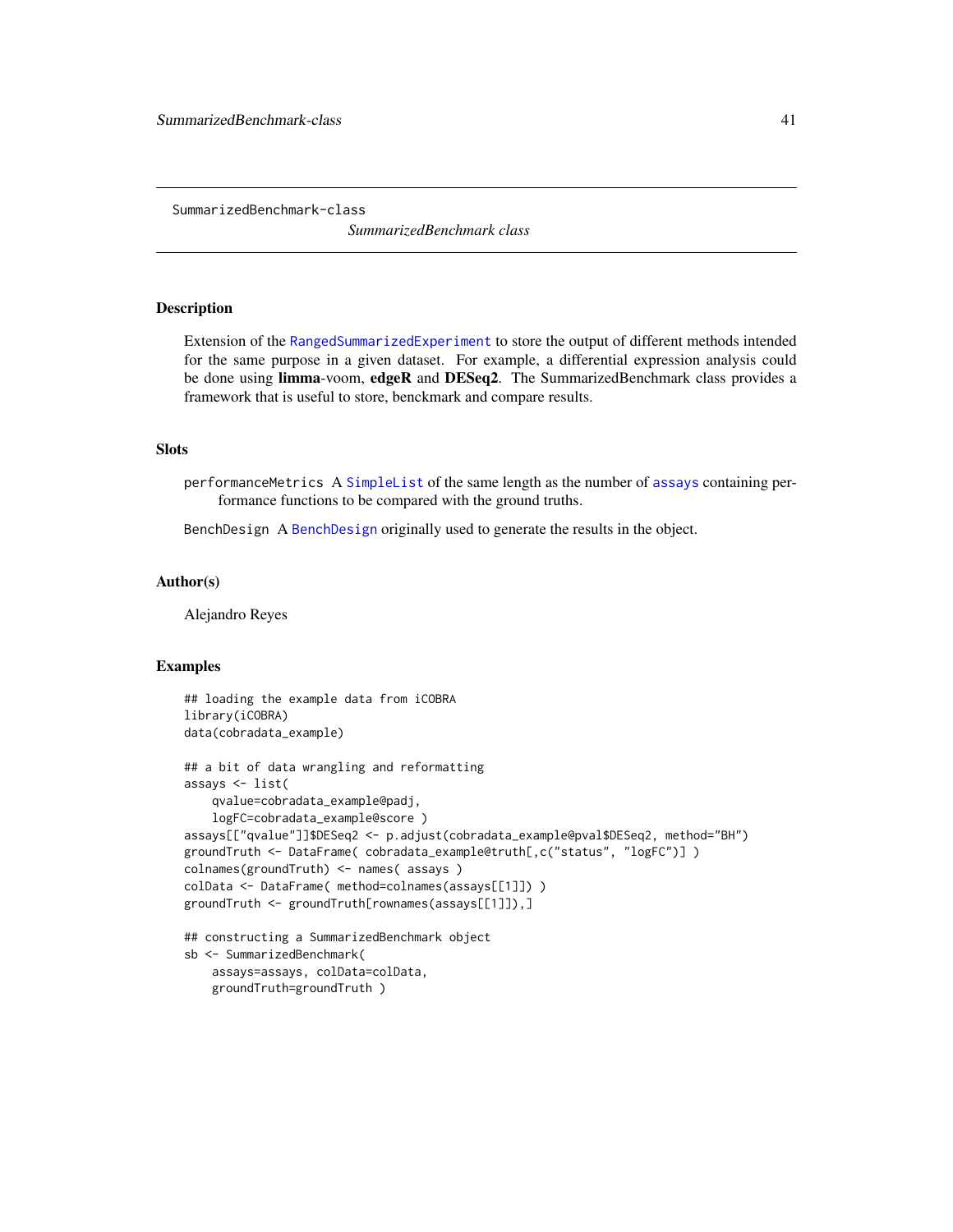<span id="page-41-0"></span>Example data.frame containing results for 50 two-sample t-tests.

## Format

a data.frame that contains the results of 50 simulated two-sample t-tests, with each row corresponding to an independent test. The data.frame includes the following 5 columns: 1.  $H = \text{binary } 0/1$ whether data for the test was simulated under the null  $(0)$  or alternative  $(1)$  2. test\_statistic = teststatistics of the t-test 3. effect\_size = mean difference between the two sample groups 4. pval = p-value of the t-test 5. SE = standard error of the t-test

## Examples

data(tdat)

tidyBDMethod *Tidy BDMethod Data*

#### Description

A helper function to extract information for a single or multiple BDMethod object or a list of BDMethod objects.

#### Usage

```
tidyBDMethod(obj, dat = NULL, eval = FALSE, label = FALSE)
## S4 method for signature 'BDMethod'
tidyBDMethod(obj, dat, eval)
## S4 method for signature 'list'
tidyBDMethod(obj, dat = NULL, eval = FALSE,
  label = FALSE## S4 method for signature 'SimpleList'
tidyBDMethod(obj, dat = NULL, eval = FALSE,label = FALSE## S4 method for signature 'BenchDesign'
tidyBDMethod(obj, dat = NULL, eval = FALSE,
  label = FALSE
```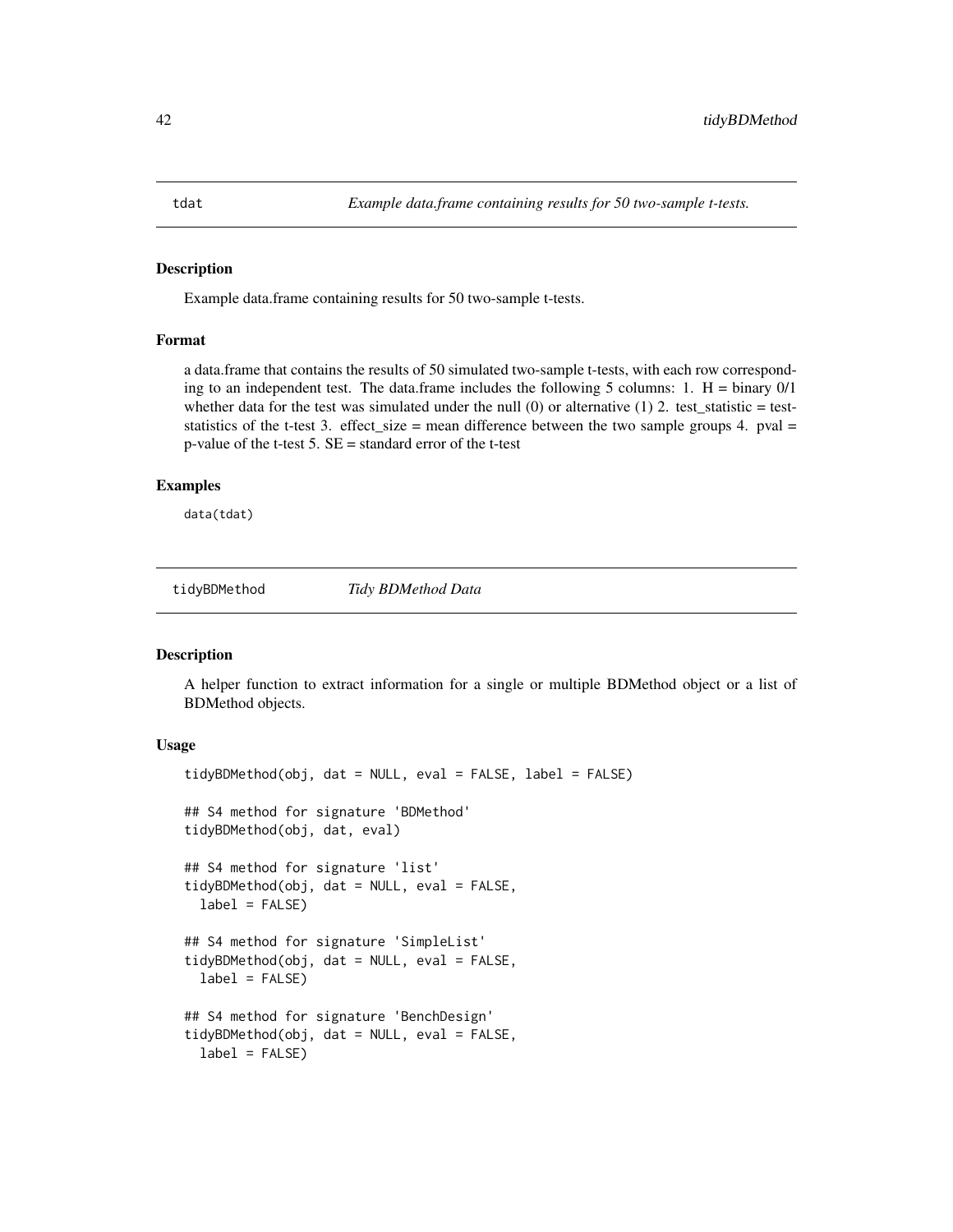## <span id="page-42-0"></span>tidyUpMetrics 43

## Arguments

| obi   | BDMethod object, list/List of BDMethod objects (e.g. a BDMethodList), or a<br>BenchDesign object                                                              |
|-------|---------------------------------------------------------------------------------------------------------------------------------------------------------------|
| dat   | optional data object to use when evaluating any unevaluated expressions in bdm<br>meta data. (default = NULL)                                                 |
| eval  | logical whether to evaluate any quosures in the meta slot of the BDMethod ob-<br>jects. $(default = FALSE)$                                                   |
| label | logical whether to add a "label" column to the resulting table containing the<br>names of the methods if obj was specified as a named list. (default = FALSE) |

#### Details

If any quosures are specified to the "meta" slot of a BDMethod object, the quosure is converted to a text string using rlang::quo\_text.

## Value

A named vector of meta data if only a single BDMethod object specified, else a tibble of meta data for the specified list of methods.

## Author(s)

Patrick Kimes

tidyUpMetrics *Tidy up performance metrics in SummarizedBenchmark object*

## Description

This function takes as input a SummarizedBenchmark object, extracts the estimated performance metrics and reformats them into a long-formated data frame.

## Usage

```
tidyUpMetrics(object)
```
## Arguments

object A [SummarizedBenchmark](#page-38-1) object.

## Value

A tidy data.frame

## Author(s)

Alejandro Reyes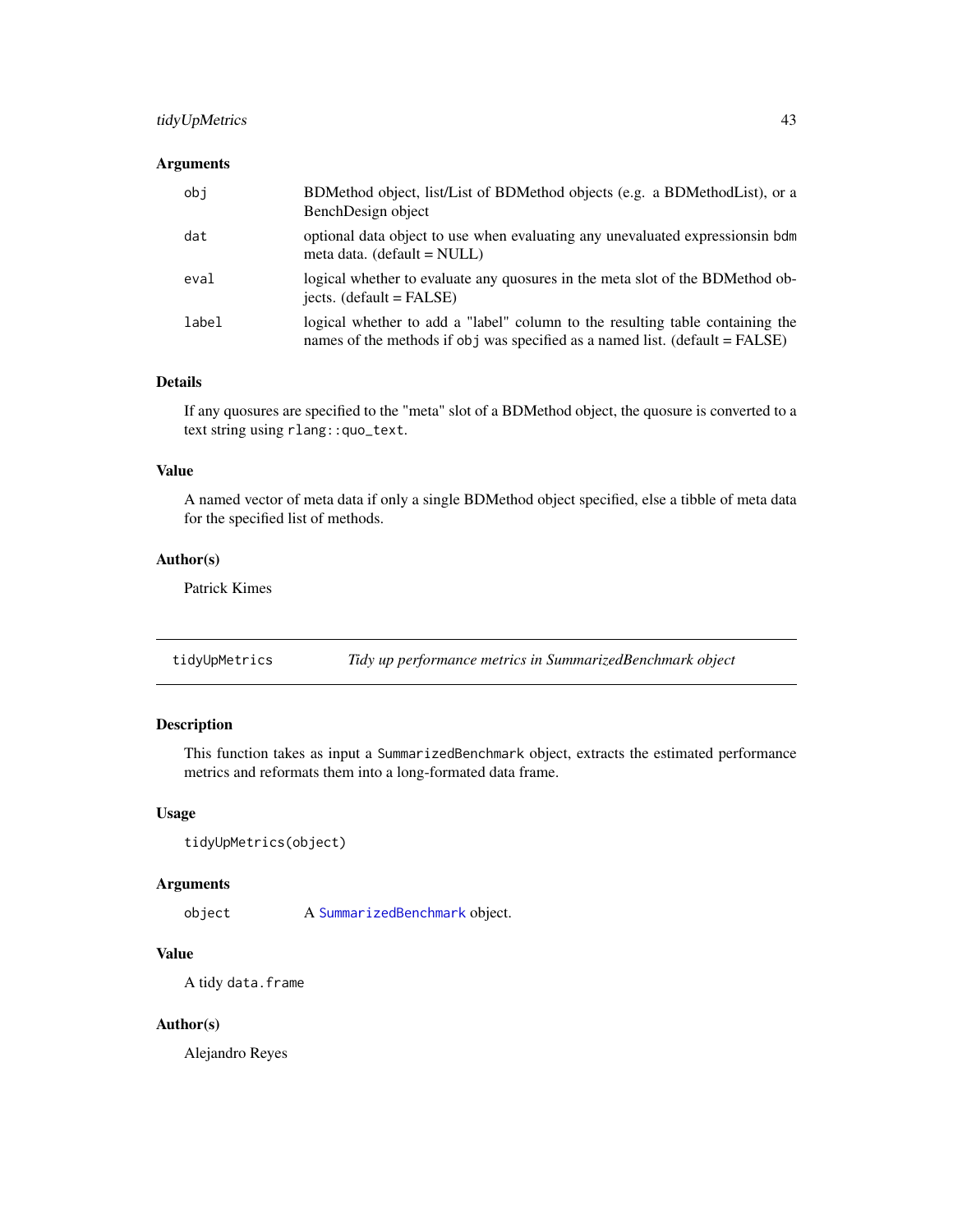## See Also

[estimatePerformanceMetrics](#page-24-1)

#### Examples

```
data( "sb", package="SummarizedBenchmark" )
sb <- estimateMetricsForAssay( sb, assay="qvalue", evalMetric="rejections",
    evalFunction=function( query, truth, alpha=0.1 ){
        sum( query < alpha )
    },
    addColData=TRUE )
tidyUpMetrics( sb )
```
<span id="page-43-1"></span>

updateBench *Check/Update SummarizedBenchmark*

#### Description

Function to update or check status of [SummarizedBenchmark](#page-40-1) results.

If only a [SummarizedBenchmark](#page-40-1) object is specified, the function will check whether 'func', 'param', 'meta', 'post' or the 'pkg\_vers' of the methods in the [BenchDesign](#page-17-1) stored with the [SummarizedBenchmark](#page-40-1) do not match values stored in the colData. By default, no methods will be executed to update results. To actually execute updates, set dryrun = FALSE.

If a [BenchDesign](#page-17-1) object is specified in addition to a [SummarizedBenchmark](#page-40-1) object, the function will check which methods in the new [BenchDesign](#page-17-1) need to be executed to update the [SummarizedBenchmark](#page-40-1) results. Again, by default, no methods will be executed unless dryrun = FLASE is specified.

Unless reuseParams = FALSE is specified, the parameters of the last execution session stored in the the colData of the [SummarizedBenchmark](#page-40-1) object will be used.

#### Usage

```
updateBench(sb, bd = NULL, dryrun = TRUE, version = FALSE,
  keepAll = TRUE, reuseParameters = TRUE, ...)
```
### Arguments

| sb      | a SummarizedBenchmark object                                                                                                                     |
|---------|--------------------------------------------------------------------------------------------------------------------------------------------------|
| bd      | a BenchDesign object                                                                                                                             |
| dryrun  | logical whether to just print description of what would be updated rather than<br>actually running any methods. (default = TRUE)                 |
| version | logical whether to re-run methods with only package version differences. (de-<br>$fault = FALSE)$                                                |
| keepAll | logical whether to keep methods run in original SummarizedBenchmark but not<br>in new BenchDesign. Only used if bd is not NULL. (default = TRUE) |

<span id="page-43-0"></span>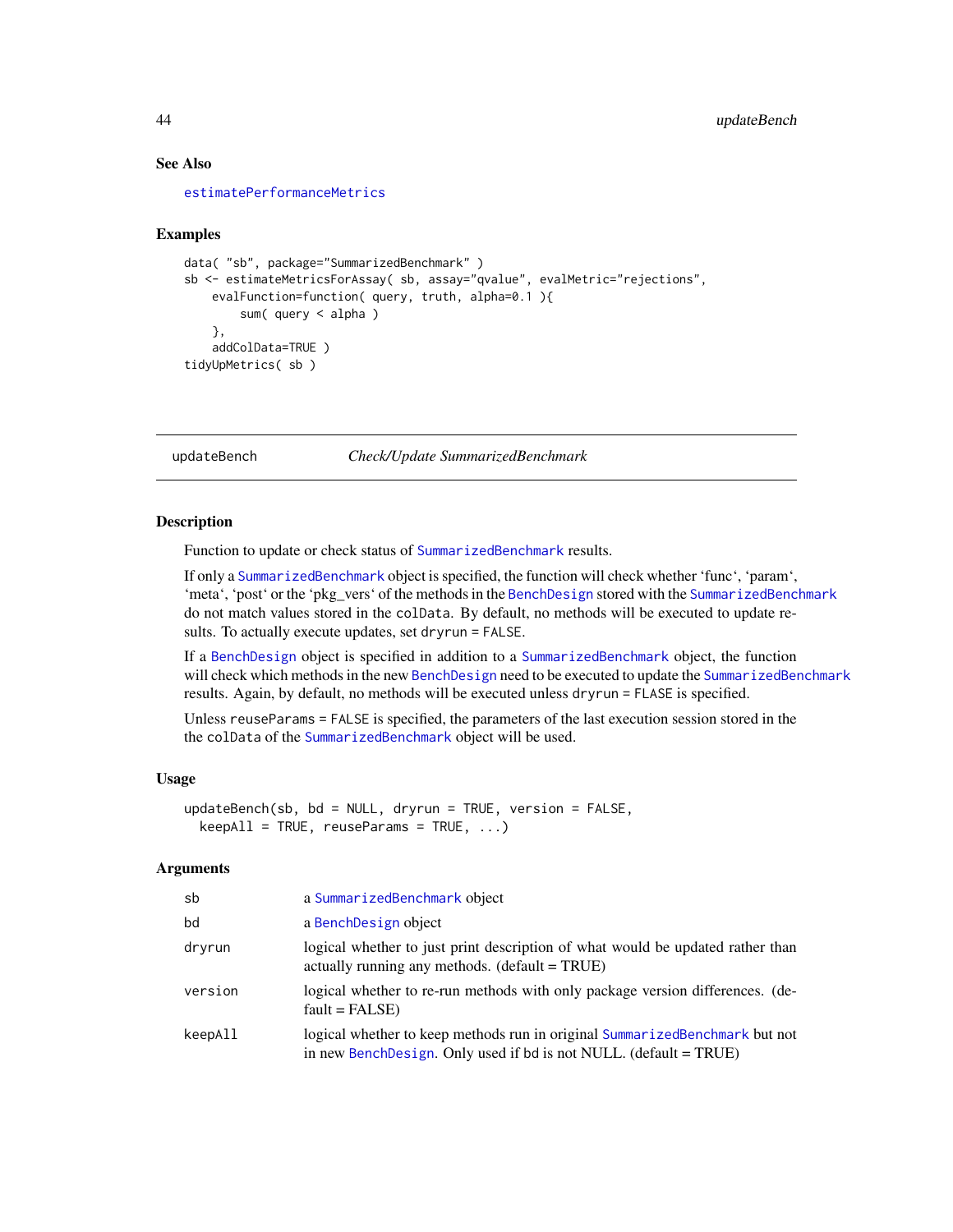## <span id="page-44-0"></span>updateBench 45

| reuseParams | logical whether to reuse parameters from build Bench call used to create Summarized Benchmark |
|-------------|-----------------------------------------------------------------------------------------------|
|             | object (if available). Directly specified build Bench parameters still take prece-            |
|             | dence. $(\text{default} = \text{TRUE})$                                                       |
| $\cdot$     | optional parameters to pass to build Bench.                                                   |

## Value

SumamrizedBenchmark object.

#### Author(s)

Patrick Kimes

## See Also

[buildBench](#page-18-1)

## Examples

```
## load example SummarizedBenchmark object
data(allSB)
sb <- allSB[[1]]
```
## check if results are out of date updateBench(sb)

```
## modify BenchDesign
bd <- BenchDesign(sb)
bd <- dropMethod(bd, "kallisto-default")
```

```
## check if results need to be updated with new BenchDesign
updateBench(sb, bd)
```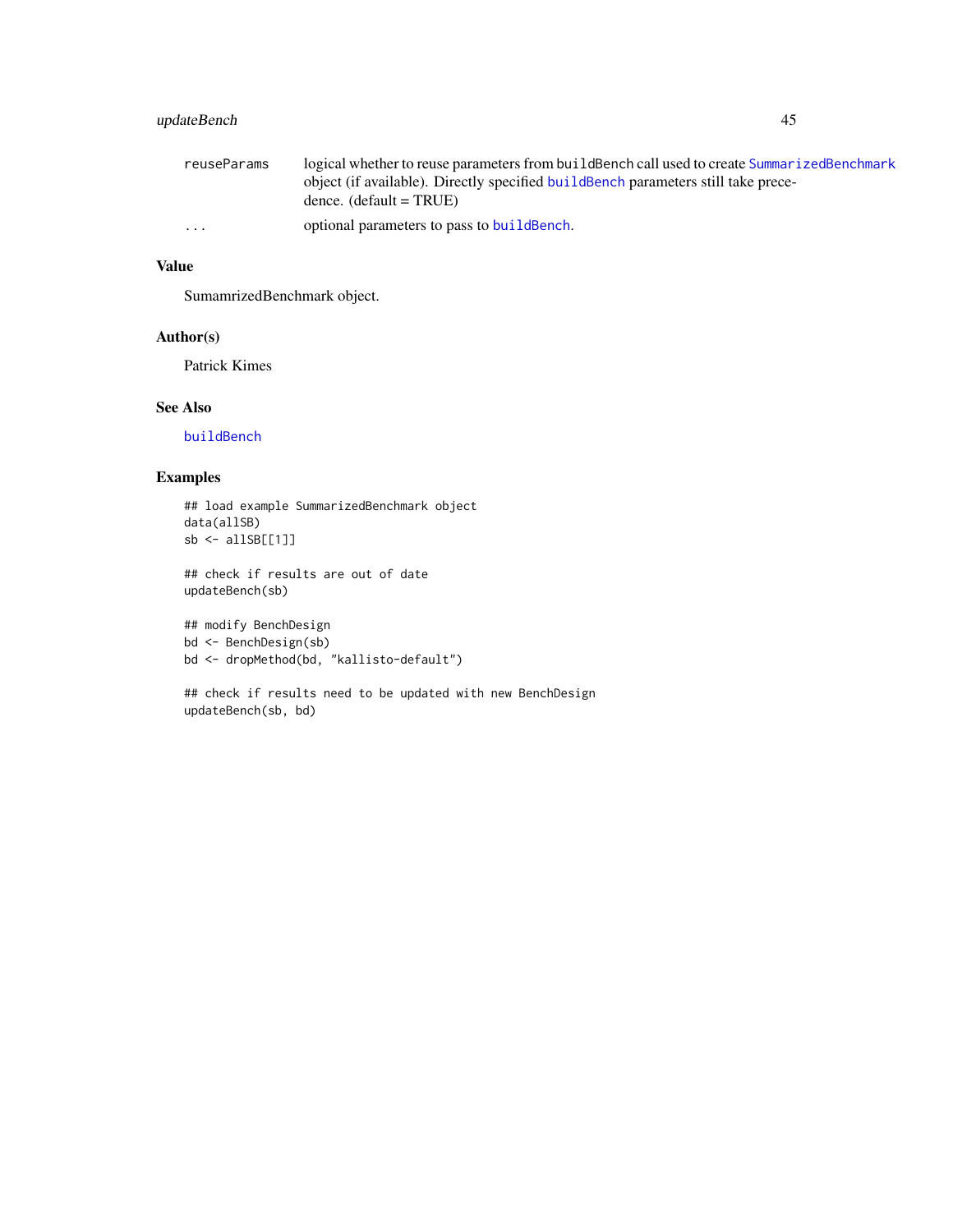# <span id="page-45-0"></span>Index

∗ SummarizedBenchmark sb, [37](#page-36-0) ∗ data allSB, [6](#page-5-0) sb, [37](#page-36-0) tdat, [42](#page-41-0) addMethod, [3,](#page-2-0) *[11](#page-10-0)*, *[14](#page-13-0)*, *[24](#page-23-0)*, *[27](#page-26-0)*, *[31](#page-30-0)* addPerformanceMetric, [5,](#page-4-0) *[25](#page-24-0)*, *[32,](#page-31-0) [33](#page-32-0)* allSB, [6](#page-5-0) allSB,quantSB *(*allSB*)*, [6](#page-5-0) assayNames<-,SummarizedBenchmark,character-method, ist-class, [15](#page-14-0) [6](#page-5-0) assays, *[41](#page-40-0)* availableMetrics, *[5](#page-4-0)*, [7,](#page-6-0) *[26](#page-25-0)* BDData, [8,](#page-7-0) *[9,](#page-8-0) [10](#page-9-0)*, *[29](#page-28-0)* BDData,ANY-method *(*BDData*)*, [8](#page-7-0) BDData,BDData-method *(*BDData*)*, [8](#page-7-0) BDData,BenchDesign-method *(*BDData*)*, [8](#page-7-0) BDData,SummarizedBenchmark-method *(*BDData*)*, [8](#page-7-0) BDData-class, [9](#page-8-0) BDData<-, [10](#page-9-0) BDData<-,BenchDesign,BDDataOrNULL-method *(*BDData<-*)*, [10](#page-9-0) BDMethod, *[11](#page-10-0)*, [11,](#page-10-0) *[12](#page-11-0)[–17](#page-16-0)* BDMethod,BDMethodList-method *(*BDMethod*)*, [11](#page-10-0) BDMethod,BenchDesign-method *(*BDMethod*)*, [11](#page-10-0) BDMethod,function-method *(*BDMethod*)*, [11](#page-10-0) BDMethod,quosure-method *(*BDMethod*)*, [11](#page-10-0) BDMethod-class, [12](#page-11-0) BDMethod<-, [13](#page-12-0)

BDMethod<-,BenchDesign,character,BDMethod-method *(*BDMethod<-*)*, [13](#page-12-0) BDMethod<-,BenchDesign,character,NULL-method *(*BDMethod<-*)*, [13](#page-12-0) BDMethodList, *[11](#page-10-0)[–14](#page-13-0)*, [14,](#page-13-0) *[15](#page-14-0)[–17](#page-16-0)* BDMethodList,ANY-method *(*BDMethodList*)*, [14](#page-13-0) BDMethodList,BenchDesign-method *(*BDMethodList*)*, [14](#page-13-0) BDMethodList,SummarizedBenchmark-method *(*BDMethodList*)*, [14](#page-13-0) BDMethodList<-, [16](#page-15-0) BDMethodList<-,BenchDesign,BDMethodList-method *(*BDMethodList<-*)*, [16](#page-15-0) BenchDesign, *[3,](#page-2-0) [4](#page-3-0)*, *[8](#page-7-0)*, *[10](#page-9-0)[–16](#page-15-0)*, [17,](#page-16-0) *[18](#page-17-0)[–20](#page-19-0)*, *[24](#page-23-0)*, *[26,](#page-25-0) [27](#page-26-0)*, *[29](#page-28-0)[–31](#page-30-0)*, *[40,](#page-39-0) [41](#page-40-0)*, *[44](#page-43-0)* BenchDesign,ANY-method *(*BenchDesign*)*, [17](#page-16-0) BenchDesign,SummarizedBenchmark-method *(*BenchDesign*)*, [17](#page-16-0) BenchDesign-class, [18](#page-17-0) buildBench, [19,](#page-18-0) *[20](#page-19-0)*, *[45](#page-44-0)* coerce *(*BDMethodList*)*, [14](#page-13-0) colData, *[25](#page-24-0)*

BDMethod<-,BDMethodList,character,BDMethod-me<del>t<code>b</code>mpareBenchDesigns,SummarizedBenchmark,SummarizedBenchmar</del> *(*BDMethod<-*)*, [13](#page-12-0) BDMethod<-,BDMethodList,character,NULL-method *(*BDMethod<-*)*, [13](#page-12-0) compareBDData, *[8](#page-7-0)*, [21,](#page-20-0) *[23](#page-22-0)* compareBDMethod, [22,](#page-21-0) *[23](#page-22-0)* compareBenchDesigns, *[21,](#page-20-0) [22](#page-21-0)*, [22](#page-21-0) compareBenchDesigns,BenchDesign,BenchDesign-method *(*compareBenchDesigns*)*, [22](#page-21-0) compareBenchDesigns,BenchDesign,SummarizedBenchmark-method *(*compareBenchDesigns*)*, [22](#page-21-0) compareBenchDesigns,SummarizedBenchmark,BenchDesign-method *(*compareBenchDesigns*)*, [22](#page-21-0) compareBenchDesigns,SummarizedBenchmark,missing-method *(*compareBenchDesigns*)*, [22](#page-21-0) *(*compareBenchDesigns*)*, [22](#page-21-0) data.frame, *[25,](#page-24-0) [26](#page-25-0)*